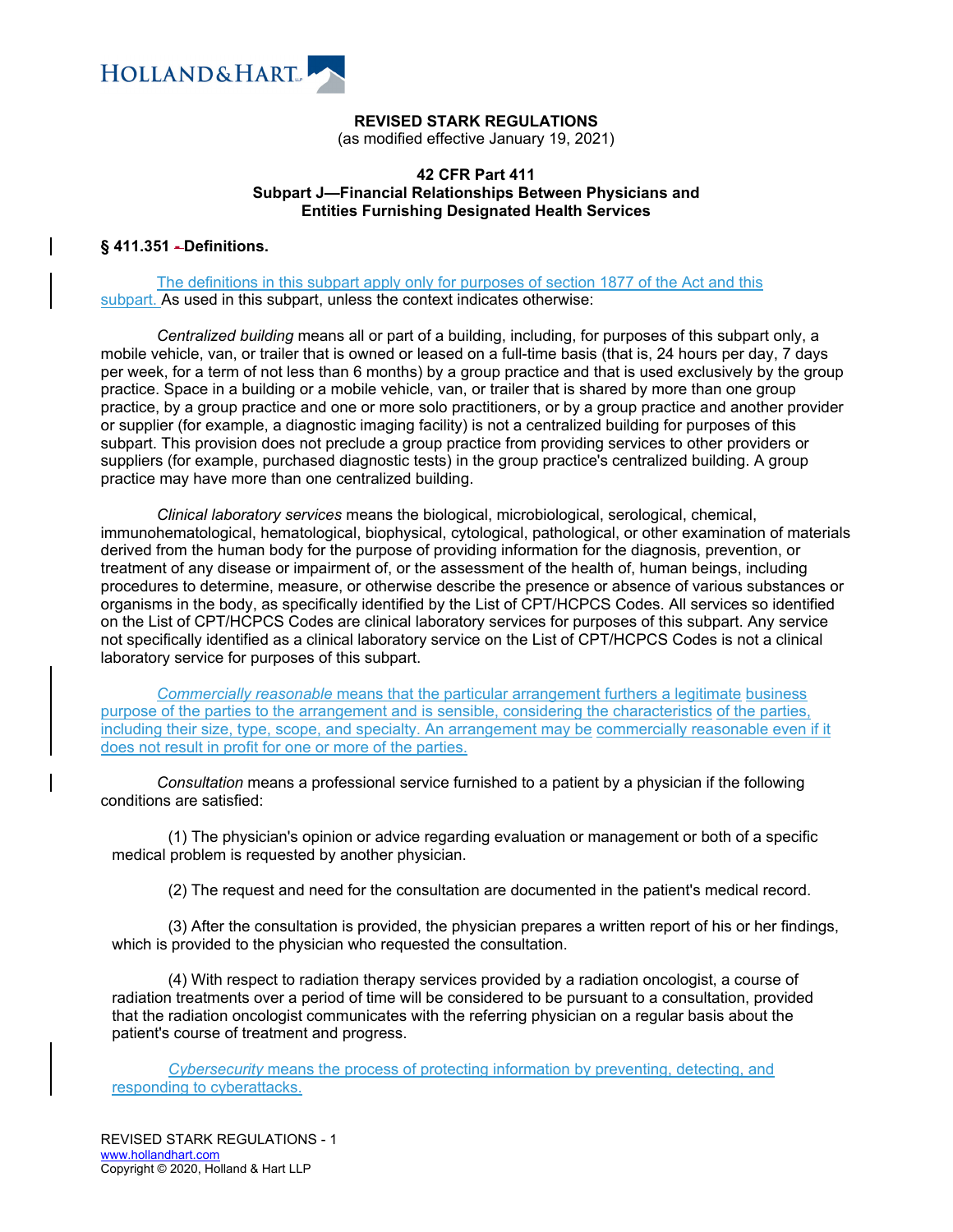

*Designated health services (DHS*) means any of the following services (other than those provided as emergency physician services furnished outside of the U.S.), as they are defined in this section:

(1)(i) Clinical laboratory services.

(ii) Physical therapy, occupational therapy, and outpatient speech-language pathology services.

- (iii) Radiology and certain other imaging services.
- (iv) Radiation therapy services and supplies.
- (v) Durable medical equipment and supplies.
- (vi) Parenteral and enteral nutrients, equipment, and supplies.
- (vii) Prosthetics, orthotics, and prosthetic devices and supplies.
- (viii) Home health services.
- (ix) Outpatient prescription drugs.
- (x) Inpatient and outpatient hospital services.

(2) Except as otherwise noted in this subpart, the term "designated health services" or DHS means only DHS payable, in whole or in part, by Medicare. DHS do not include services that are reimbursedpaid by Medicare as part of a composite rate (for example, SNF Part A payments or ASC services identified at § 416.164(a)), except to the extent that services listed in paragraphs (1)(i) through  $(1)(x)$  of this definition are themselves payable through under a composite rate (for example, all services provided as home health services or inpatient and outpatient hospital services are DHS).

For services furnished to inpatients by a hospital, a service is not a designated health service payable, in whole or in part, by Medicare if the furnishing of the service does not increase the amount of Medicare's payment to the hospital under any of the following prospective payment systems (PPS):

(i) Acute Care Hospital Inpatient (IPPS);

(ii) Inpatient Rehabilitation Facility (IRF PPS);

(iii) Inpatient Psychiatric Facility (IPF PPS); or

(iv) Long-Term Care Hospital (LTCH PPS).

*Does not violate the anti-kickback statute*, as used in this subpart only, means that the particular  $arrangent$ - $\qquad$ 

(1)(i) Meets a safe harbor under the anti-kickback statute, as set forth at § 1001.952 of this title, "Exceptions";

(ii) Has been specifically approved by the OIG in a favorable advisory opinion issued to a party to the particular arrangement (for example, the entity furnishing DHS) with respect to the particular arrangement (and not a similar arrangement), provided that the arrangement is conducted in accordance with the facts certified by the requesting party and the opinion is otherwise issued in accordance with part 1008 of this title, "Advisory Opinions by the OIG"; or

(iii) Does not violate the anti-kickback provisions in section 1128B(b) of the Act.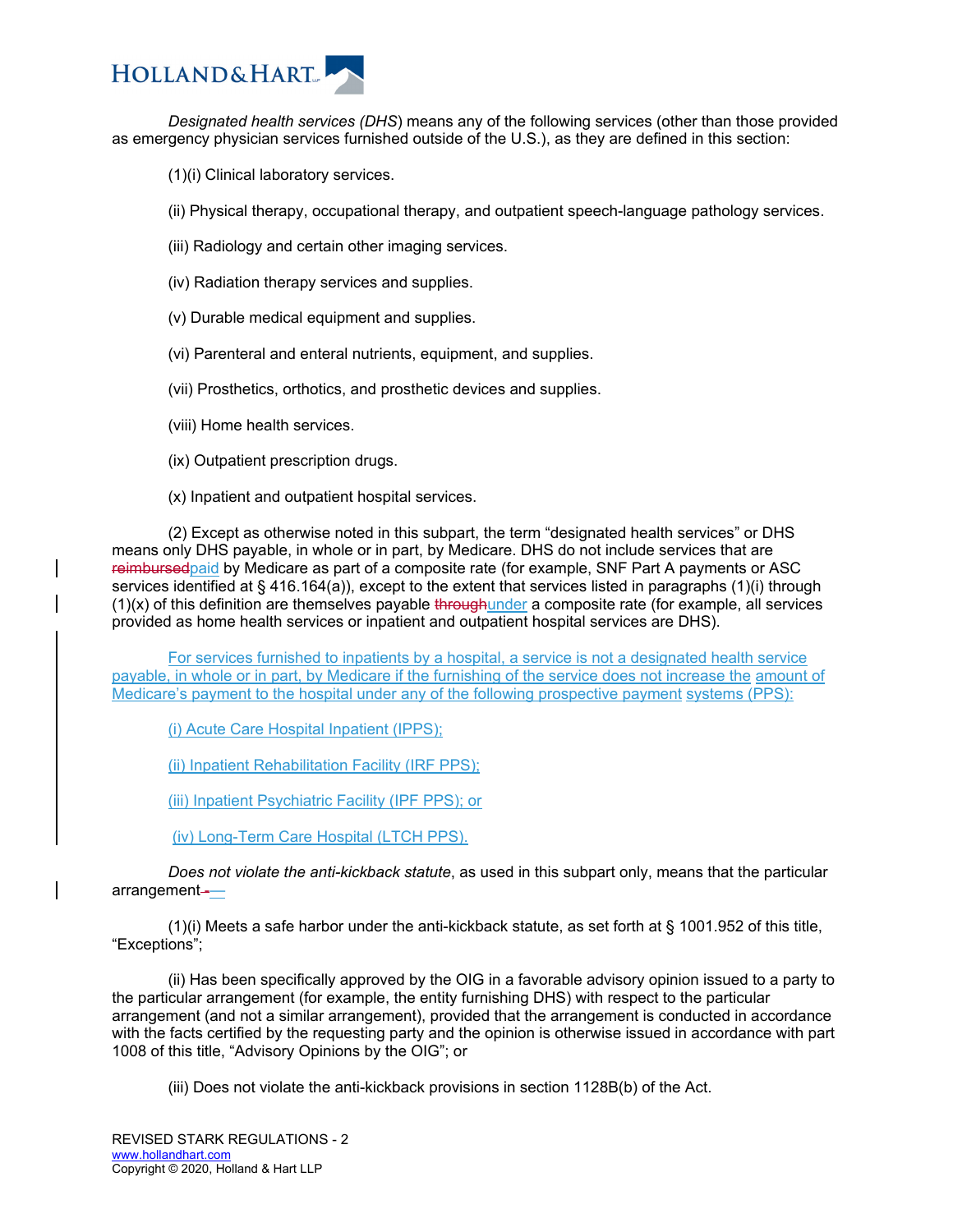

(2) For purposes of this definition, a favorable advisory opinion means an opinion in which the OIG opines that -— (i) The party's specific arrangement does not implicate the anti-kickback statute, does not constitute prohibited remuneration, or fits in a safe harbor under § 1001.952 of this title; or

(ii) The party will not be subject to any OIG sanctions arising under the anti-kickback statute (for example, under sections 1128A(a)(7) and 1128(b)(7) of the Act) in connection with the party's specific arrangement.

*Downstream contractor* means a "first tier contractor" as defined at § 1001.952(t)(2)(iii) of this title or a "downstream contractor" as defined at  $\S$  1001.952(t)(2)(i) of this title.

*Durable medical equipment (DME) and supplies* has the meaning given in section 1861(n) of the Act and § 414.202 of this chapter.

*Electronic health record* means a repository of consumer health status information in computer processable form used for clinical diagnosis and treatment for a broad array of clinical conditions.

*Employee* means any individual who, under the common law rules that apply in determining the employer-employee relationship (as applied for purposes of section 3121(d)(2) of the Internal Revenue Code of 1986), is considered to be employed by, or an employee of, an entity. (Application of these common law rules is discussed in 20 CFR 404.1007 and 26 CFR 31.3121(d)-1(c).)

## *Entity* means-

(1) A physician's sole practice or a practice of multiple physicians or any other person, sole proprietorship, public or private agency or trust, corporation, partnership, limited liability company, foundation, nonprofit corporation, or unincorporated association that furnishes DHS. An entity does not include the referring physician himself or herself, but does include his or her medical practice. A person or entity is considered to be furnishing DHS if it-

(i) Is the person or entity that has performed services that are billed as DHS; or

(ii) Is the person or entity that has presented a claim to Medicare for the DHS, including the person or entity to which the right to payment for the DHS has been reassigned in accordance with § 424.80(b)(1) (employer) or (b)(2) (payment under a contractual arrangement) of this chapter (other than a health care delivery system that is a health plan (as defined at § 1001.952(l) of this title), and other than any managed care organization (MCO), provider-sponsored organization (PSO), or independent practice association (IPA) with which a health plan contracts for services provided to plan enrollees).

(2) A health plan, MCO, PSO, or IPA that employs a supplier or operates a facility that could accept reassignment from a supplier under  $\S$  424.80(b)(1) and (b)(2) of this chapter, with respect to any DHS provided by that supplier.

(3) For purposes of this subpart, "entity" does not include a physician's practice when it bills Medicare for the technical component or professional component of a diagnostic test for which the antimarkup provision is applicable in accordance with § 414.50 of this chapter and Pub. 100-04, Medicare Claims Processing Manual, Chapter 1, Section 30.2.9.

*Fair market value* means the— (1) *General*. The value in an arm's-length transactionstransaction, consistent with the general market value. "General market value" means the price that an asset would bring as the result of bona fide bargaining between well-informed buyers and sellers who are not otherwise in a position to generate business for the other party, or the compensation that would be included in a service agreement as the result of bona fide bargaining between well-informed parties to the agreement who are not otherwise in a position to generate business for the other party, on the date of acquisition of the asset or at the time of the service agreement. Usually, the fair market price is the price at which bona fide sales have been consummated for assets of like type, quality, and quantity in a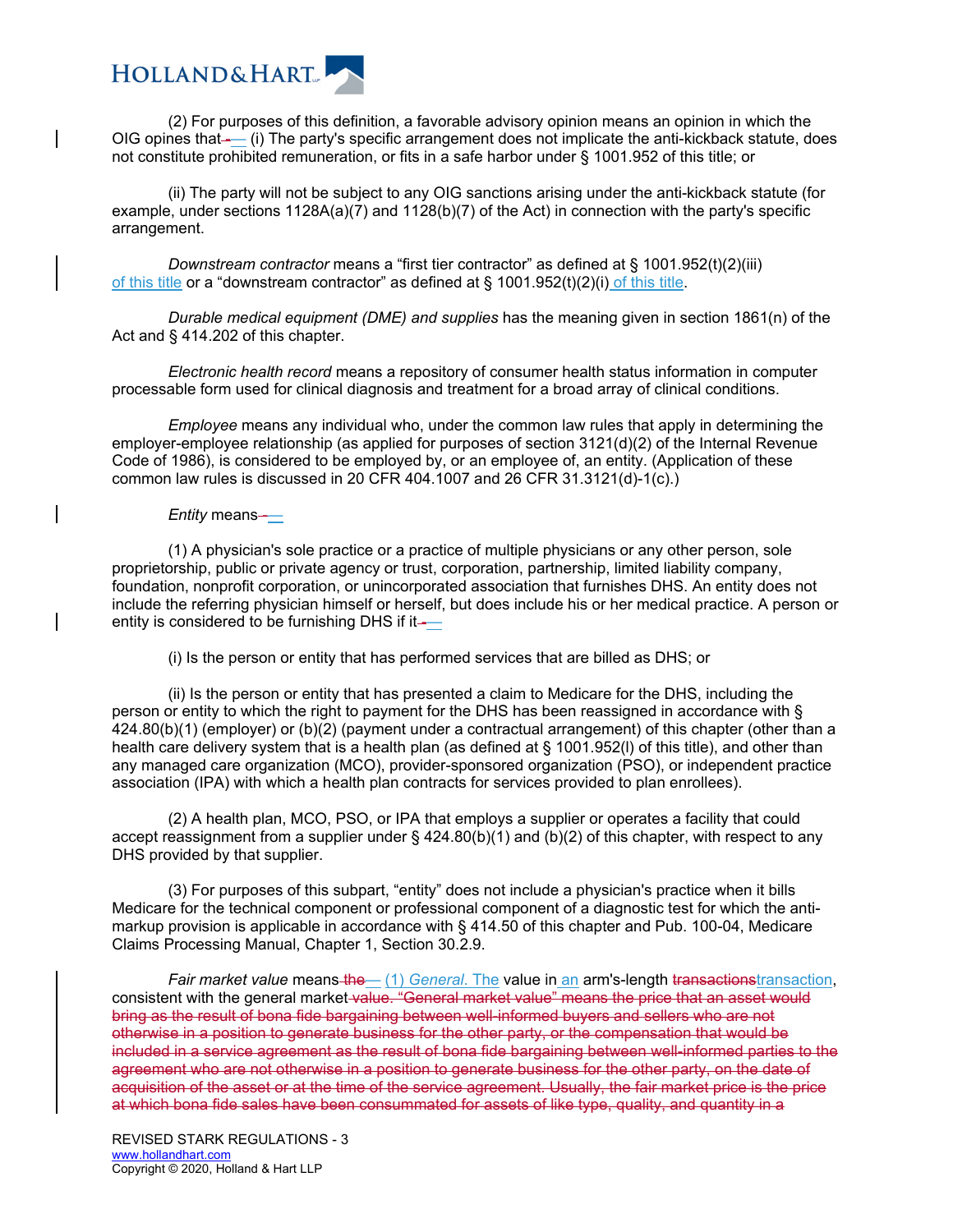

particular market at the time of acquisition, or the compensation that has been included in bona fide service agreements with comparable terms at the time of the agreement, where the price or compensation has not been determined in any manner that takes into account the volume or value of anticipated or actual referrals. With respect to rentals and leases described in § 411.357(a), (b), and (l) (as to equipment leases only), "fair market value" means the value value of the subject transaction.

(2) *Rental of equipment*. With respect to the rental of equipment, the value in an arm'slength transaction of rental property for general commercial purposes (not taking into account its intended use), consistent with the general market value of the subject transaction.

(3) *Rental of office space*. With respect to the rental of office space, the value in an arm's-length transaction of rental property for general commercial purposes (not taking into account its intended use). In the case of a lease of space, this value may not be adjusted, without adjustment to reflect the additional value the prospective lessee or lessor would attribute to the proximity or convenience to the lessor whenwhere the lessor is a potential source of patient referrals to the lessee. For purposes of this definition, a rental payment does not take into account intended use if it takes into account costs incurred by the lessor in developing or upgrading the property or maintaining the property or its improvements., and consistent with the general market value of the subject transaction.

## *General market value* means—

(1) *Assets*. With respect to the purchase of an asset, the price that an asset would bring on the date of acquisition of the asset as the result of bona fide bargaining between a well-informed buyer and seller that are not otherwise in a position to generate business for each other.

(2) *Compensation.* With respect to compensation for services, the compensation that would be paid at the time the parties enter into the service arrangement as the result of bona fide bargaining between well-informed parties that are not otherwise in a position to generate business for each other.

(3) *Rental of equipment or office space.* With respect to the rental of equipment or the rental of office space, the price that rental property would bring at the time the parties enter into the rental arrangement as the result of bona fide bargaining between a well-informed lessor and lessee that are not otherwise in a position to generate business for each other.

*Home health services* means the services described in section 1861(m) of the Act and part 409, subpart E of this chapter.

*Hospital* means any entity that qualifies as a "hospital" under section 1861(e) of the Act, as a "psychiatric hospital" under section 1861(f) of the Act, or as a "critical access hospital" under section 1861(mm)(1) of the Act, and refers to any separate legally organized operating entity plus any subsidiary, related entity, or other entities that perform services for the hospital's patients and for which the hospital bills. However, a "hospital" does not include entities that perform services for hospital patients "under arrangements" with the hospital.

*HPSA* means, for purposes of this subpart, an area designated as a health professional shortage area under section 332(a)(1)(A) of the Public Health Service Act for primary medical care professionals (in accordance with the criteria specified in part 5 of this title).

*Immediate family member or member of a physician's immediate family* means husband or wife; birth or adoptive parent, child, or sibling; stepparent, stepchild, stepbrother, or stepsister; father-in-law, mother-in-law, son-in-law, daughter-in-law, brother-in-law, or sister-in-law; grandparent or grandchild; and spouse of a grandparent or grandchild.

*"Incident to" services or services "incident to"* means those services and supplies that meet the requirements of section 1861(s)(2)(A) of the Act, § 410.26 of this chapter, and Pub. 100-02, Medicare Benefit Policy Manual, Chapter 15, Sections 60, 60.1, 60.2, 60.3, and 60.4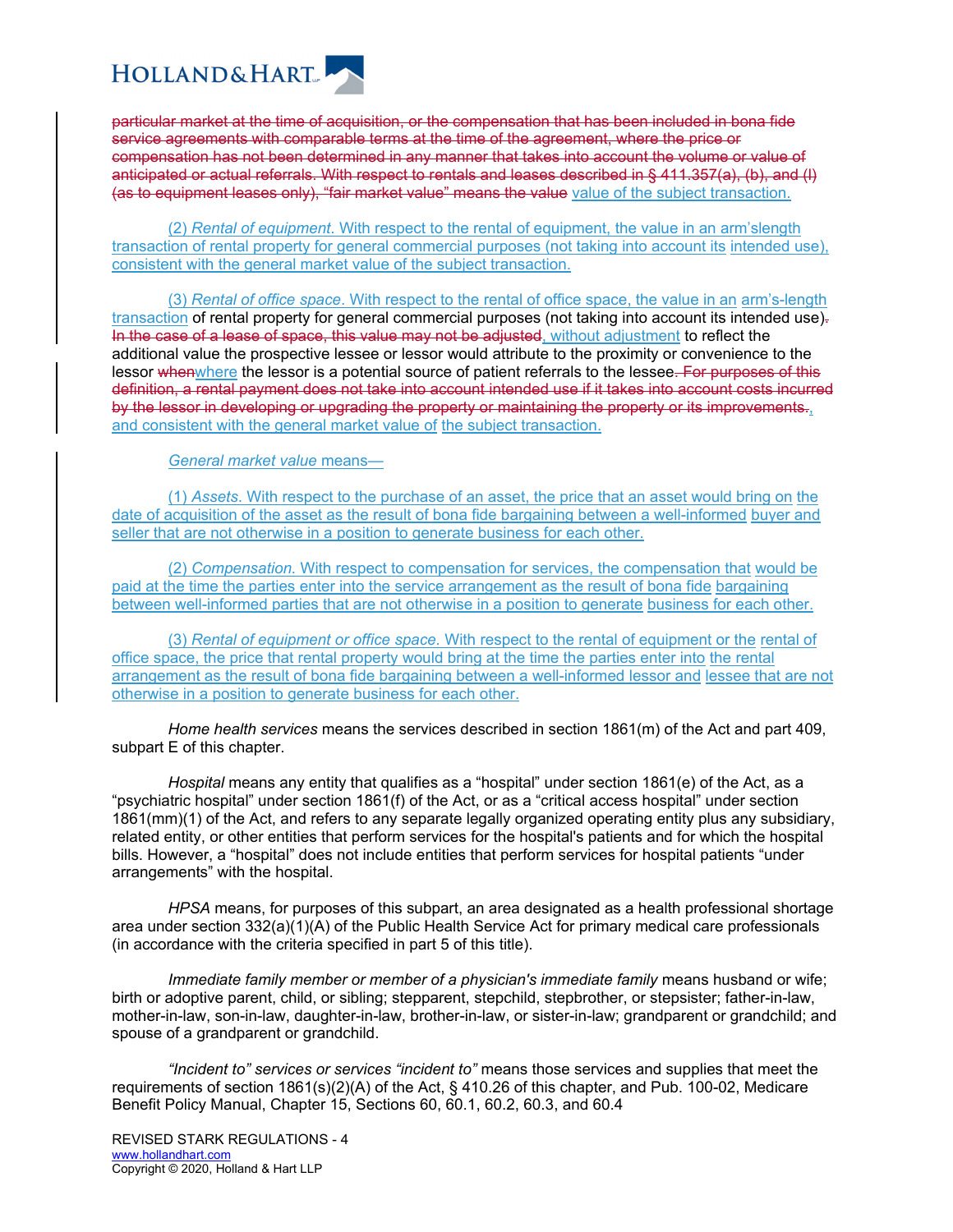

*Inpatient hospital services* means those services defined in section 1861(b) of the Act and § 409.10(a) and (b) of this chapter and include inpatient psychiatric hospital services listed in section 1861(c) of the Act and inpatient critical access hospital services, as defined in section 1861(mm)(2) of the Act. "Inpatient hospital services" do not include emergency inpatient services provided by a hospital located outside of the U.S. and covered under the authority in section 1814(f)(2) of the Act and part 424, subpart H of this chapter, or emergency inpatient services provided by a nonparticipating hospital within the U.S., as authorized by section 1814(d) of the Act and described in part 424, subpart G of this chapter. "Inpatient hospital services" also do not include dialysis furnished by a hospital that is not certified to provide end-stage renal dialysis (ESRD) services under subpart U of part 405 of this chapter. "Inpatient hospital services" include services that are furnished either by the hospital directly or under arrangements made by the hospital with others. "Inpatient hospital services" do not include professional services performed by physicians, physician assistants, nurse practitioners, clinical nurse specialists, certified nurse midwives, and certified registered nurse anesthetists and qualified psychologists if Medicare reimburses the services independently and not as part of the inpatient hospital service (even if they are billed by a hospital under an assignment or reassignment).

*Interoperable* means able to communicate and exchange data accurately, effectively, securely, and consistently with different information technology systems, software applications, and networks, in various settings; and exchange data such that the clinical or operational purpose and meaning of the data are preserved and unaltered.—

```
(1) Able to securely exchange data with and use data from other health information technology; 
and
```
(2) Allows for complete access, exchange, and use of all electronically accessible health information for authorized use under applicable State or Federal law.

#### *Isolated financial transaction*—

(1) Isolated financial transaction means a one-time transaction involving a single payment between two or more persons or a one-time transaction that involves integrally related installment payments, provided that—

(i) The total aggregate payment is fixed before the first payment is made and does not take into account the volume or value of referrals or other business generated by the physician; and

(ii) The payments are immediately negotiable, guaranteed by a third party, secured by a negotiable promissory note, or subject to a similar mechanism to ensure payment even in the event of default by the purchaser or obligated party.

(2) An isolated financial transaction includes a one-time sale of property or a practice, single instance of forgiveness of an amount owed in settlement of a bona fide dispute, or similar one-time transaction, but does not include a single payment for multiple or repeated services (such as payment for services previously provided but not yet compensated).

*Laboratory* means an entity furnishing biological, microbiological, serological, chemical, immunohematological, hematological, biophysical, cytological, pathological, or other examination of materials derived from the human body for the purpose of providing information for the diagnosis, prevention, or treatment of any disease or impairment of, or the assessment of the health of, human beings. These examinations also include procedures to determine, measure, or otherwise describe the presence or absence of various substances or organisms in the body. Entities only collecting or preparing specimens (or both) or only serving as a mailing service and not performing testing are not considered laboratories.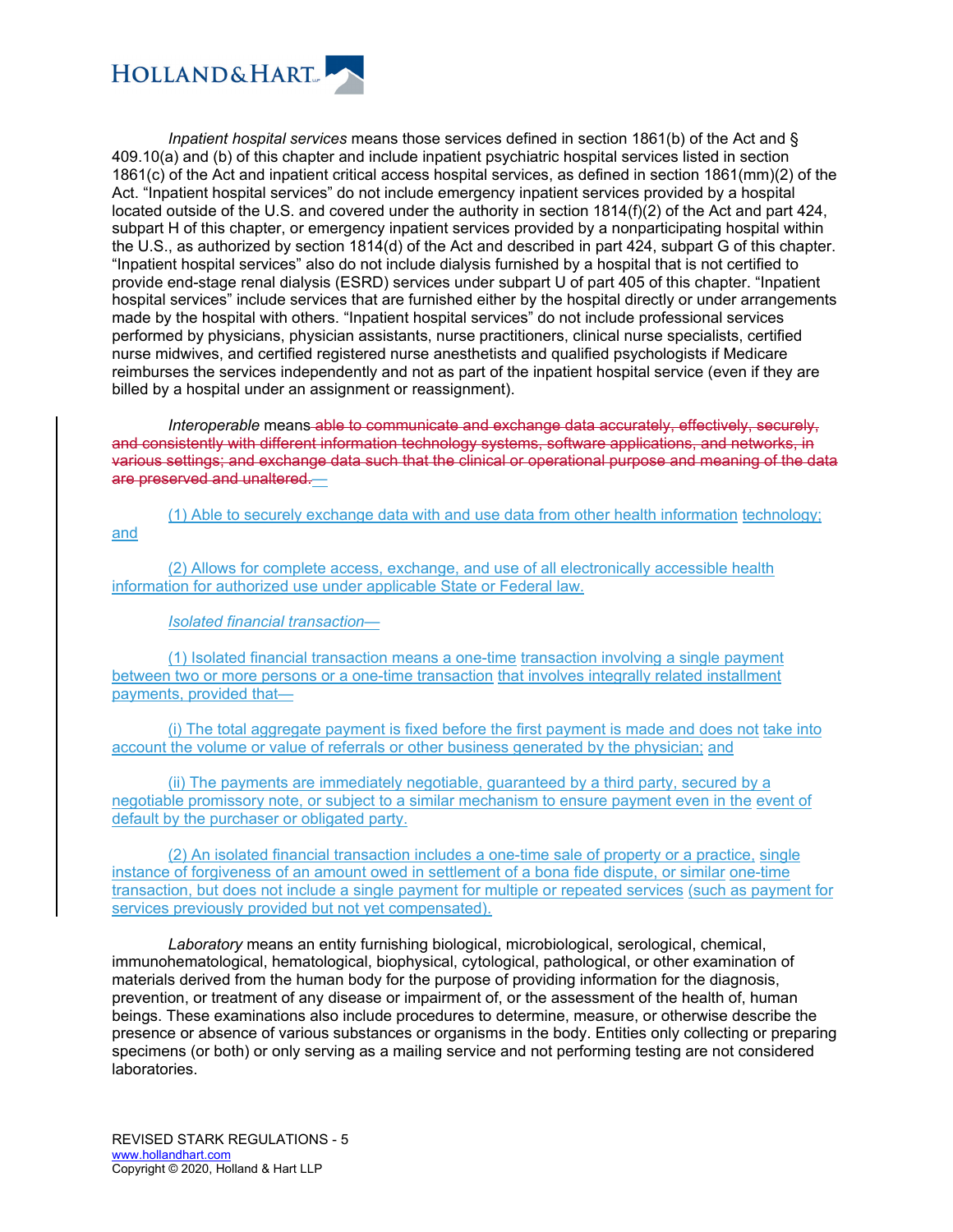

*List of CPT/HCPCS Codes* means the list of CPT and HCPCS codes that identifies those items and services that are DHS under section 1877 of the Act or that may qualify for certain exceptions under section 1877 of the Act. It is updated annually, as published in the Federal Register, and is posted on the CMS Web site website at

http://www.cms.hhs.gov/PhysicianSelfReferral/11 List of Codes.asp#TopOfPage.

*Locum tenens physician (or substitute physician)* ismeans a physician who substitutes in exigent circumstances for another physician, in accordance with section  $1842(b)(6)(D)$  of the Act and Pub. 100-04, Medicare Claims Processing Manual, Chapter 1, Section 30.2.11.

*Member of the group or member of a group practice* means, for purposes of this subpart, a direct or indirect physician owner of a group practice (including a physician whose interest is held by his or her individual professional corporation or by another entity), a physician employee of the group practice (including a physician employed by his or her individual professional corporation that has an equity interest in the group practice), a locum tenens physician (as defined in this section), or an on-call physician while the physician is providing on-call services for members of the group practice. A physician is a member of the group during the time he or she furnishes "patient care services" to the group as defined in this section. An independent contractor or a leased employee is not a member of the group (unless the leased employee meets the definition of an "employee" under this § 411.351section).

*Outpatient hospital services* means the therapeutic, diagnostic, and partial hospitalization services listed under sections 1861(s)(2)(B) and (s)(2)(C) of the Act; outpatient services furnished by a psychiatric hospital, as defined in section 1861(f) of the Act; and outpatient critical access hospital services, as defined in section 1861(mm)(3) of the Act. "Outpatient hospital services" do not include emergency services furnished by nonparticipating hospitals and covered under the conditions described in section 1835(b) of the Act and subpart G of part 424 of this chapter. "Outpatient hospital services" include services that are furnished either by the hospital directly or under arrangements made by the hospital with others. "Outpatient hospital services" do not include professional services performed by physicians, physician assistants, nurse practitioners, clinical nurse specialists, certified nurse midwives, certified registered nurse anesthetists, and qualified psychologists if Medicare reimburses the services independently and not as part of the outpatient hospital service (even if they are billed by a hospital under an assignment or reassignment).

*Outpatient prescription drugs* means all drugs covered by Medicare Part B or D, except for those drugs that are "covered ancillary services," as defined at § 416.164(b) of this chapter, for which separate payment is made to an ambulatory surgical center.

*Parenteral and enteral nutrients, equipment, and supplies* means the following services (including all HCPCS level 2 codes for these services):

(1) Parenteral nutrients, equipment, and supplies, meaning those items and supplies needed to provide nutriment to a patient with permanent, severe pathology of the alimentary tract that does not allow absorption of sufficient nutrients to maintain strength commensurate with the patient's general condition, as described in Pub. 100-03, Medicare National Coverage Determinations Manual, Chapter 1, Section 180.2, as amended or replaced from time to time; and

(2) Enteral nutrients, equipment, and supplies, meaning items and supplies needed to provide enteral nutrition to a patient with a functioning gastrointestinal tract who, due to pathology to or nonfunction of the structures that normally permit food to reach the digestive tract, cannot maintain weight and strength commensurate with his or her general condition, as described in Pub. 100-03, Medicare National Coverage Determinations Manual, Chapter 1, Section 180.2.

*Patient care services* means any task(s) performed by a physician in the group practice that address the medical needs of specific patients or patients in general, regardless of whether they involve direct patient encounters or generally benefit a particular practice. Patient care services can include, for example, the services of physicians who do not directly treat patients, such as time spent by a physician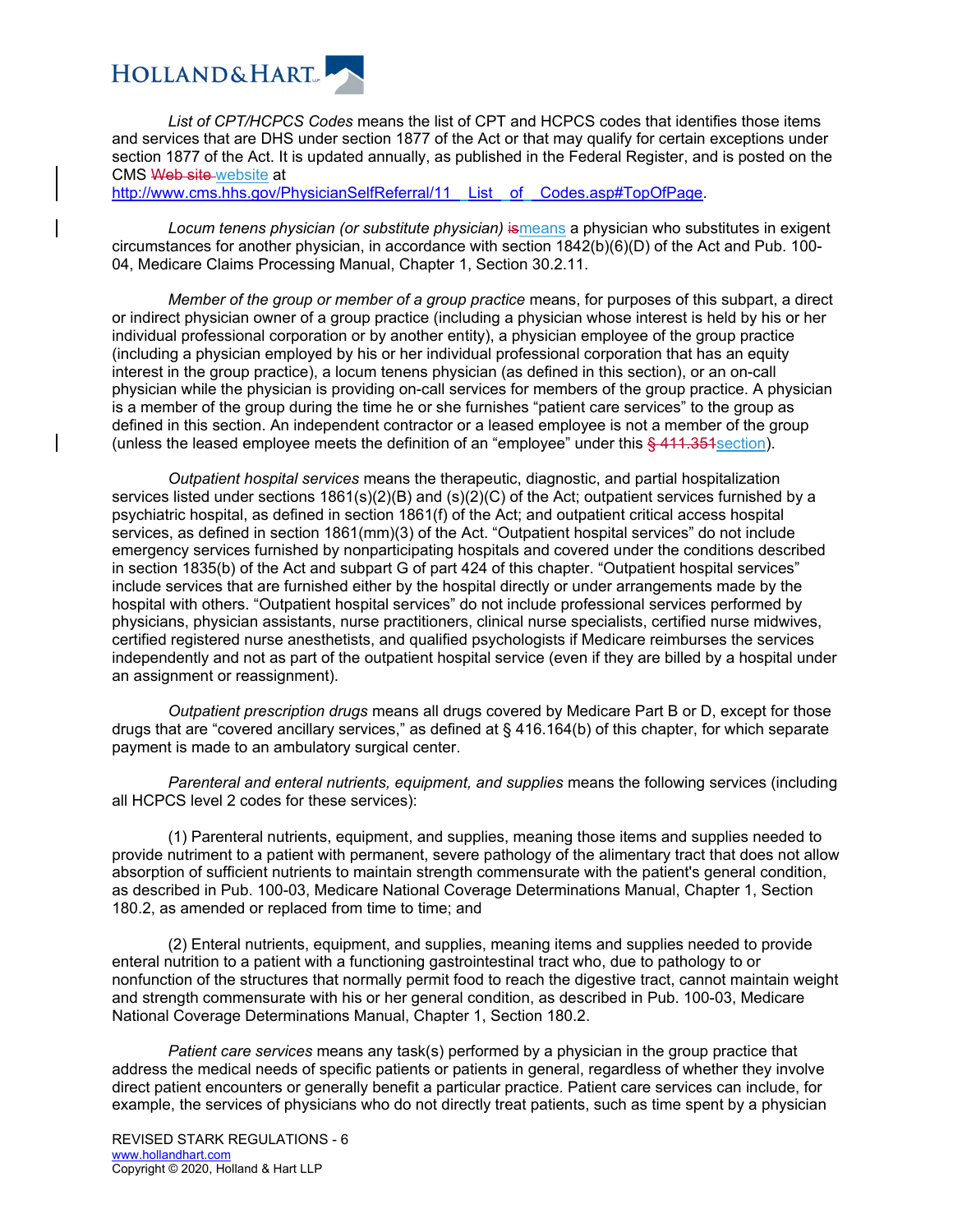

consulting with other physicians or reviewing laboratory tests, or time spent training staff members, arranging for equipment, or performing administrative or management tasks.

*Physical therapy, occupational therapy, and outpatient speech-language pathology services*  means those particular services so identified on the List of CPT/HCPCS Codes. All services so identified on the List of CPT/HCPCS Codes are physical therapy, occupational therapy, and outpatient speechlanguage pathology services for purposes of this subpart. Any service not specifically identified as physical therapy, occupational therapy or outpatient speech-languagespeech language pathology on the List of CPT/HCPCS Codes is not a physical therapy, occupational therapy, or outpatient speech-language pathology service for purposes of this subpart. The list of codes identifying physical therapy, occupational therapy, and outpatient speech-language pathology services for purposes of this regulation includes the following:

(1) Physical therapy services, meaning those outpatient physical therapy services described in section 1861(p) of the Act that are covered under Medicare Part A or Part B, regardless of who provides them, if the services include—

(i) Assessments, function tests, and measurements of strength, balance, endurance, range of motion, and activities of daily living;

(ii) Therapeutic exercises, massage, and use of physical medicine modalities, assistive devices, and adaptive equipment; or

(iii) Establishment of a maintenance therapy program for an individual whose restoration potential has been reached; however, maintenance therapy itself is not covered as part of these services.

(2) Occupational therapy services, meaning those services described in section 1861(g) of the Act that are covered under Medicare Part A or Part B, regardless of who provides them, if the services include-

(i) Teaching of compensatory techniques to permit an individual with a physical or cognitive impairment or limitation to engage in daily activities;

(ii) Evaluation of an individual's level of independent functioning;

(iii) Selection and teaching of task-oriented therapeutic activities to restore sensoryintegrativesensory integrative function; or

(iv) Assessment of an individual's vocational potential, except when the assessment is related solely to vocational rehabilitation.

(3) Outpatient speech-language pathology services, meaning those services as described in section 1861(II)(2) of the Act that are for the diagnosis and treatment of speech, language, and cognitive disorders that include swallowing and other oral-motor dysfunctions.

*Physician* means a doctor of medicine or osteopathy, a doctor of dental surgery or dental medicine, a doctor of podiatric medicine, a doctor of optometry, or a chiropractor, as definedhas the meaning set forth in section 1861(r) of the Act. A physician and the professional corporation of which he or she is a sole owner are the same for purposes of this subpart.

*Physician in the group practice* means a member of the group practice, as well as an independent contractor physician during the time the independent contractor is furnishing patient care services (as defined in this section) for the group practice under a contractual arrangement directly with the group practice to provide services to the group practice's patients in the group practice's facilities. The contract must contain the same restrictions on compensation that apply to members of the group practice under § 411.352(g) (or the contract must satisfy the requirements of the personal service arrangements exception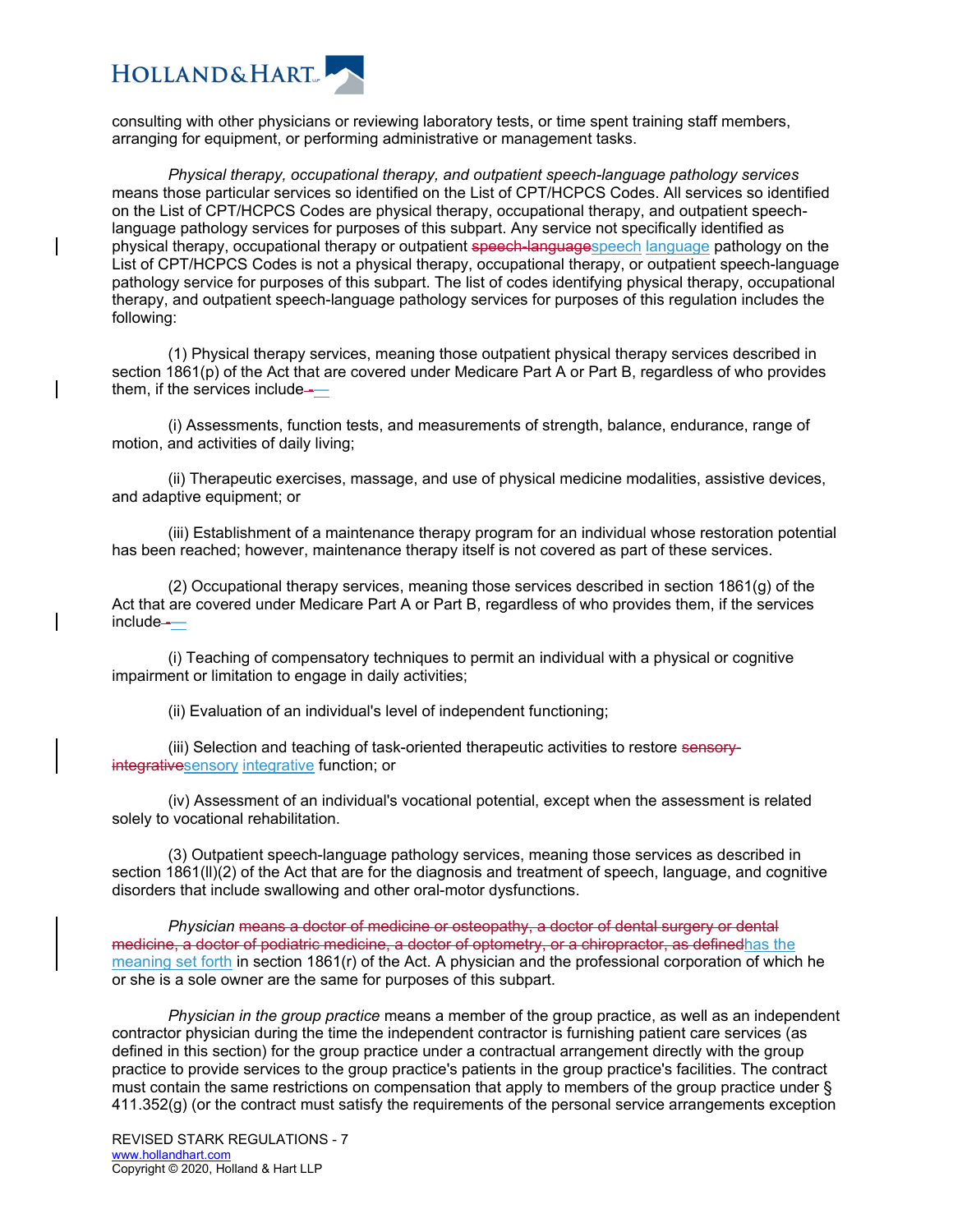

in § 411.357(d)), and the independent contractor's arrangement with the group practice must comply with the reassignment rules in § 424.80(b)(2) of this chapter (see also Pub. 100-04, Medicare Claims Processing Manual, Chapter 1, Section 30.2.7, as amended or replaced from time to time). Referrals from an independent contractor who is a physician in the group practice are subject to the prohibition on referrals in § 411.353(a), and the group practice is subject to the limitation on billing for those referrals in § 411.353(b).

*Physician incentive plan* means any compensation arrangement between an entity (or downstream contractor) and a physician or physician group that may directly or indirectly have the effect of reducing or limiting services furnished with respect to individuals enrolled with the entity.

*Physician organization* means a physician, a physician practice, or a group practice that complies with the requirements of § 411.352.

*Plan of care* means the establishment by a physician of a course of diagnosis or treatment (or both) for a particular patient, including the ordering of services.

*Professional courtesy* means the provision of free or discounted health care items or services to a physician or his or her immediate family members or office staff.

*Prosthetics, Orthotics, and Prosthetic Devices and Supplies* means the following services (including all HCPCS level 2 codes for these items and services that are covered by Medicare):

(1) Orthotics, meaning leg, arm, back, and neck braces, as listed in section 1861(s)(9) of the Act.

(2) Prosthetics, meaning artificial legs, arms, and eyes, as described in section 1861(s)(9) of the Act.

(3) Prosthetic devices, meaning devices (other than a dental device) listed in section 1861(s)(8) of the Act that replace all or part of an internal body organ, including colostomy bags, and one pair of conventional eyeglasses or contact lenses furnished subsequent to each cataract surgery with insertion of an intraocular lens.

(4) Prosthetic supplies, meaning supplies that are necessary for the effective use of a prosthetic device (including supplies directly related to colostomy care).

*Radiation therapy services and supplies* means those particular services and supplies, including (effective January 1, 2007) therapeutic nuclear medicine services and supplies, so identified on the List of CPT/HCPCS Codes. All services and supplies so identified on the List of CPT/HCPCS Codes are radiation therapy services and supplies for purposes of this subpart. Any service or supply not specifically identified as radiation therapy services or supplies on the List of CPT/HCPCS Codes is not a radiation therapy service or supply for purposes of this subpart. The list of codes identifying radiation therapy services and supplies is based on section 1861(s)(4) of the Act and § 410.35 of this chapter.

*Radiology and certain other imaging services* means those particular services so identified on the List of CPT/HCPCS Codes. All services identified on the List of CPT/HCPCS Codes are radiology and certain other imaging services for purposes of this subpart. Any service not specifically identified as radiology and certain other imaging services on the List of CPT/HCPCS Codes is not a radiology or certain other imaging service for purposes of this subpart. The list of codes identifying radiology and certain other imaging services includes the professional and technical components of any diagnostic test or procedure using x-rays, ultrasound, computerized axial tomography, magnetic resonance imaging, nuclear medicine (effective January 1, 2007), or other imaging services. All codes identified as radiology and certain other imaging services are covered under section 1861(s)(3) of the Act and §§ 410.32 and 410.34 of this chapter, but do not include-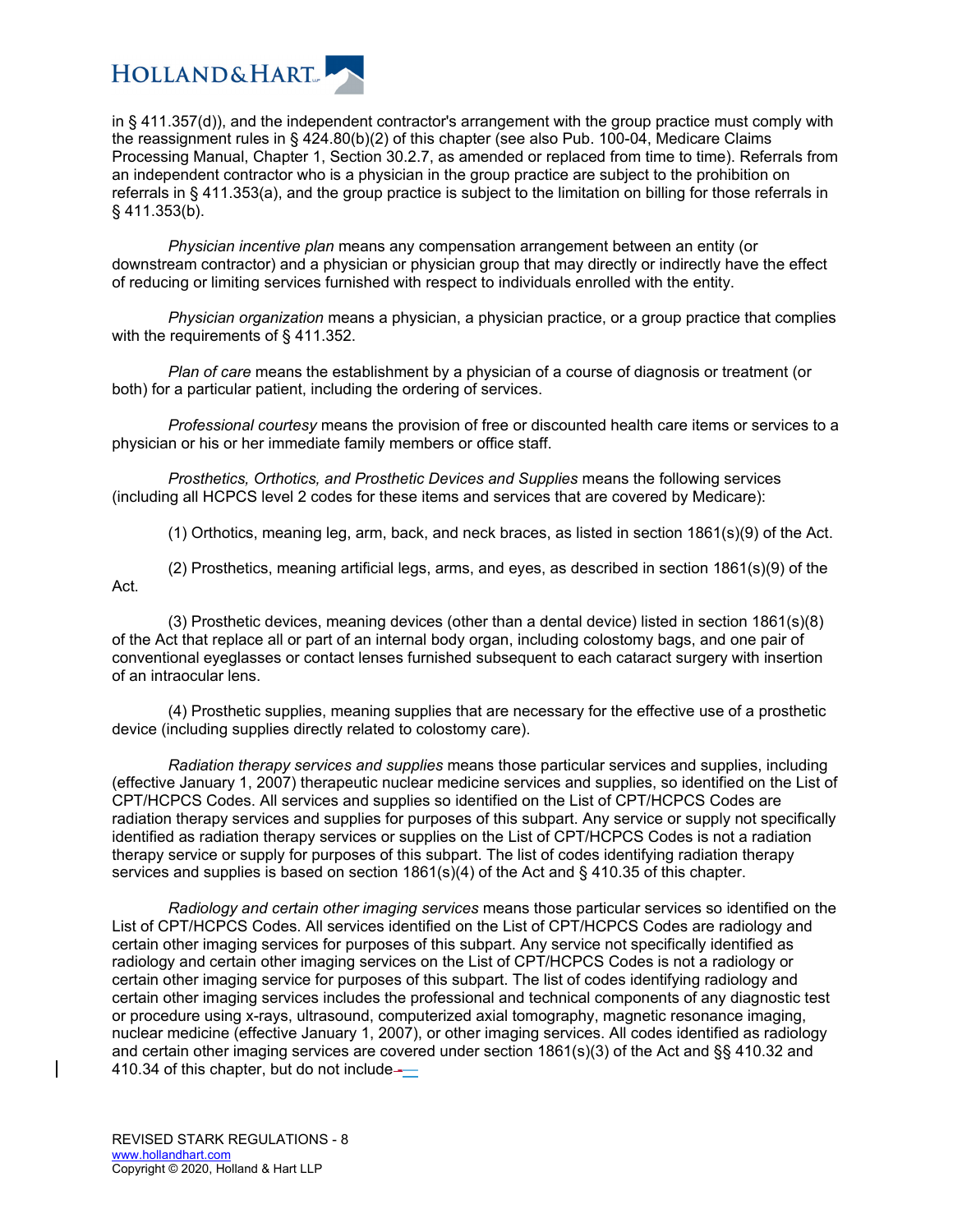

(1) X-ray, fluoroscopy, or ultrasound procedures that require the insertion of a needle, catheter, tube, or probe through the skin or into a body orifice;

(2) Radiology or certain other imaging services that are integral to the performance of a medical procedure that is not identified on the list of CPT/HCPCS codes as a radiology or certain other imaging service and is performed-

(i) Immediately prior to or during the medical procedure; or

(ii) Immediately following the medical procedure when necessary to confirm placement of an item placed during the medical procedure.

(3) Radiology and certain other imaging services that are "covered ancillary services," as defined at § 416.164(b), for which separate payment is made to an ASC.

## $Referral$ —

(1) Means either of the following:

(i) Except as provided in paragraph (2) of this definition, the request by a physician for, or ordering of, or the certifying or recertifying of the need for, any designated health service for which payment may be made under Medicare Part B, including a request for a consultation with another physician and any test or procedure ordered by or to be performed by (or under the supervision of) that other physician, but not including any designated health service personally performed or provided by the referring physician. A designated health service is not personally performed or provided by the referring physician if it is performed or provided by any other person, including, but not limited to, the referring physician's employees, independent contractors, or group practice members.

(ii) Except as provided in paragraph (2) of this definition, a request by a physician that includes the provision of any designated health service for which payment may be made under Medicare, the establishment of a plan of care by a physician that includes the provision of such a designated health service, or the certifying or recertifying of the need for such a designated health service, but not including any designated health service personally performed or provided by the referring physician. A designated health service is not personally performed or provided by the referring physician if it is performed or provided by any other person including, but not limited to, the referring physician's employees, independent contractors, or group practice members.

(2) Does not include a request by a pathologist for clinical diagnostic laboratory tests and pathological examination services, by a radiologist for diagnostic radiology services, and by a radiation oncologist for radiation therapy or ancillary services necessary for, and integral to, the provision of radiation therapy, if-

(i) The request results from a consultation initiated by another physician (whether the request for a consultation was made to a particular physician or to an entity with which the physician is affiliated); and

(ii) The tests or services are furnished by or under the supervision of the pathologist, radiologist, or radiation oncologist, or under the supervision of a pathologist, radiologist, or radiation oncologist, respectively, in the same group practice as the pathologist, radiologist, or radiation oncologist.

(3) Can be in any form, including, but not limited to, written, oral, or electronic.

(4) A referral is not an item or service for purposes of section 1877 of the Act and this subpart.

*Referring physician* means a physician who makes a referral as defined in this section or who directs another person or entity to make a referral or who controls referrals made by another person or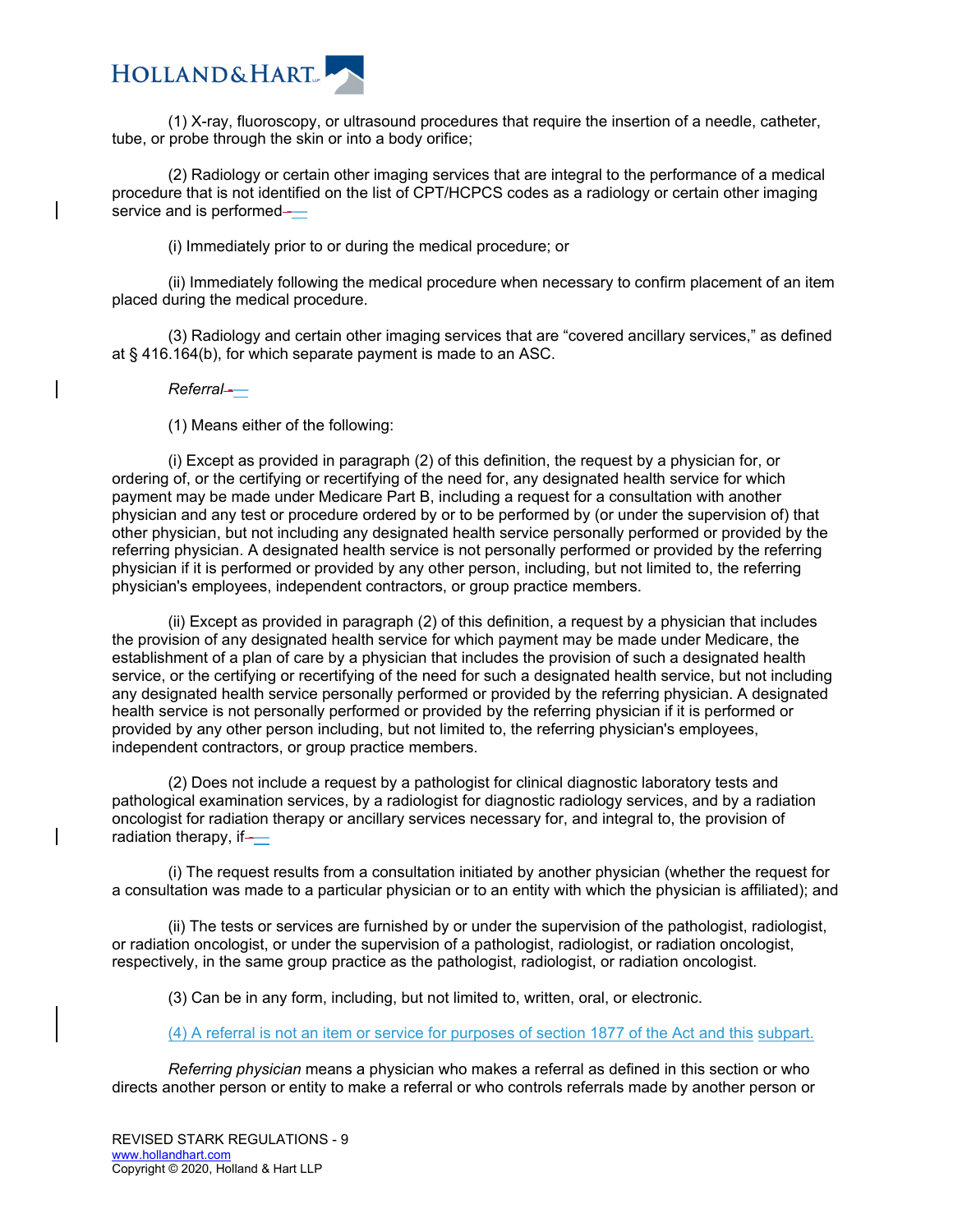

entity. A referring physician and the professional corporation of which he or she is a sole owner are the same for purposes of this subpart.

*Remuneration* means any payment or other benefit made directly or indirectly, overtly or covertly, in cash or in kind, except that the following are not considered remuneration for purposes of this section:

(1) The forgiveness of amounts owed for inaccurate tests or procedures, mistakenly performed tests or procedures, or the correction of minor billing errors.

(2) The furnishing of items, devices, or supplies (not including surgical items, devices, or supplies) that are, in fact, used solely for one or more of the following purposes:

(i) Collecting specimens for the entity furnishing the items, devices or supplies;

(ii) Transporting specimens for the entity furnishing the items, devices or supplies;

(iii) Processing specimens for the entity furnishing the items, devices or supplies;

(iv) Storing specimens for the entity furnishing the items, devices or supplies;

(v) Ordering tests or procedures for the entity furnishing the items, devices or supplies; or

(vi) Communicating the results of tests or procedures for the entity furnishing the items, devices or supplies.

(3) A payment made by an insurer or a self-insured plan (or a subcontractor of the insurer or selfinsured plan) to a physician to satisfy a claim, submitted on a fee-for-service basis, for the furnishing of health services by that physician to an individual who is covered by a policy with the insurer or by the selfinsured plan, if-

(i) The health services are not furnished, and the payment is not made, under a contract or other arrangement between the insurer or the self-insured plan (or a subcontractor of the insurer or self-insured plan) and the physician;

(ii) The payment is made to the physician on behalf of the covered individual and would otherwise be made directly to the individual; and

(iii) The amount of the payment is set in advance, does not exceed fair market value, and is not determined in aany manner that takes into account directly or indirectly the volume or value of any referrals.

*Rural area* means an area that is not an urban area as defined at § 412.62(f)(1)(ii) of this chapter.

*Same building* means a structure with, or combination of structures that share, a single street address as assigned by the U.S. Postal Service, excluding all exterior spaces (for example, lawns, courtyards, driveways, parking lots) and interior loading docks or parking garages. For purposes of this section, the "same building" does not include a mobile vehicle, van, or trailer.

**Specialty hospital means-a** 

(1) A subsection (d) hospital (as defined in section  $1886(d)(1)(B)$  of the Act) that is primarily or exclusively engaged in the care and treatment of one of the following:

 $(4i)$  Patients with a cardiac condition;

(2ii) Patients with an orthopedic condition;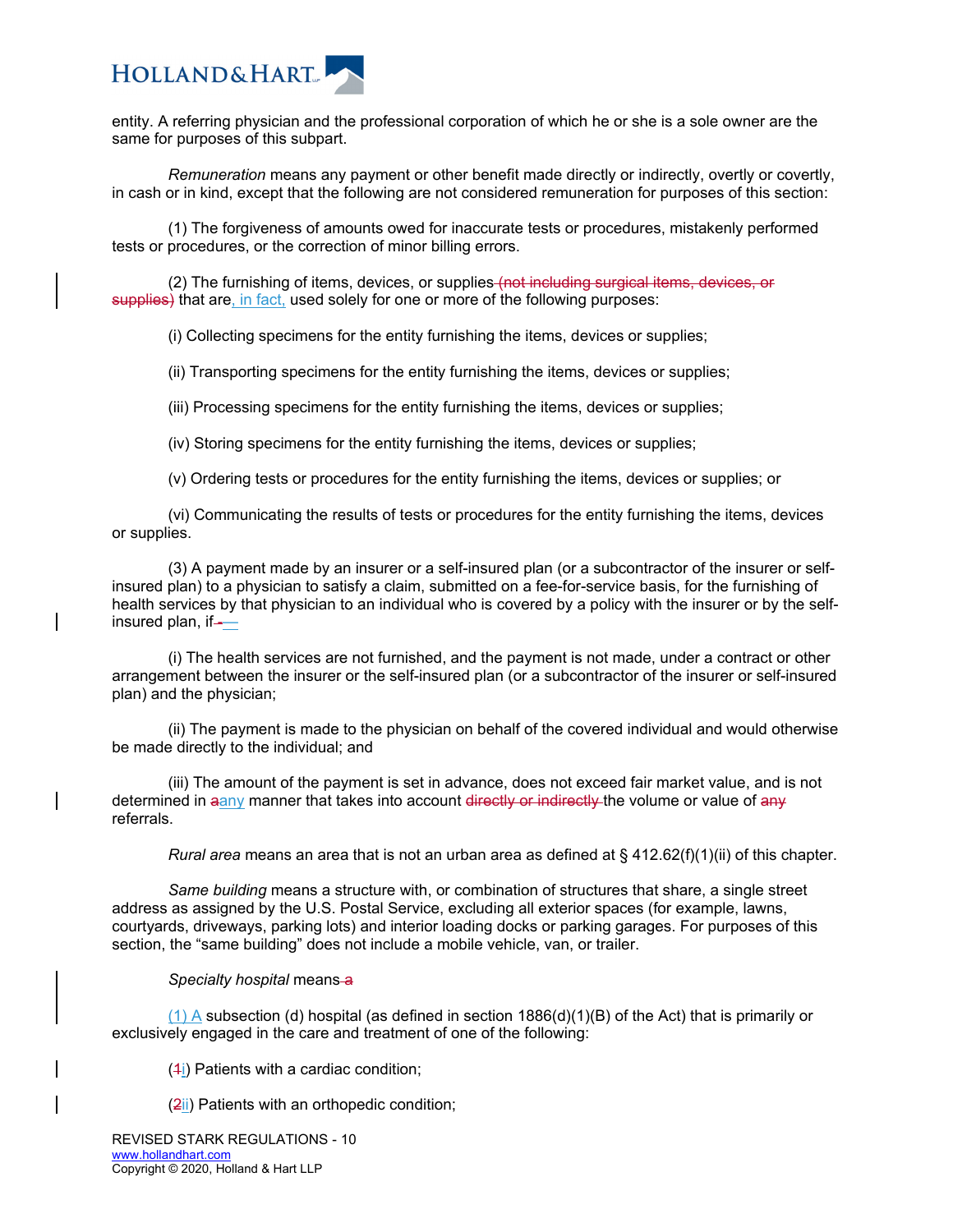

(3iii) Patients receiving a surgical procedure; or

(4iv) Any other specialized category of services that the Secretary designates as inconsistent with the purpose of permitting physician ownership and investment interests in a hospital.

 $(2)$  A "specialty hospital" does not include any hospital --

 $(4i)$  Determined by the Secretary to be in operation before or under development as of November 18, 2003;

(2ii) For which the number of physician investors at any time on or after such date is no greater than the number of such investors as of such date;

(3iii) For which the type of categories described above is no different at any time on or after such date than the type of such categories as of such date;

 $(4iv)$  For which any increase in the number of beds occurs only in the facilities on the main campus of the hospital and does not exceed 50 percent of the number of beds in the hospital as of November 18, 2003, or 5 beds, whichever is greater; and

 $(5v)$  That meets such other requirements as the Secretary may specify.

*Target patient population* means an identified patient population selected by a value-based enterprise or its VBE participants based on legitimate and verifiable criteria that—

(1) Are set out in writing in advance of the commencement of the value-based arrangement; and

(2) Further the value-based enterprise's value-based purpose(s).

*Transaction* means an instance or process of two or more persons or entities doing business. An isolated financial transaction means one involving a single payment between two or more persons or entities or a transaction that involves integrally related installment payments provided that -–

(1) The total aggregate payment is fixed before the first payment is made and does not take into account, directly or indirectly, the volume or value of referrals or other business generated by the referring physician; and

(2) The payments are immediately negotiable or are guaranteed by a third party, or secured by a negotiable promissory note, or subject to a similar mechanism to ensure payment even in the event of default by the purchaser or obligated party.

*Value-based activity* means any of the following activities, provided that the activity is reasonably designed to achieve at least one value-based purpose of the value-based enterprise:

(1) The provision of an item or service;

(2) The taking of an action; or

(3) The refraining from taking an action.

*Value-based arrangement* means an arrangement for the provision of at least one value-based activity for a target patient population to which the only parties are—

(1) The value-based enterprise and one or more of its VBE participants; or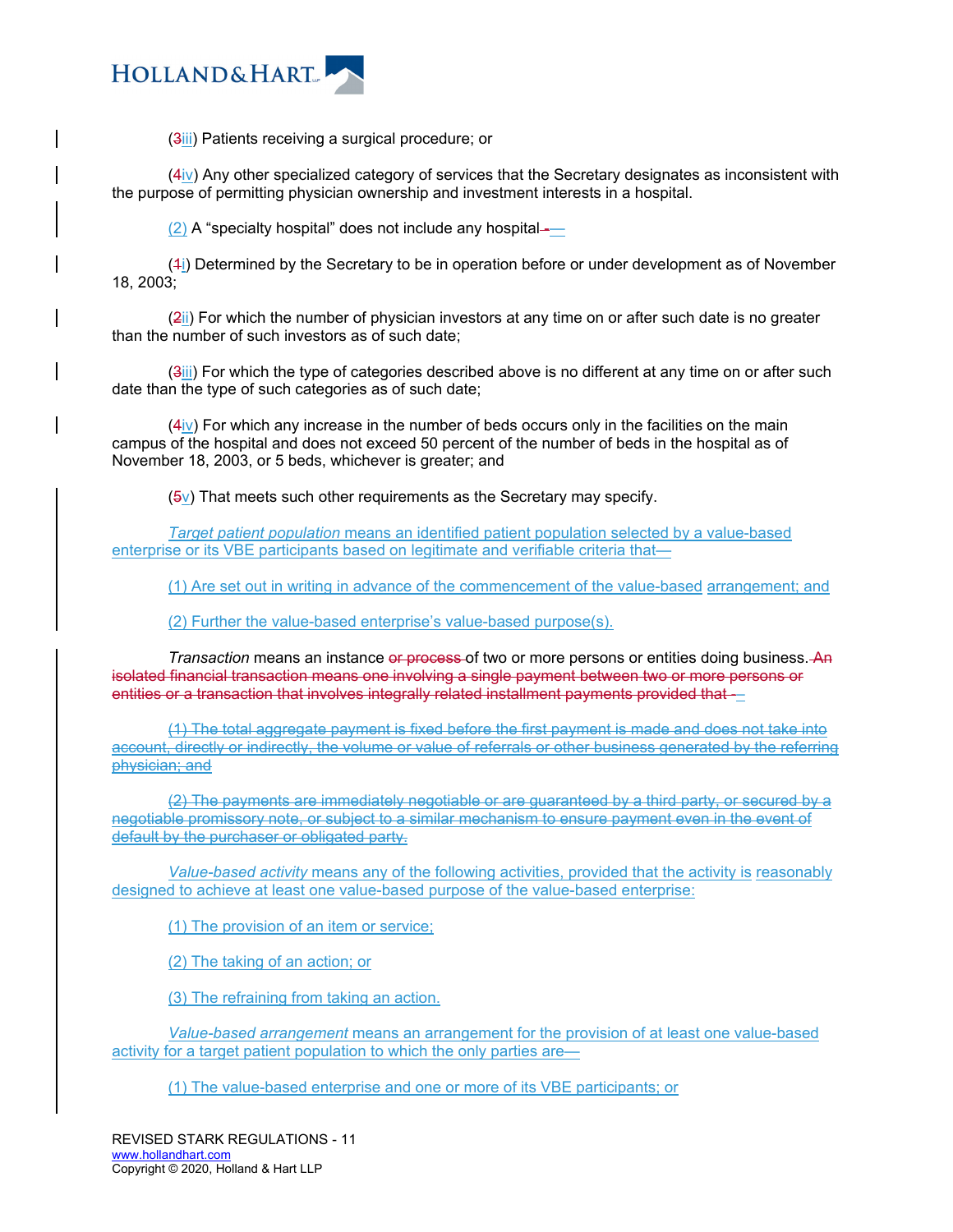## HOLLAND& HART

(2) VBE participants in the same value-based enterprise.

*Value-based enterprise (VBE)* means two or more VBE participants—

(1) Collaborating to achieve at least one value-based purpose;

(2) Each of which is a party to a value-based arrangement with the other or at least one other VBE participant in the value-based enterprise;

(3) That have an accountable body or person responsible for the financial and operational oversight of the value-based enterprise; and

(4) That have a governing document that describes the value-based enterprise and how the VBE participants intend to achieve its value-based purpose(s).

*Value-based purpose* means any of the following:

(1) Coordinating and managing the care of a target patient population;

(2) Improving the quality of care for a target patient population;

(3) Appropriately reducing the costs to or growth in expenditures of payors without reducing the quality of care for a target patient population; or

(4) Transitioning from health care delivery and payment mechanisms based on the volume of items and services provided to mechanisms based on the quality of care and control of costs of care for a target patient population.

*VBE participant* means a person or entity that engages in at least one value-based activity as part of a value-based enterprise.

## **§ 411.352 - Group practice.1**

<sup>1</sup> Effective January 1, 2022, § 411.352 is further amended by revising paragraph (i) to read as follows:

§411.352 Group practice.

\*\*\*\*\*

(i) Special rules for profit shares and productivity bonuses—(1) Overall profits. (i) Notwithstanding paragraph (g) of this section, a physician in the group may be paid a share of overall profits that is not directly related to the volume or value of the physician's referrals.

(ii) Overall profits means the profits derived from all the designated health services of any component of the group that consists of at least five physicians, which may include all physicians in the group. If there are fewer than five physicians in the group, overall profits means the profits derived from all the designated health services of the group.

(iii) Overall profits must be divided in a reasonable and verifiable manner. The share of overall profits will be deemed not to directly relate to the volume or value of referrals if one of the following conditions is met:

(A) Overall profits are divided per capita (for example, per member of the group or per physician in the group).

(B) Overall profits are distributed based on the distribution of the group's revenues attributed to services that are not designated health services and would not be considered designated health services if they were payable by Medicare.

(C) Revenues derived from designated health services constitute less than 5 percent of the group's total revenues, and the portion of those revenues distributed to each physician in the group constitutes 5 percent or less of his or her total compensation from the group.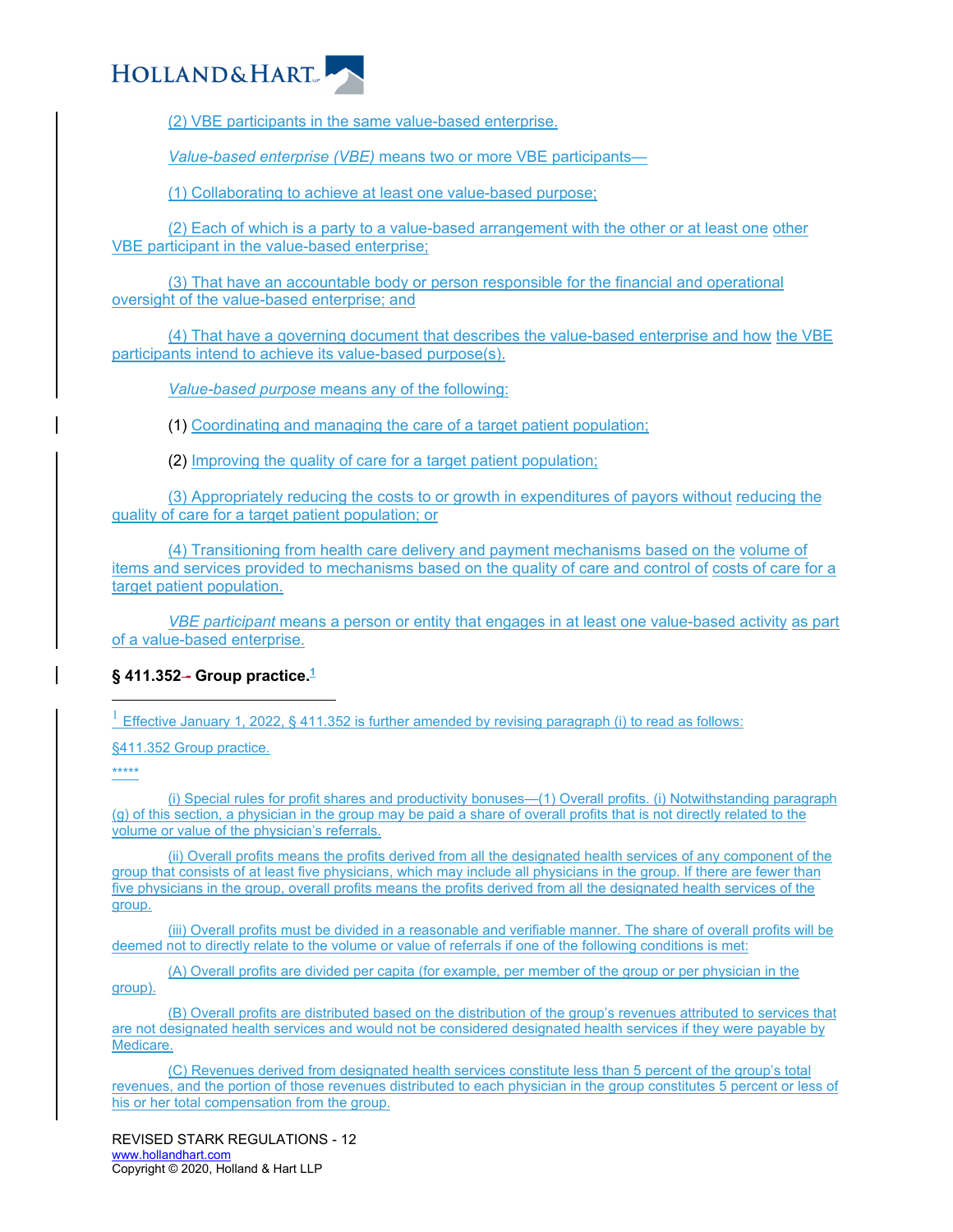

For purposes of this subpart, a group practice is a physician practice that meets the following conditions:

(a) *Single legal entity*. The group practice must consist of a single legal entity operating primarily for the purpose of being a physician group practice in any organizational form recognized by the State in which the group practice achieves its legal status, including, but not limited to, a partnership, professional corporation, limited liability company, foundation, nonprofit corporation, faculty practice plan, or similar association. The single legal entity may be organized by any party or parties, including, but not limited to, physicians, health care facilities, or other persons or entities (including, but not limited to, physicians individually incorporated as professional corporations). The single legal entity may be organized or owned (in whole or in part) by another medical practice, provided that the other medical practice is not an operating physician practice (and regardless of whether the medical practice meets the conditions for a group practice under this section). For purposes of this subpart, a single legal entity does not include informal affiliations of physicians formed substantially to share profits from referrals, or separate group practices under common ownership or control through a physician practice management company, hospital, health system, or other entity or organization. A group practice that is otherwise a single legal entity may itself own subsidiary entities. A group practice operating in more than one State will be considered to be a single legal entity notwithstanding that it is composed of multiple legal entities, provided that-

(1) The States in which the group practice is operating are contiguous (although each State need not be contiguous to every other State);

(2) The legal entities are absolutely identical as to ownership, governance, and operation; and

(3) Organization of the group practice into multiple entities is necessary to comply with jurisdictional licensing laws of the States in which the group practice operates.

(b) *Physicians*. The group practice must have at least two physicians who are members of the group (whether employees or direct or indirect owners), as defined at § 411.351.

(A) The productivity bonus is based on the physician's total patient encounters or the relative value units (RVUs) personally performed by the physician.

(B) The services on which the productivity bonus is based are not designated health services and would not be considered designated health services if they were payable by Medicare.

(C) Revenues derived from designated health services constitute less than 5 percent of the group's total revenues, and the portion of those revenues distributed to each physician in the group constitutes 5 percent or less of his or her total compensation from the group.

(3) Value-based enterprise participation. Notwithstanding paragraph (g) of this section, profits from designated health services that are directly attributable to a physician's participation in a value-based enterprise, as defined at §411.351, may be distributed to the participating physician.

(4) Supporting documentation. Supporting documentation verifying the method used to calculate the profit share or productivity bonus under paragraphs (i)(1), (2), and (3) of this section, and the resulting amount of compensation, must be made available to the Secretary upon request.

<sup>(2)</sup> Productivity bonuses. (i) Notwithstanding paragraph (g) of this section, a physician in the group may be paid a productivity bonus based on services that he or she has personally performed, or services "incident to" such personally performed services, that is not directly related to the volume or value of the physician's referrals (except that the bonus may directly relate to the volume or value of the physician's referrals if the referrals are for services "incident to" the physician's personally performed services).

<sup>(</sup>ii) A productivity bonus must be calculated in a reasonable and verifiable manner. A productivity bonus will be deemed not to relate directly to the volume or value of referrals if one of the following conditions is met: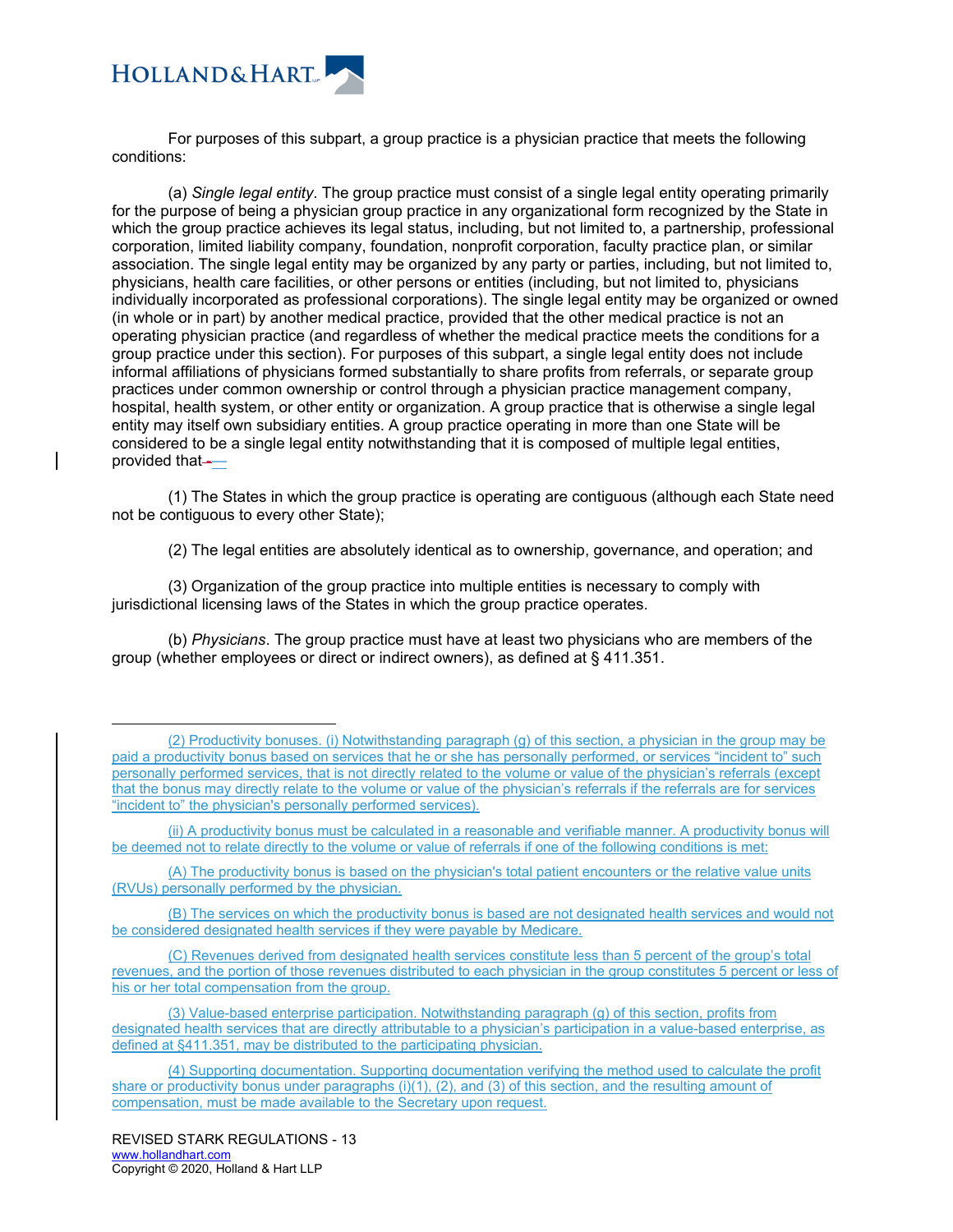

(c) *Range of care*. Each physician who is a member of the group, as defined at § 411.351, must furnish substantially the full range of patient care services that the physician routinely furnishes, including medical care, consultation, diagnosis, and treatment, through the joint use of shared office space, facilities, equipment, and personnel.

(d) *Services furnished by group practice members*. (1) Except as otherwise provided in paragraphs (d)(3),  $(d)(4)$ ,  $(d)(5)$ , and (d) through (6) of this section, substantially all of the patient care services of the physicians who are members of the group (that is, at least 75 percent of the total patient care services of the group practice members) must be furnished through the group and billed under a billing number assigned to the group, and the amounts received must be treated as receipts of the group. Patient care services must be measured by one of the following:

(i) The total time each member spends on patient care services documented by any reasonable means (including, but not limited to, time cards, appointment schedules, or personal diaries). (For example, if a physician practices 40 hours a week and spends 30 hours a week on patient care services for a group practice, the physician has spent 75 percent of his or her time providing patient care services for the group.)

(ii) Any alternative measure that is reasonable, fixed in advance of the performance of the services being measured, uniformly applied over time, verifiable, and documented.

(2) The data used to calculate compliance with this substantially all test and related supportive documentation must be made available to the Secretary upon request.

(3) The substantially all test set forth in paragraph (d)(1) of this section does not apply to any group practice that is located solely in a HPSA, as defined at § 411.351.

(4) For a group practice located outside of a HPSA (as defined at § 411.351), any time spent by a group practice member providing services in a HPSA should not be used to calculate whether the group practice has met the substantially all test, regardless of whether the member's time in the HPSA is spent in a group practice, clinic, or office setting.

(5) During the start up period (not to exceed 12 months) that begins on the date of the initial formation of a new group practice, a group practice must make a reasonable, good faith effort to ensure that the group practice complies with the substantially all test requirement set forth in paragraph (d)(1) of this section as soon as practicable, but no later than 12 months from the date of the initial formation of the group practice. This paragraph  $(d)(5)$  does not apply when an existing group practice admits a new member or reorganizes.

(6)(i) If the addition to an existing group practice of a new member who would be considered to have relocated his or her medical practice under § 411.357(e)(2) would result in the existing group practice not meeting the substantially all test set forth in paragraph (d)(1) of this section, the group practice will have 12 months following the addition of the new member to come back into full compliance, provided that-

(A) For the 12-month period the group practice is fully compliant with the substantially all test if the new member is not counted as a member of the group for purposes of § 411.352; and

(B) The new member's employment with, or ownership interest in, the group practice is documented in writing no later than the beginning of his or her new employment, ownership, or investment.

(ii) This paragraph (d)(6) does not apply when an existing group practice reorganizes or admits a new member who is not relocating his or her medical practice.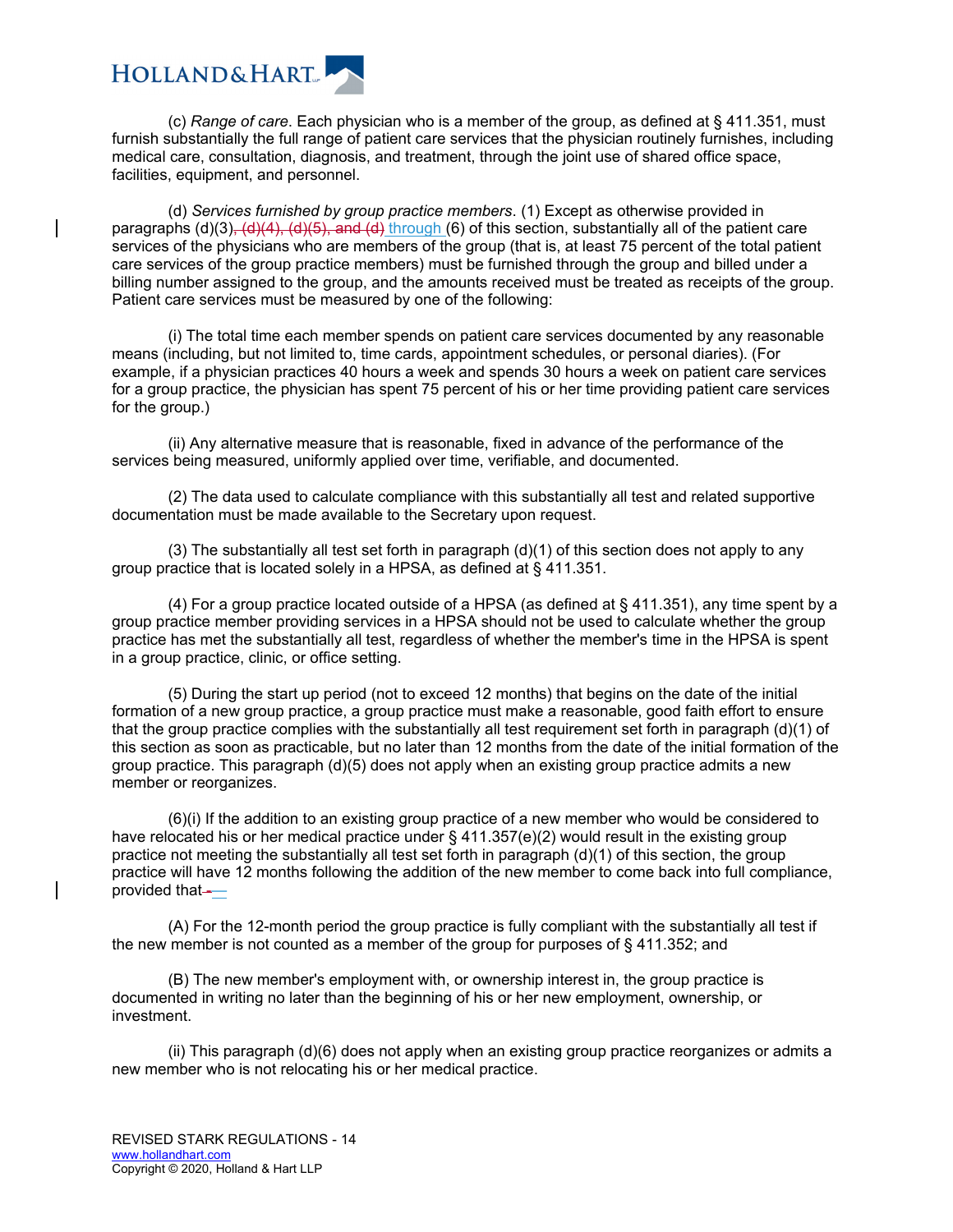

(e) *Distribution of expenses and income*. The overhead expenses of, and income from, the practice must be distributed according to methods that are determined before the receipt of payment for the services giving rise to the overhead expense or producing the income. Nothing in this section prevents a group practice from adjusting its compensation methodology prospectively, subject to restrictions on the distribution of revenue from DHS under \$411.352 paragraph (i) of this section.

(f) *Unified business*. (1) The group practice must be a unified business having at least the following features:

(i) Centralized decision-making by a body representative of the group practice that maintains effective control over the group's assets and liabilities (including, but not limited to, budgets, compensation, and salaries); and

(ii) Consolidated billing, accounting, and financial reporting.

(2) Location and specialty-based compensation practices are permitted with respect to revenues derived from services that are not DHS and may be permitted with respect to revenues derived from DHS under § 411.352paragraph (i) of this section.

(g) *Volume or value of referrals*. No physician who is a member of the group practice directly or indirectly receives compensation based on the volume or value of his or her referrals, except as provided in § 411.352 paragraph (i) of this section.

(h) *Physician-patient encounters*. Members of the group must personally conduct no less than 75 percent of the physician-patient encounters of the group practice.

(i) *Special rule for productivity bonuses and profit shares*. (1) A physician in the group practice may be paid a share of overall profits of the group, provided that the share is not determined in any manner that is directly related to the volume or value of referrals of DHS by the physician. A physician in the group practice may be paid a productivity bonus based on services that he or she has personally performed, or services "incident to" such personally performed services, or both, provided that the bonus is not determined in any manner that is directly related to the volume or value of referrals of DHS by the physician (except that the bonus may directly relate to the volume or value of DHS referrals by the physician if the referrals are for services "incident to" the physician's personally performed services).

(2) Overall profits means the group's entire profits derived from DHS payable by Medicare or Medicaid or the profits derived from DHS payable by Medicare or Medicaid of any component of the group practice that consists of at least five physicians. Overall profits should be divided in a reasonable and verifiable manner that is not directly related to the volume or value of the physician's referrals of DHS. The share of overall profits will be deemed not to relate directly to the volume or value of referrals if one of the following conditions is met:

(i) The group's profits are divided per capita (for example, per member of the group or per physician in the group).

(ii) Revenues derived from DHS are distributed based on the distribution of the group practice's revenues attributed to services that are not DHS payable by any Federal health care program or private payer.

(iii) Revenues derived from DHS constitute less than 5 percent of the group practice's total revenues, and the allocated portion of those revenues to each physician in the group practice constitutes 5 percent or less of his or her total compensation from the group.

(3) A productivity bonus must be calculated in a reasonable and verifiable manner that is not directly related to the volume or value of the physician's referrals of DHS. A productivity bonus will be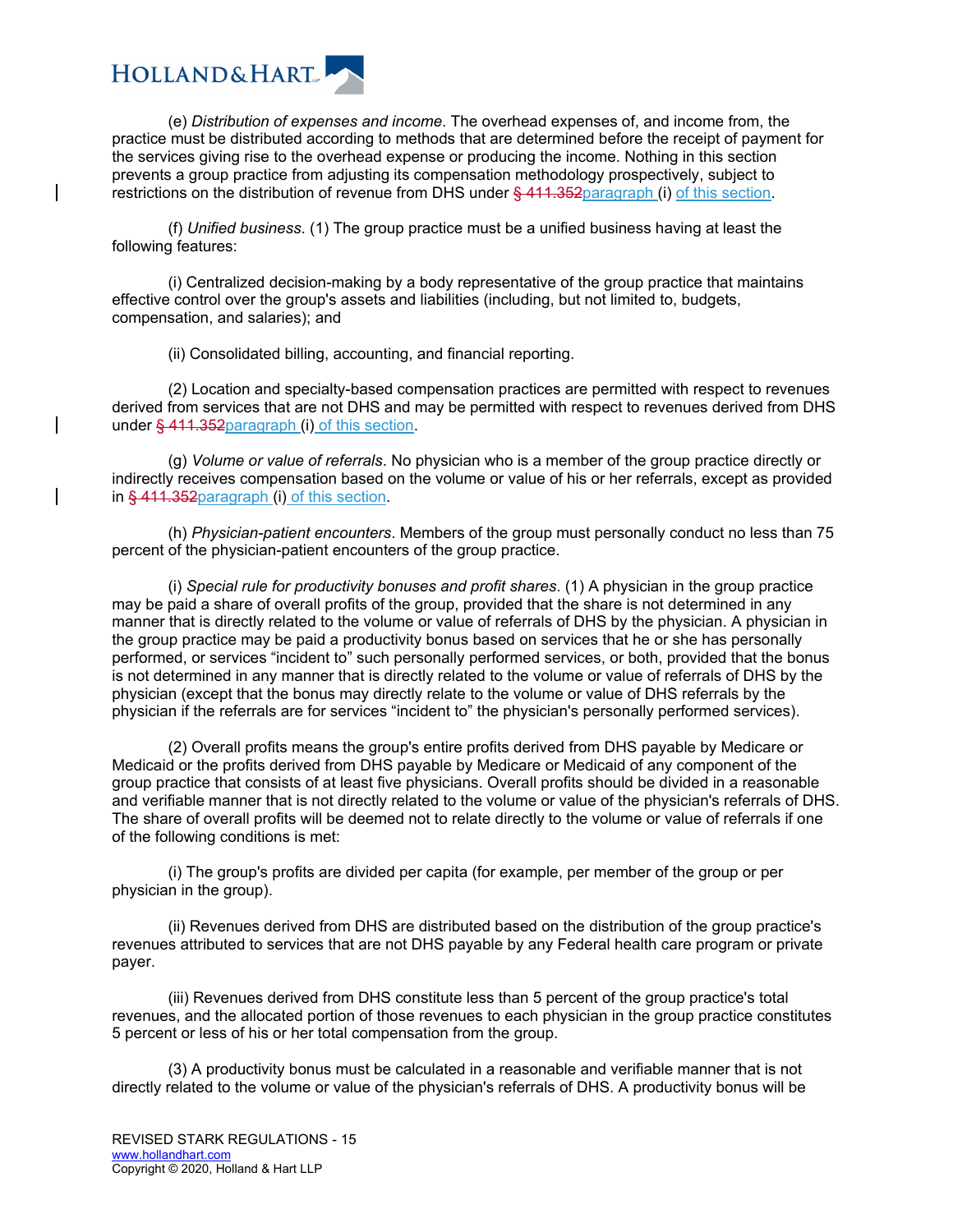

deemed not to relate directly to the volume or value of referrals of DHS if one of the following conditions is met:

(i) The bonus is based on the physician's total patient encounters or relative value units (RVUs). (The methodology for establishing RVUs is set forth in § 414.22 of this chapter.)

(ii) The bonus is based on the allocation of the physician's compensation attributable to services that are not DHS payable by any Federal health care program or private payer.

(iii) Revenues derived from DHS are less than 5 percent of the group practice's total revenues, and the allocated portion of those revenues to each physician in the group practice constitutes 5 percent or less of his or her total compensation from the group practice.

(4) Supporting documentation verifying the method used to calculate the profit share or productivity bonus under paragraphs (i)(2) and ( $\frac{1}{3}$ ) of this section, and the resulting amount of compensation, must be made available to the Secretary upon request.

#### **§ 411.353 - Prohibition on certain referrals by physicians and limitations on billing.**

(a) *Prohibition on referrals*. Except as provided in this subpart, a physician who has a direct or indirect financial relationship with an entity, or who has an immediate family member who has a direct or indirect financial relationship with the entity, may not make a referral to that entity for the furnishing of DHS for which payment otherwise may be made under Medicare. A physician's prohibited financial relationship with an entity that furnishes DHS is not imputed to his or her group practice or its members or its staff. However, a referral made by a physician's group practice, its members, or its staff may be imputed to the physician if the physician directs the group practice, its members, or its staff to make the referral or if the physician controls referrals made by his or her group practice, its members, or its staff.

(b) *Limitations on billing*. An entity that furnishes DHS pursuant to a referral that is prohibited by paragraph (a) of this section may not present or cause to be presented a claim or bill to the Medicare program or to any individual, third party payer, or other entity for the DHS performed pursuant to the prohibited referral.

(c) *Denial of payment for services furnished under a prohibited referral*. (1) Except as provided in paragraph (e) of this section, no Medicare payment may be made for a designated health service that is furnished pursuant to a prohibited referral. The period during which referrals are prohibited is the period of disallowance. For purposes of this section, with respect to the following types of noncompliance, the period of disallowance begins at the time the financial relationship fails to satisfy the requirements of an applicable exception and ends no later than -

(i) Where the noncompliance is unrelated to compensation, the date that the financial relationship satisfies all of the requirements of an applicable exception;

(ii) Where the noncompliance is due to the payment of excess compensation, the date on which all excess compensation is returned by the party that received it to the party that paid it and the financial relationship satisfies all of the requirements of an applicable exception; or

(iii) Where the noncompliance is due to the payment of compensation that is of an amount insufficient to satisfy the requirements of an applicable exception, the date on which all additional required compensation is paid by the party that owes it to the party to which it is owed and the financial relationship satisfies all of the requirements of an applicable exception.

(2) When payment for a designated health service is denied on the basis that the service was furnished pursuant to a prohibited referral, and such payment denial is appealed-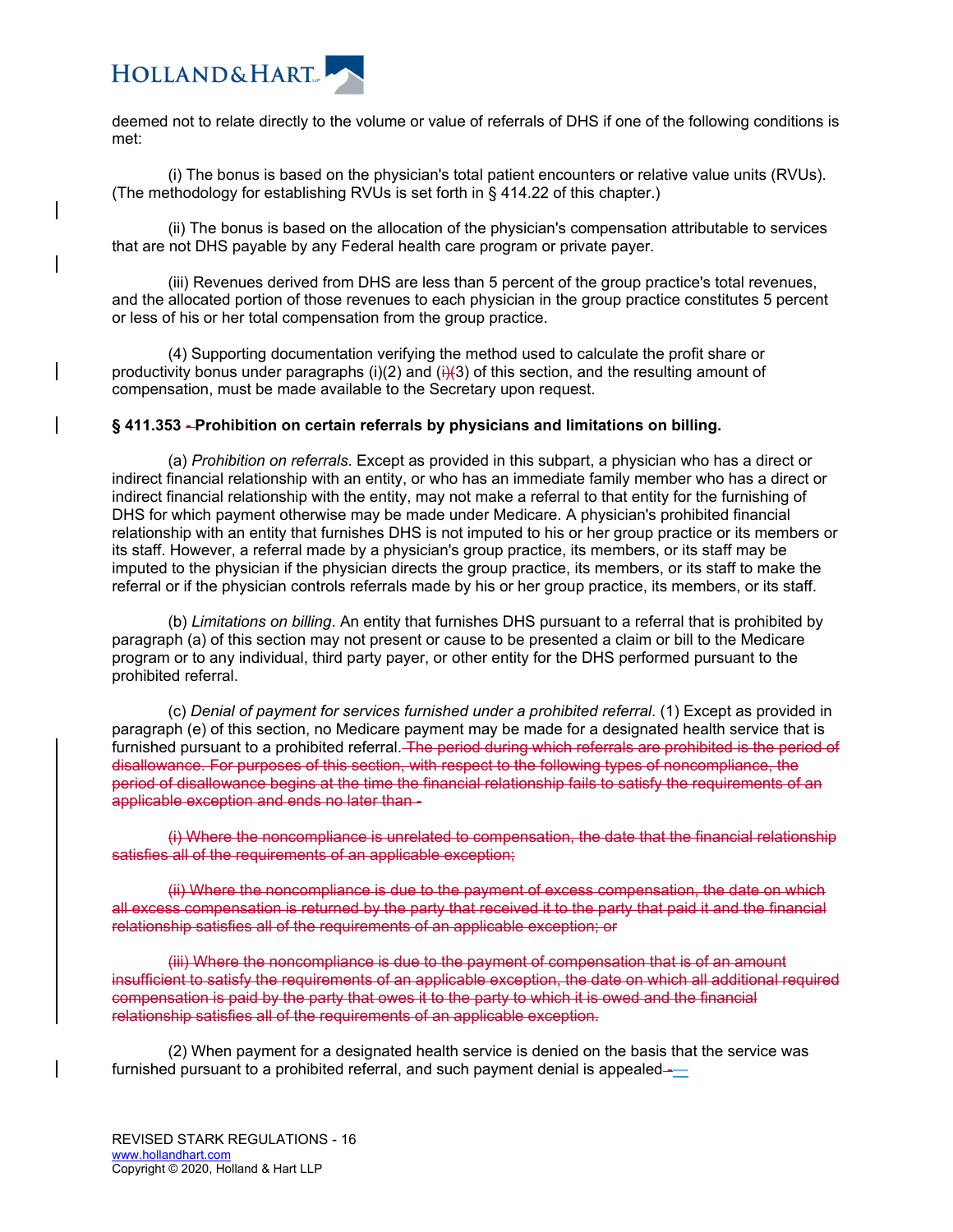

(i) The ultimate burden of proof (burden of persuasion) at each level of appeal is on the entity submitting the claim for payment to establish that the service was not furnished pursuant to a prohibited referral (and not on CMS or its contractors to establish that the service was furnished pursuant to a prohibited referral); and

(ii) The burden of production on each issue at each level of appeal is initially on the claimant, but may shift to CMS or its contractors during the course of the appellate proceeding, depending on the evidence presented by the claimant.

(d) *Refunds*. An entity that collects payment for a designated health service that was performed pursuant to a prohibited referral must refund all collected amounts on a timely basis, as defined at § 1003.101 of this title.

(e) *Exception for certain entities*. Payment may be made to an entity that submits a claim for a designated health service if-

(1) The entity did not have actual knowledge of, and did not act in reckless disregard or deliberate ignorance of, the identity of the physician who made the referral of the designated health service to the entity; and

(2) The claim otherwise complies with all applicable Federal and State laws, rules, and regulations.

(f) *Exception for certain arrangements involving temporary noncompliance.* (1) Except as provided in paragraphs (f)(2),  $(f)(3)$ , and (f) through (4) of this section, an entity may submit a claim or bill and payment may be made to an entity that submits a claim or bill for a designated health service if-

(i) The financial relationship between the entity and the referring physician fully complied with an applicable exception under § 411.355,  $\frac{6}{5}$ 411.356, or  $\frac{6}{5}$ 411.357 for at least 180 consecutive calendar days immediately preceding the date on which the financial relationship became noncompliant with the exception; and

(ii) The financial relationship has fallen out of compliance with the exception for reasons beyond the control of the entity, and the entity promptly takes steps to rectify the noncompliance. and

(iii) The financial relationship does not violate the anti-kickback statute (section 1128B(b) of the Act), and the claim or bill otherwise complies with all applicable Federal and State laws, rules, and regulations.

(2) Paragraph (f)(1) of this section applies only to DHS furnished during the period of time it takes the entity to rectify the noncompliance, which must not exceed 90 consecutive calendar days following the date on which the financial relationship became noncompliant with an exception.

(3) Paragraph (f)(1) may be used by an entity only once every 3 years with respect to the same referring physician.

(4) Paragraph (f)(1) does not apply if the exception with which the financial relationship previously complied was  $\S$  411.357(k) or (m).

(g) *[Reserved]*

(h) *Special rule for certain arrangements involving temporary noncompliance with signature requirements. (1)reconciling compensation*. An entity may submit a claim or bill and payment may be made to an entity that submits a claim or bill for a designated health service if-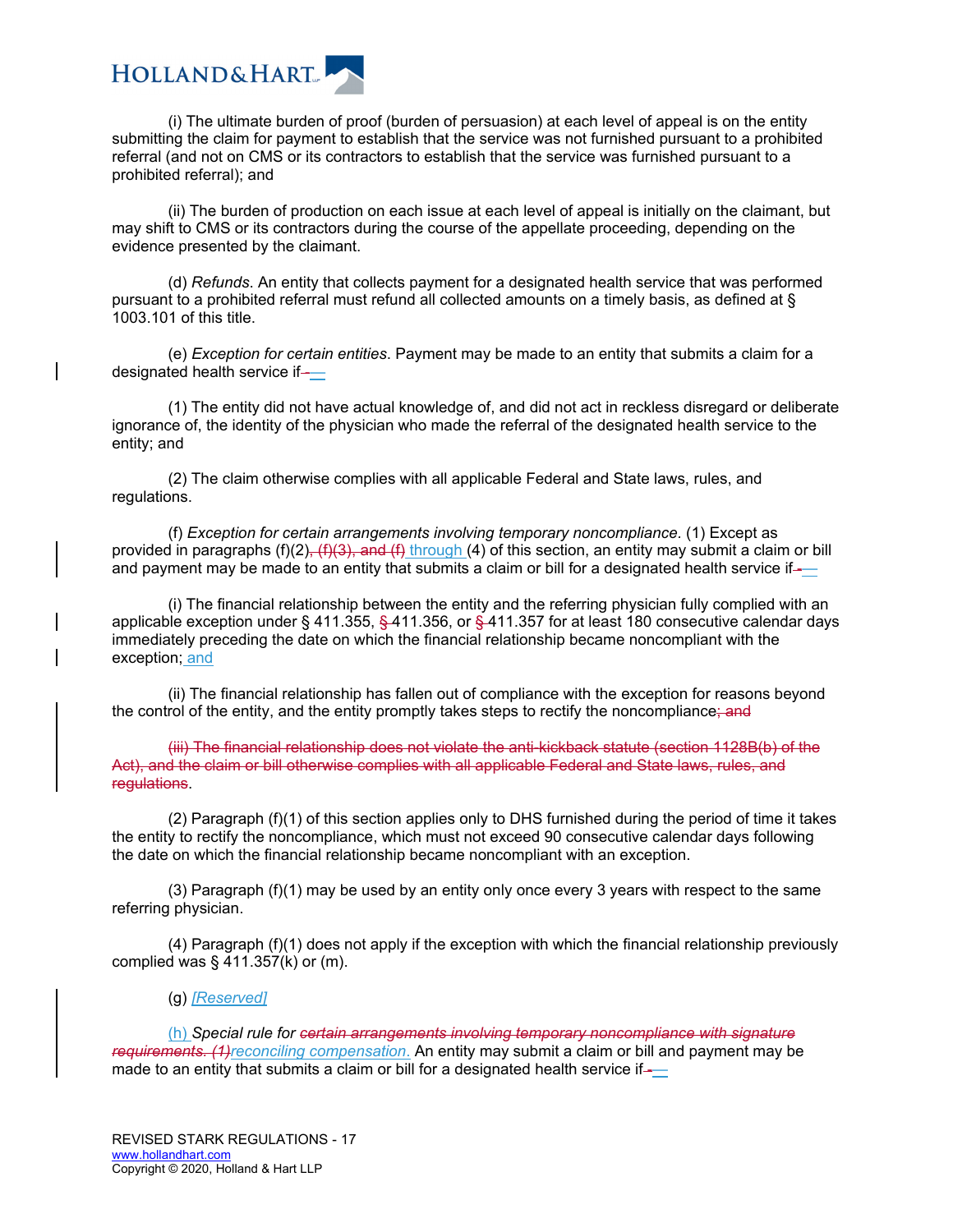

(i) The1) No later than 90 consecutive calendar days following the expiration or termination of a compensation arrangement between, the entity and the referring physician (or immediate family member of a physician) that are parties to the compensation arrangement reconcile all discrepancies in payments under the arrangement such that, following the reconciliation, the entire amount of remuneration for items or services has been paid as required under the terms and conditions of the arrangement; and

(2) Except for the discrepancies in payments described in paragraph (h)(1) of this section, the compensation arrangement fully complies with an applicable exception in this subpart except with respect to the signature requirement of the exception; and

(ii) The parties obtain the required signature(s) within 90 consecutive calendar days immediately following the date on which the compensation arrangement became noncompliant and the compensation arrangement otherwise complies with all criteria of the applicable exception.

(2) [Reserved]

## **§ 411.354 - Financial relationship, compensation, and ownership or investment interest.**

(a) *Financial relationships*. —(1) *Financial relationship* means -—

(i) A direct or indirect ownership or investment interest (as defined in paragraph (b) of this section) in any entity that furnishes DHS; or

(ii) A direct or indirect compensation arrangement (as defined in paragraph (c) of this section) with an entity that furnishes DHS.

(2) *Types of financial relationships*.

(i) A *direct* financial relationship exists if remuneration passes between the referring physician (or a member of his or her immediate family) and the entity furnishing DHS without any intervening persons or entities between the entity furnishing DHS and the referring physician (or a member of his or her immediate family).

(ii) An *indirect* financial relationship exists under the conditions described in paragraphs (b)(5) and (c)(2) of this section.

(b) *Ownership or investment interest*. An ownership or investment interest in the entity may be through equity, debt, or other means, and includes an interest in an entity that holds an ownership or investment interest in any entity that furnishes DHS.

(1) An ownership or investment interest includes, but is not limited to, stock, stock options other than those described in § 411.354paragraph (b)(3)(ii) of this section, partnership shares, limited liability company memberships, as well as loans, bonds, or other financial instruments that are secured with an entity's property or revenue or a portion of that property or revenue.

(2) An ownership or investment interest in a subsidiary company is neither an ownership or investment interest in the parent company, nor in any other subsidiary of the parent, unless the subsidiary company itself has an ownership or investment interest in the parent or such other subsidiaries. It may, however, be part of an indirect financial relationship.

(3) Ownership and investment interests do not include, among other things—

(i) An interest in an entity that arises from a retirement plan offered by that entity to the physician (or a member of his or her immediate family) through the physician's (or immediate family member's) employment with that entity;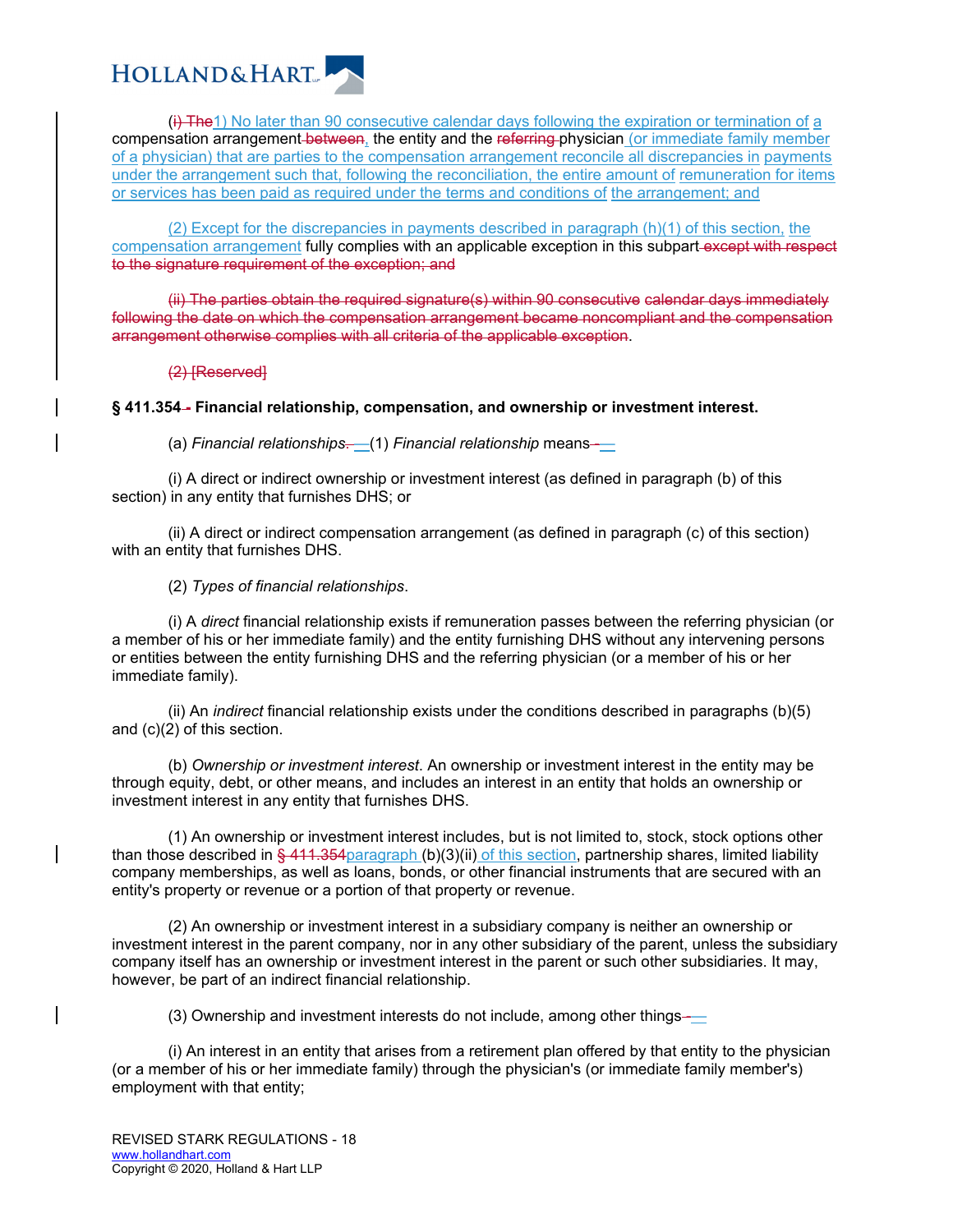

(ii) Stock options and convertible securities received as compensation until the stock options are exercised or the convertible securities are converted to equity (before this time the stock options or convertible securities are compensation arrangements as defined in paragraph (c) of this section);

(iii) An unsecured loan subordinated to a credit facility (which is a compensation arrangement as defined in paragraph (c) of this section);

(iv) An "under arrangements" contract between a hospital and an entity owned by one or more physicians (or a group of physicians) providing DHS "under arrangements" with the hospital (such a contract is a compensation arrangement as defined in paragraph  $(c)$  of this section);  $-$ or

(v) A security interest held by a physician in equipment sold by the physician to a hospital and financed through a loan from the physician to the hospital (such an interest is a compensation arrangement as defined in paragraph (c) of this section);

(vi) A titular ownership or investment interest that excludes the ability or right to receive the financial benefits of ownership or investment, including, but not limited to, the distribution of profits, dividends, proceeds of sale, or similar returns on investment; or

(vii) An interest in an entity that arises from an employee stock ownership plan (ESOP) that is qualified under Internal Revenue Code section 401(a).

(4) An ownership or investment interest that meets an exception set forth in § 411.355 or § 411.356 need not also meet an exception for compensation arrangements set forth in § 411.357 with respect to profit distributions, dividends, or interest payments on secured obligations.

(5)(i) An *indirect ownership or investment interest* exists if -—

(A) Between the referring physician (or immediate family member) and the entity furnishing DHS there exists an unbroken chain of any number (but no fewer than one) of persons or entities having ownership or investment interests; and

(B) The entity furnishing DHS has actual knowledge of, or acts in reckless disregard or deliberate ignorance of, the fact that the referring physician (or immediate family member) has some ownership or investment interest (through any number of intermediary ownership or investment interests) in the entity furnishing the DHS.

(ii) An indirect ownership or investment interest exists even though the entity furnishing DHS does not know, or acts in reckless disregard or deliberate ignorance of, the precise composition of the unbroken chain or the specific terms of the ownership or investment interests that form the links in the chain.

(iii) Notwithstanding anything in this paragraph (b)(5), common ownership or investment in an entity does not, in and of itself, establish an indirect ownership or investment interest by one common owner or investor in another common owner or investor.

(iv) An indirect ownership or investment interest requires an unbroken chain of ownership interests between the referring physician and the entity furnishing DHS such that the referring physician has an indirect ownership or investment interest in the entity furnishing DHS.

(c) *Compensation arrangement*. A compensation arrangement is any arrangement involving remuneration, direct or indirect, between a physician (or a member of a physician's immediate family) and an entity. An "under arrangements" contract between a hospital and an entity providing DHS "under arrangements" to the hospital creates a compensation arrangement for purposes of these regulations. A compensation arrangement does not include the portion of any business arrangement that consists solely of the remuneration described in section  $1877(h)(1)(C)$  of the Act and in paragraphs (1) through (3) of the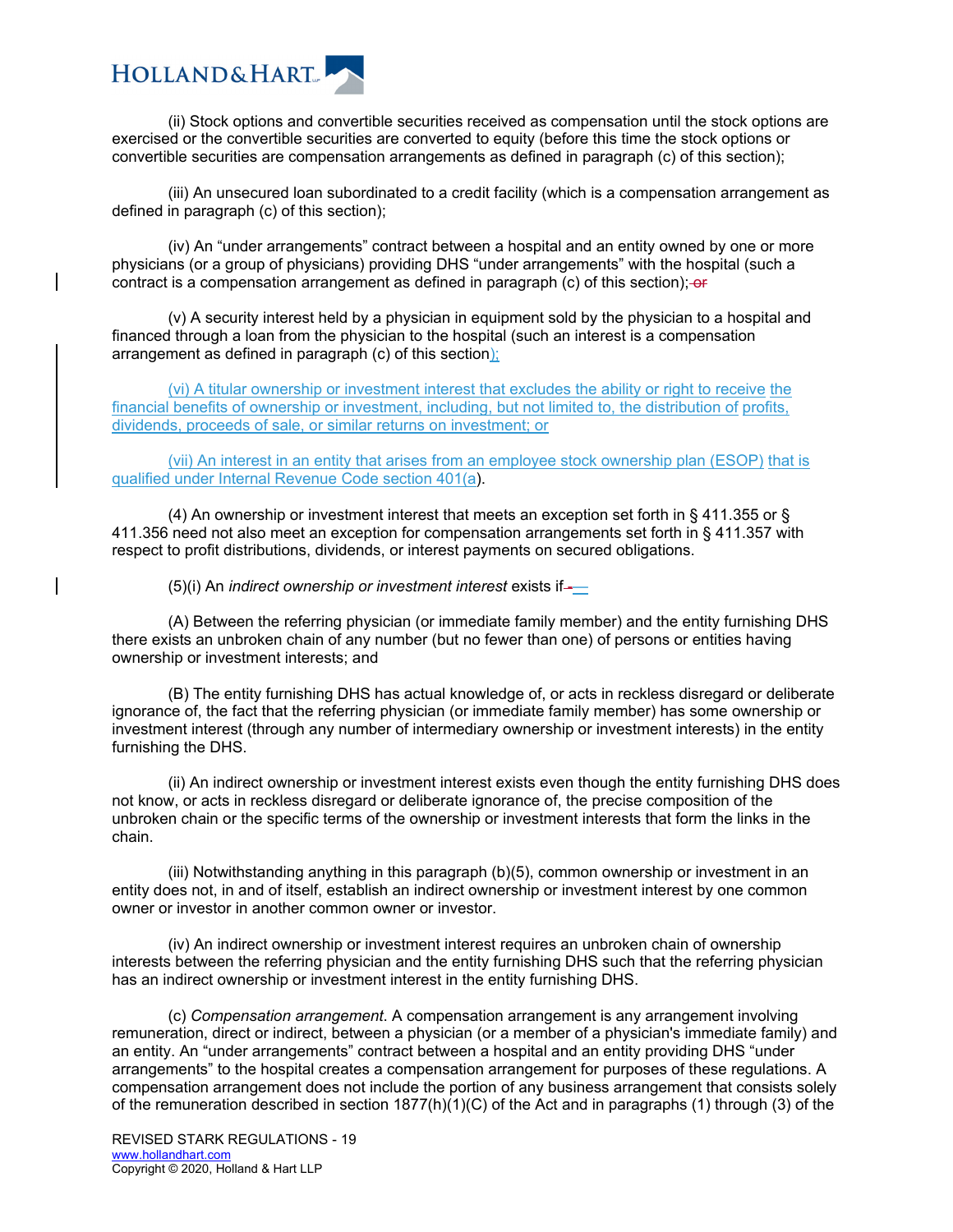

definition of the term "remuneration" at § 411.351. (However, any other portion of the arrangement may still constitute a compensation arrangement.)

(1)(i) A *direct compensation arrangement* exists if remuneration passes between the referring physician (or a member of his or her immediate family) and the entity furnishing DHS without any intervening persons or entities.

(ii) Except as provided in paragraph  $(c)(3)(ii)(C)$  of this section, a physician is deemed to "stand in the shoes" of his or her physician organization and have a direct compensation arrangement with an entity furnishing DHS if-

(A) The only intervening entity between the physician and the entity furnishing DHS is his or her physician organization; and

(B) The physician has an ownership or investment interest in the physician organization.

(iii) A physician (other than a physician described in paragraph  $(c)(1)(ii)(B)$  of this section) is permitted to "stand in the shoes" of his or her physician organization and have a direct compensation arrangement with an entity furnishing DHS if the only intervening entity between the physician and the entity furnishing DHS is his or her physician organization.

(2) An *indirect compensation arrangement* exists if -all of the conditions of paragraphs (c)(2)(i) through (iii) of this section exist:

(i) Between the referring physician (or a member of his or her immediate family) and the entity furnishing DHS there exists an unbroken chain of any number (but not fewer than one) of persons or entities that have financial relationships (as defined in paragraph (a) of this section) between them (that is, each link in the chain has either an ownership or investment interest or a compensation arrangement with the preceding link);

 $(ii)(A)$  The referring physician (or immediate family member) receives aggregate compensation from the person or entity in the chain with which the physician (or immediate family member) has a direct financial relationship that varies with, or takes into account, the volume or value of referrals or other business generated by the referring physician for the entity furnishing the DHS, regardless of whether and the individual unit of compensation satisfies the special rules on unit-based compensation under **paragraphs (d)(2) or (d)**received by the physician (or immediate family member)—

(1) Is not fair market value for items or services actually provided;

(2) Includes the physician's referrals to the entity furnishing DHS as a variable, resulting in an increase or decrease in the physician's (or immediate family member's) compensation that positively correlates with the number or value of the physician's referrals to the entity; or

(3) Includes other business generated by the physician for the entity furnishing DHS as a variable, resulting in an increase or decrease in the physician's (or immediate family member's) compensation that positively correlates with the physician's generation of other business for the entity.

(B) For purposes of applying paragraph  $(c)(2)(ii)(A)$  of this section, a positive correlation between two variables exists when one variable decreases as the other variable decreases, or one variable increases as the other variable increases.

 $(C)$  If the financial relationship between the physician (or immediate family member) and the person or entity in the chain with which the referring physician (or immediate family member) has a direct financial relationship is an ownership or investment interest, the determination whether the aggregate compensation varies with, or takes into account, the volume or value of referrals or other business generated by the referring physician for the entity furnishing the DHS will be measured by the non-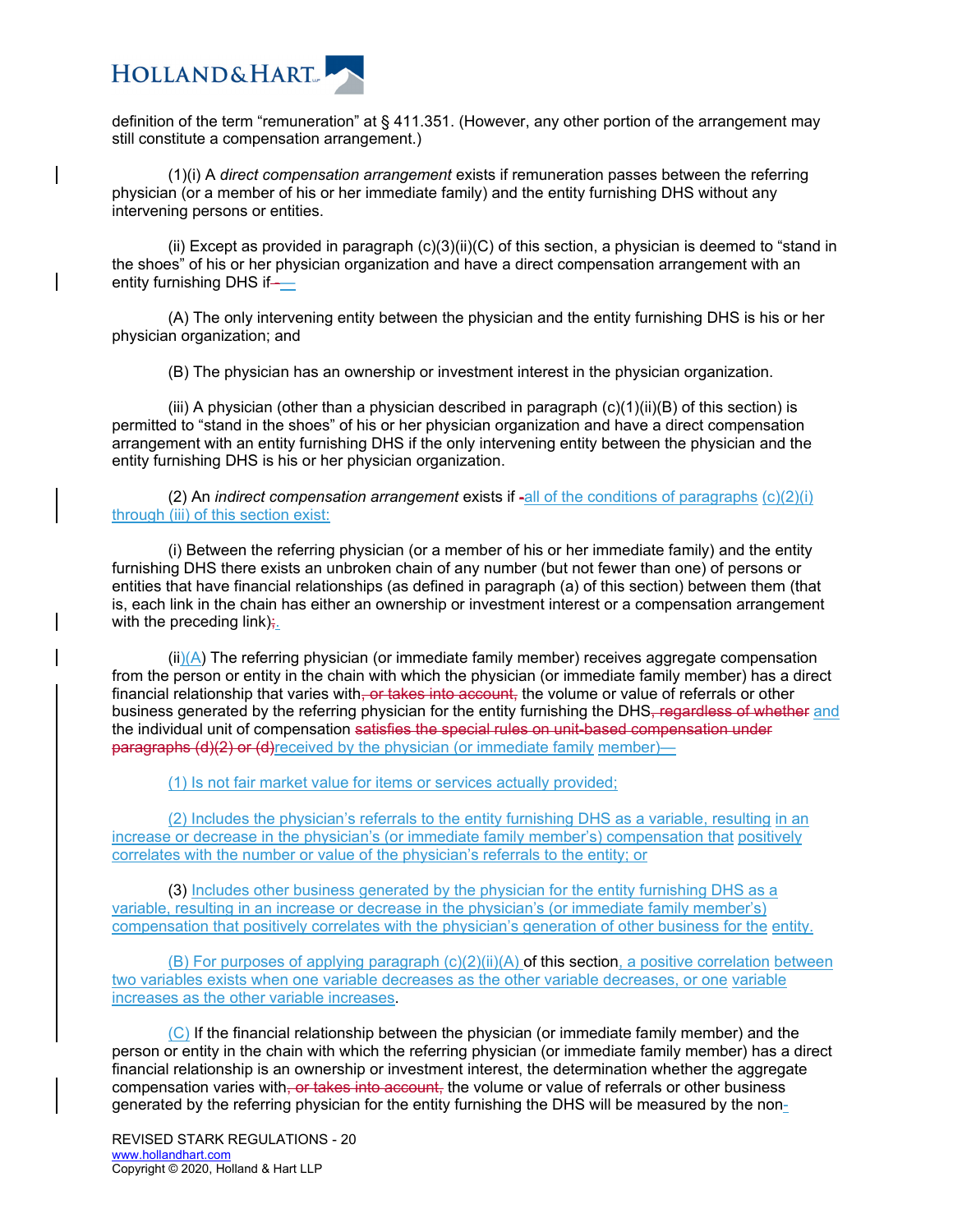

ownership or noninvestment interest closest to the referring physician (or immediate family member). (For example, if a referring physician has an ownership interest in company A, which owns company B, which has a compensation arrangement with company C, which has a compensation arrangement with entity D that furnishes DHS, we would look to the aggregate compensation between company B and company C for purposes of this paragraph  $(c)(2)(ii)$ ; and.

(iii) The entity furnishing DHS has actual knowledge of, or acts in reckless disregard or deliberate ignorance of, the fact that the referring physician (or immediate family member) receives aggregate compensation that varies with, or takes into account, the volume or value of referrals or other business generated by the referring physician for the entity furnishing the DHS.

 $(iv)(A)$  For purposes of paragraph  $(c)(2)(i)$  of this section, except as provided in paragraph (c)(3)(ii)(C) of this section, a physician is deemed to "stand in the shoes" of his or her physician organization if the physician has an ownership or investment interest in the physician organization.

 $(B)$  For purposes of paragraph  $(c)(2)(i)$  of this section, a physician (other than a physician described in paragraph (c)(2)(iv)(A) of this section) is permitted to "stand in the shoes" of his or her physician organization.

(3)(i) For purposes of paragraphs (c)(1)(ii) and (c)(2)(iv) of this section, a physician who "stands in the shoes" of his or her physician organization is deemed to have the same compensation arrangements (with the same parties and on the same terms) as the physician organization. When applying the exceptions in §§ 411.355 and 411.357 to arrangements in which a physician stands in the shoes of his or her physician organization, the "parties to the arrangements" are considered to be-

(A) With respect to a signature requirement, the physician organization and any physician who "stands in the shoes" of the physician organization as required under paragraph (c)(1)(ii) or (c)(2)(iv)(A) of this section; and

(B) With respect to all other requirements of the exception, including the relevant referrals and other business generated between the parties, the entity furnishing DHS and the physician organization (including all members, employees, and independent contractor physicians).

(ii) The provisions of paragraphs  $(c)(1)(ii)$  and  $(c)(2)(iv)(A)$  of this section-

(A) Need not apply during the original term or current renewal term of an arrangement that satisfied the requirements of § 411.357(p) as of September 5, 2007 (see 42 CFR parts 400-413, revised as of October 1, 2007);

(B) Do not apply to an arrangement that satisfies the requirements of § 411.355(e); and

(C) Do not apply to a physician whose ownership or investment interest is titular only. A titular ownership or investment interest is an ownership or investment interest that excludes the ability or right to receive the financial benefits of ownership or investment, including, but not limited to, the distribution of profits, dividends, proceeds of sale, or similar returns on investment.

(iii) An arrangement structured to comply with an exception in § 411.357 (other than § 411.357(p)), but which would otherwise qualify as an indirect compensation arrangement under this paragraph as of August 19, 2008, need not be restructured to satisfy the requirements of § 411.357(p) until the expiration of the original term or current renewal term of the arrangement.

(4)(i) *Exceptions applicable to indirect compensation arrangements–General*. Except as provided in this paragraph (c)(4) of this section, only the exceptions at  $\S$ §411.355 and 411.357(p) are applicable to indirect compensation arrangements.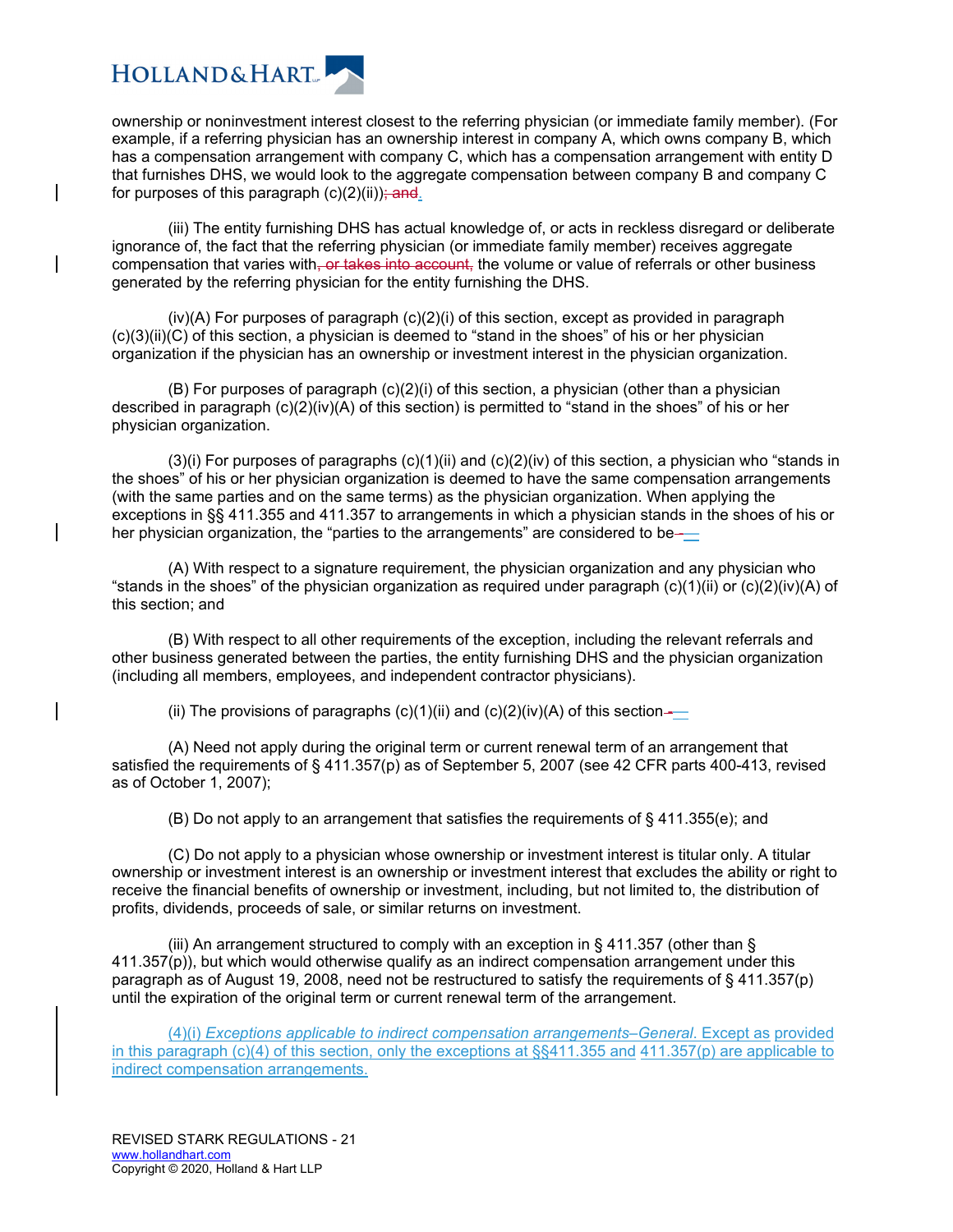

(ii) *Special rule for indirect compensation arrangements involving a MCO or IPA and a referring physician.* Only the exceptions at §§411.355, 411.357(n), and 411.357(p) are applicable in the case of an indirect compensation arrangement in which the entity furnishing DHS described in paragraph (c)(2)(i) of this section is a MCO or IPA.

(iii) *Special rule for indirect compensation arrangements involving value-based arrangements*. When an unbroken chain described in paragraph  $(c)(2)(i)$  of this section includes a value-based arrangement (as defined at §411.351) to which the physician (or the physician organization in whose shoes the physician stands under this paragraph) is a direct party-

(A) Only the exceptions at §§411.355, 411.357(p), and 411.357(aa) are applicable to the indirect compensation arrangement if the entity furnishing DHS is not a MCO or IPA; and

(B) Only the exceptions at §§411.355, 411.357(n), 411.357(p), and 411.357(aa) are applicable to the indirect compensation arrangement if the entity furnishing DHS is a MCO or IPA.

(d) *Special rules on compensation*. The following special rules apply only to compensation under section 1877 of the Act and subpart J of this part:

(1) *Set in advance*. (i) Compensation is considereddeemed to be "set in advance" if the aggregate compensation, a time-based or per-unit of service-based (whether per-use or per-service) amount, or a specific formula for calculating the compensation is set out in writing before the furnishing of the items-or, services, office space, or equipment for which the compensation is to be paid. The formula for determining the compensation must be set forth in sufficient detail so that it can be objectively verifiedand the.

(ii) Notwithstanding paragraph  $(d)(1)(i)$  of this section, compensation (or a formula for determining the compensation) may not be changed or modified at any time during the course of the arrangement in any manner that takes into account the volume or value of referrals or other business generated by the referring physician. a compensation arrangement and satisfy the requirement that it is "set in advance" if all of the following conditions are met:

(A) All requirements of an applicable exception in §§411.355 through 411.357 are met on the effective date of the modified compensation (or the formula for determining the modified compensation).

(B) The modified compensation (or the formula for determining the modified compensation) is determined before the furnishing of the items, services, office space, or equipment for which the modified compensation is to be paid.

(C) Before the furnishing of the items, services, office space, or equipment for which the modified compensation is to be paid, the formula for the modified compensation is set forth in writing in sufficient detail so that it can be objectively verified. Paragraph (e)(4) of this section does not apply for purposes of this paragraph  $(d)(1)(ii)(C)$ .

(2) *Unit-based compensation and the volume or value standard.* Unit-based compensation (including time-based or per-unit of service-based compensation) is deemed not to take into account "the volume or value of referrals<sup>"</sup> if the compensation is fair market value for items or services or items actually provided and does not vary during the course of the compensation arrangement in any manner that takes into account referrals of  $DHS$  designated health services. This paragraph (d)(2) does not apply for purposes of paragraphs (d)(5)(i) and (6)(i) of this section.

(3) *Unit-based compensation and the other business generated standard*. Unit-based compensation (including time-based or per-unit of service-based compensation) is deemed not to take into account "other business generated between the parties," provided that or other business generated by the referring physician if the compensation is fair market value for items and services actually provided and does not vary during the course of the compensation arrangement in any manner that takes into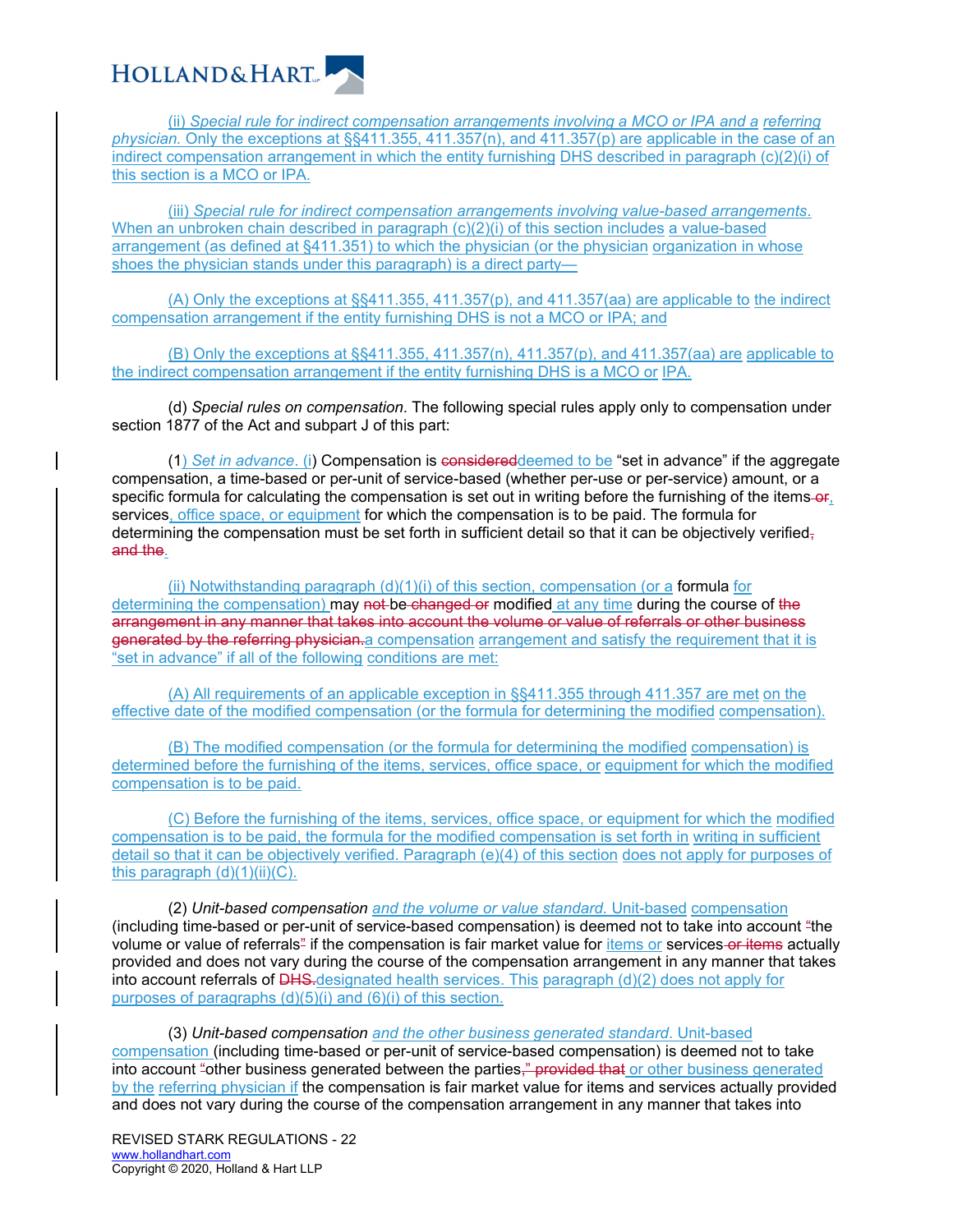

account referrals or other business generated by the referring physician, including private pay health care business (except for services personally performed by the referring physician, which are not considered "other business generated" by the referring physician). This paragraph (d)(3) does not apply for purposes of paragraphs  $(d)(5)(ii)$  and  $(d)(6)(ii)$  of this section.

(4) *ADirected referral requirement*. If a physician''s compensation fromunder a bona fide employer or under a employment relationship, personal service arrangement, or managed care contract or other arrangement for personal services may beis conditioned on the physician's referrals to a particular provider, practitioner, or supplier, provided that the compensation arrangement meets all of the following conditions. The compensation arrangement: must be met.

(i) Is The compensation, or a formula for determining the compensation, is set in advance for the termduration of the arrangement. Any changes to the compensation (or the formula for determining the compensation) must be made prospectively.

(ii) IsThe compensation is consistent with the fair market value for services performed (that is, the payment does not take into account the volume or value of anticipated or required referrals)of the physician's services.

(iii) Otherwise complies with The compensation arrangement otherwise satisfies the requirements of an applicable exception underat § 411.355 or § 411.357.

(iv) Complies The compensation arrangement complies with both of the following conditions:

(A) The requirement to make referrals to a particular provider, practitioner, or supplier is set out in writing and signed by the parties.

(B) The requirement to make referrals to a particular provider, practitioner, or supplier does not apply if the patient expresses a preference for a different provider, practitioner, or supplier; the patient's insurer determines the provider, practitioner, or supplier; or the referral is not in the patient's best medical interests in the physician's judgment.

(v) The required referrals relate solely to the physician's services covered by the scope of the employment, thepersonal service arrangement for personal services, or themanaged care contract, and the referral requirement is reasonably necessary to effectuate the legitimate business purposes of the compensation arrangement. In no event may the physician be required to make referrals that relate to services that are not provided by the physician under the scope of his or her-employment, arrangement for personal services, or contract. employment, personal service arrangement, or managed care contract.

(vi) Regardless of whether the physician's compensation takes into account the volume or value of referrals by the physician as set forth at paragraph  $(d)(5)(i)$  of this section, neither the existence of the compensation arrangement nor the amount of the compensation is contingent on the number or value of the physician's referrals to the particular provider, practitioner, or supplier. The requirement to make referrals to a particular provider, practitioner, or supplier may require that the physician refer an established percentage or ratio of the physician's referrals to a particular provider, practitioner, or supplier.

(5) *Compensation to a physician.*

(i) Compensation from an entity furnishing designated health services to a physician (or immediate family member of the physician) takes into account the volume or value of referrals only if the formula used to calculate the physician's (or immediate family member's) compensation includes the physician's referrals to the entity as a variable, resulting in an increase or decrease in the physician's (or immediate family member's) compensation that positively correlates with the number or value of the physician's referrals to the entity.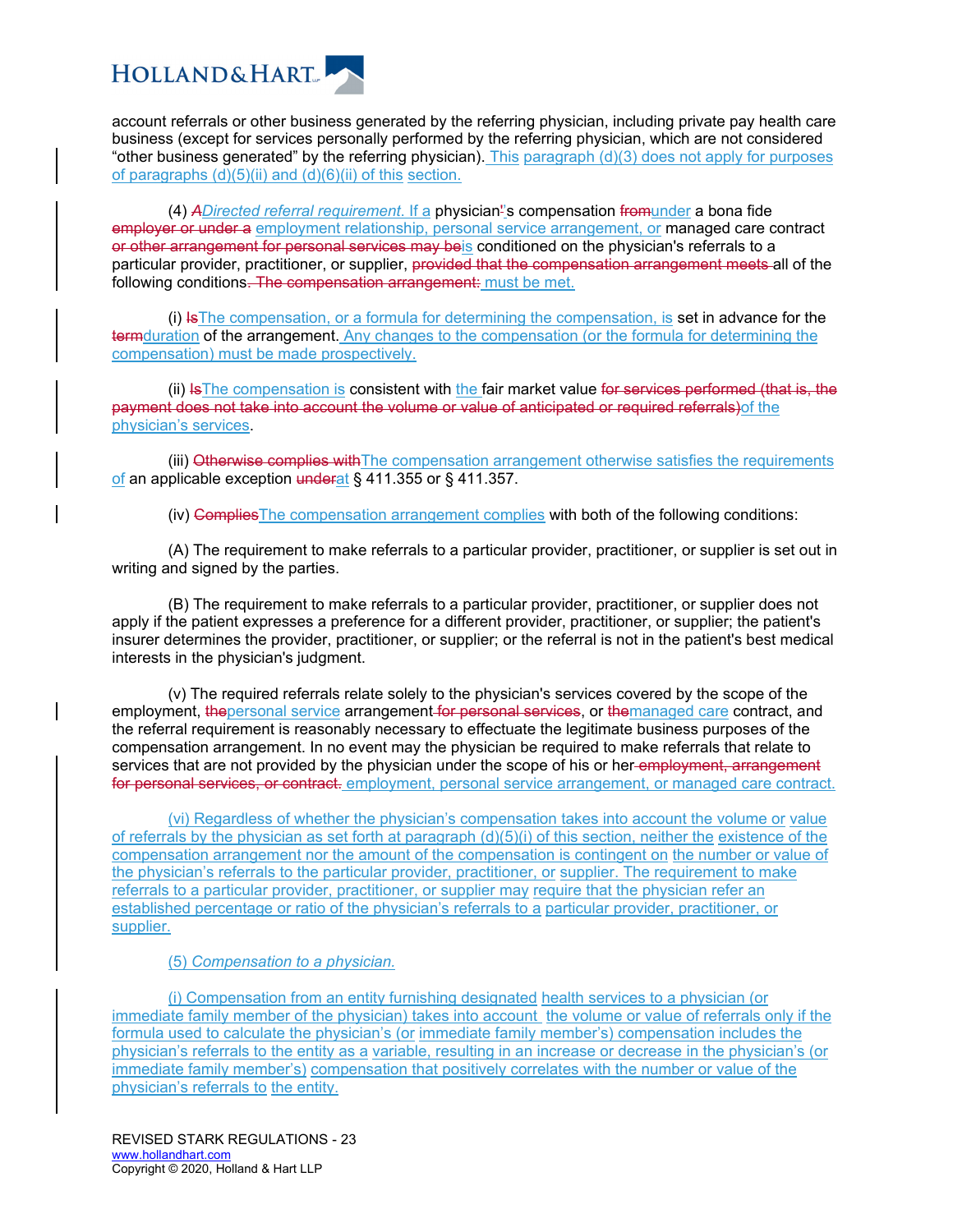

(ii) Compensation from an entity furnishing designated health services to a physician (or immediate family member of the physician) takes into account the volume or value of other business generated only if the formula used to calculate the physician's (or immediate family member's) compensation includes other business generated by the physician for the entity as a variable, resulting in an increase or decrease in the physician's (or immediate family member's) compensation that positively correlates with the physician's generation of other business for the entity.

(iii) For purposes of applying this paragraph (d)(5), a positive correlation between two variables exists when one variable decreases as the other variable decreases, or one variable increases as the other variable increases.

(iv) This paragraph (d)(5) does not apply for purposes of applying the special rules in paragraphs (d)(2) and (3) of this section or the exceptions at §411.357(m), (s), (u), (v), (w), and (bb).

(6) *Compensation from a physician*.

(i) Compensation from a physician (or immediate family member of the physician) to an entity furnishing designated health services takes into account the volume or value of referrals only if the formula used to calculate the entity's compensation includes the physician's referrals to the entity as a variable, resulting in an increase or decrease in the entity's compensation that negatively correlates with the number or value of the physician's referrals to the entity.

(ii) Compensation from a physician (or immediate family member of the physician) to an entity furnishing designated health services takes into account the volume or value of other business generated only if the formula used to calculate the entity's compensation includes other business generated by the physician for the entity as a variable, resulting in an increase or decrease in the entity's compensation that negatively correlates with the physician's generation of other business for the entity.

(iii) For purposes of applying this paragraph (d)(6), a negative correlation between two variables exists when one variable increases as the other variable decreases, or when one variable decreases as the other variable increases.

(iv) This paragraph (d)(6) does not apply for purposes of applying the special rules in paragraphs  $(d)(2)$  and  $(3)$  of this section or the exceptions at  $\S 411.357(m)$ ,  $(s)$ ,  $(u)$ ,  $(v)$ ,  $(w)$ , and  $(bb)$ .

(e) *Special rule on compensation arrangements* - —(1) Application. This paragraph (e) applies only to compensation arrangements as defined in section 1877 of the Act and this subpart.

(2) *Writing requirement*. In the case of any requirement in this subpart for a compensation arrangement to be in writing, such requirement may be satisfied by a collection of documents, including contemporaneous documents evidencing the course of conduct between the parties.

(3) *Signature requirement*. In the case of any signature requirement in this subpart, such requirement may be satisfied by an electronic or other signature that is valid under applicable Federal or State law.

(4) *Special rule on writing and signature requirements*. In the case of any requirement in this subpart for a compensation arrangement to be in writing and signed by the parties, the writing requirement or the signature requirement is satisfied if—

(i) The compensation arrangement between the entity and the physician fully complies with an applicable exception in this subpart except with respect to the writing or signature requirement of the exception; and

(ii) The parties obtain the required writing(s) or signature(s) within 90 consecutive calendar days immediately following the date on which the compensation arrangement became noncompliant with the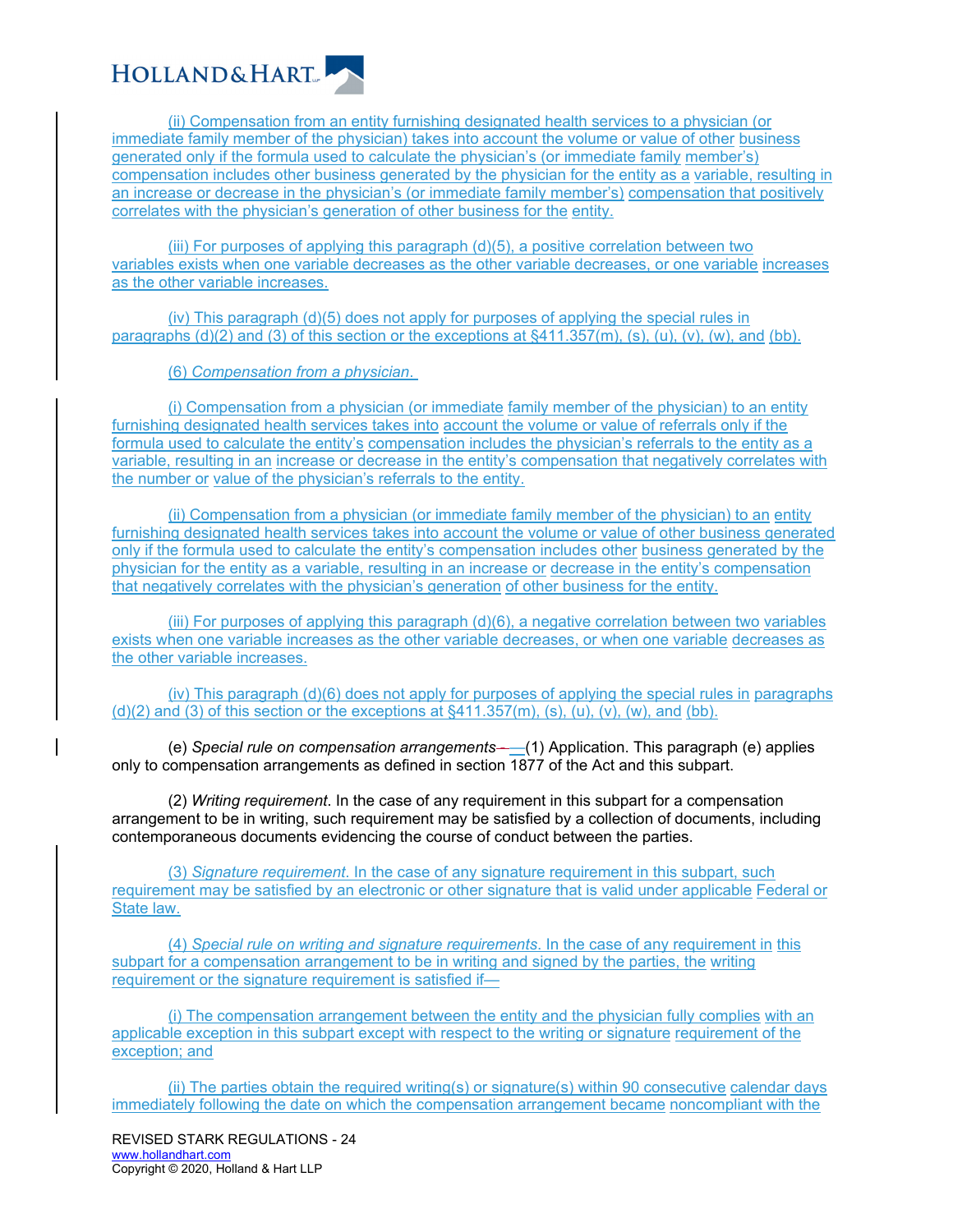

requirements of the applicable exception (that is, the date on which the writing(s) or signature(s) were required under the applicable exception but the parties had not yet obtained them).

#### **§ 411.355 - General exceptions to the referral prohibition related to both ownership/investment and compensation.**

The prohibition on referrals set forth in § 411.353 does not apply to the following types of services:

(a) *Physician services*. (1) Physician services as defined inat § 410.20(a) of this chapter that are furnished-

(i) Personally by another physician who is a member of the referring physician's group practice or is a physician in the same group practice (as defined at § 411.351) as the referring physician; or

(ii) Under the supervision of another physician who is a member of the referring physician's group practice or is a physician in the same group practice (as defined at § 411.351) as the referring physician, provided that the supervision complies with all other applicable Medicare payment and coverage rules for the physician services.

(2) For purposes of this paragraph (a) of this section, "physician services" include only those "incident to" services (as defined at § 411.351) that are physician services under § 410.20(a) of this chapter.

(b) *In-office ancillary services*. Services (including certain items of durable medical equipment (DME), as defined in paragraph (b)(4) of this section, and infusion pumps that are DME (including external ambulatory infusion pumps), but excluding all other DME and parenteral and enteral nutrients, equipment, and supplies (such as infusion pumps used for PEN)), that meet the following conditions:

(1) *Individual who furnishes the service*. They are furnished personally by one of the following individuals:

(i) The referring physician.

(ii) A physician who is a member of the same group practice as the referring physician.

(iii) An individual who is supervised by the referring physician or, if the referring physician is in a group practice, by another physician in the group practice, provided that the supervision complies with all other applicable Medicare payment and coverage rules for the services.

(2) *Location where service is furnished*. They are furnished in one of the following locations:

(i) The same building (as defined at § 411.351), but not necessarily in the same space or part of the building, in which all of the conditions of paragraph (b)(2)(i)(A), (b)(2)(i)(B), or (b)(2)(i)(C) of this section are satisfied:

(A)(1) The referring physician or his or her group practice (if any) has an office that is normally open to the physician's or group's patients for medical services at least 35 hours per week; and

(2) The referring physician or one or more members of the referring physician's group practice regularly practices medicine and furnishes physician services to patients at least 30 hours per week. The 30 hours must include some physician services that are unrelated to the furnishing of DHS payable by Medicare, any other Federal health care payer, or a private payer, even though the physician services may lead to the ordering of DHS; or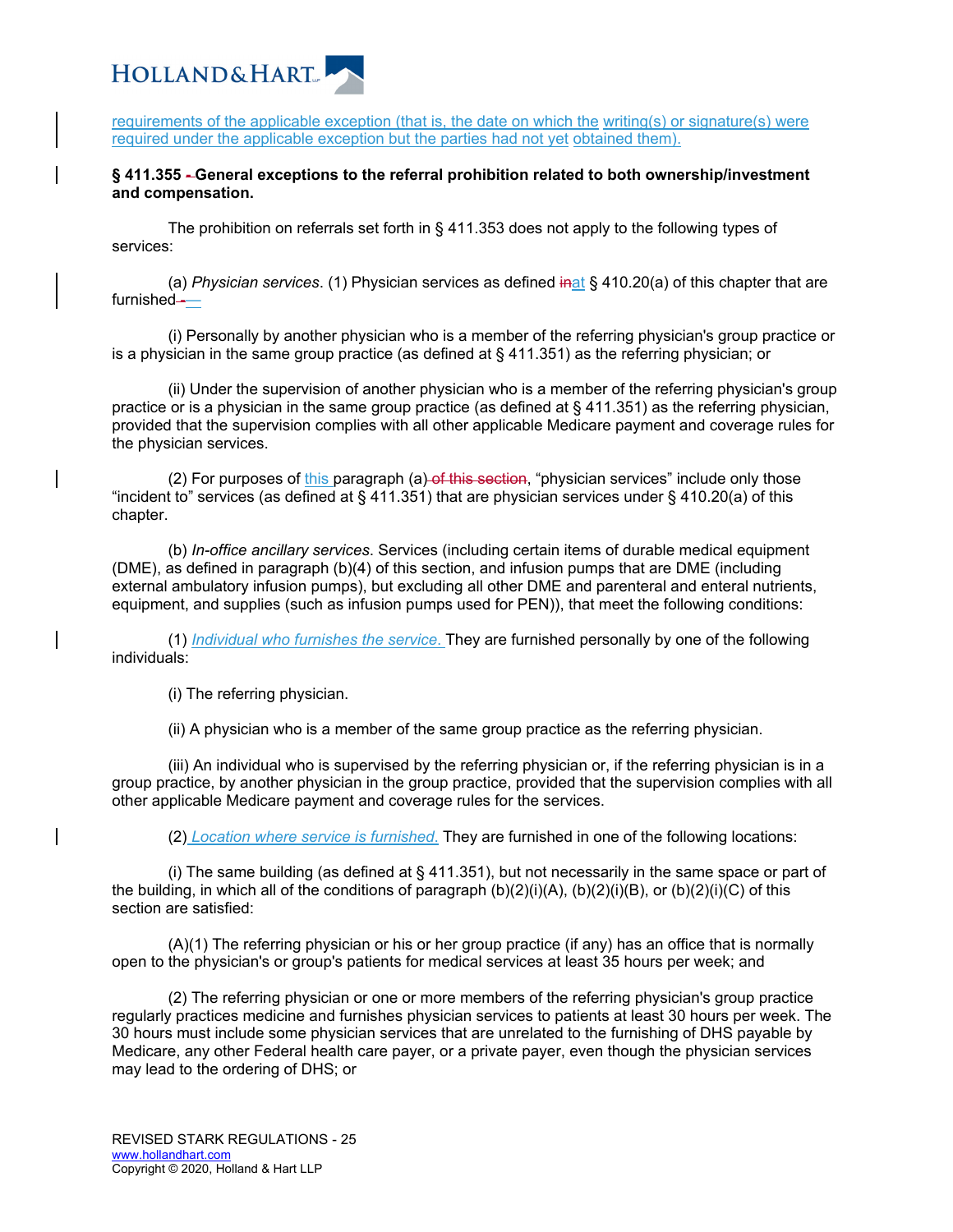

(B)(1) The patient receiving the DHS usually receives physician services from the referring physician or members of the referring physician's group practice (if any);

(2) The referring physician or the referring physician's group practice owns or rents an office that is normally open to the physician's or group's patients for medical services at least 8 hours per week; and

(3) The referring physician regularly practices medicine and furnishes physician services to patients at least 6 hours per week. The 6 hours must include some physician services that are unrelated to the furnishing of DHS payable by Medicare, any other Federal health care payer, or a private payer, even though the physician services may lead to the ordering of DHS; or

(C)(1) The referring physician is present and orders the DHS during a patient visit on the premises as set forth in paragraph (b)(2)(i)(C)(2) of this section or the referring physician or a member of the referring physician's group practice (if any) is present while the DHS is furnished during occupancy of the premises as set forth in paragraph  $(b)(2)(i)(C)(2)$  of this section;

(2) The referring physician or the referring physician's group practice owns or rents an office that is normally open to the physician's or group's patients for medical services at least 8 hours per week; and

(3) The referring physician or one or more members of the referring physician's group practice regularly practices medicine and furnishes physician services to patients at least 6 hours per week. The 6 hours must include some physician services that are unrelated to the furnishing of DHS payable by Medicare, any other Federal health care payer, or a private payer, even though the physician services may lead to the ordering of DHS.

(ii) A centralized building (as defined at § 411.351) that is used by the group practice for the provision of some or all of the group practice's clinical laboratory services.

(iii) A centralized building (as defined at  $\S$  411.351) that is used by the group practice for the provision of some or all of the group practice's DHS (other than clinical laboratory services).

(3) *Billing of the service*. They are billed by one of the following:

(i) The physician performing or supervising the service.

(ii) The group practice of which the performing or supervising physician is a member under a billing number assigned to the group practice.

(iii) The group practice if the supervising physician is a "physician in the group practice" (as defined at § 411.351) under a billing number assigned to the group practice.

(iv) An entity that is wholly owned by the performing or supervising physician or by that physician's group practice under the entity's own billing number or under a billing number assigned to the physician or group practice.

(v) An independent third party billing company acting as an agent of the physician, group practice, or entity specified in paragraphs (b)(3)(i) through ( $\frac{1}{2}$ )(iv) of this section under a billing number assigned to the physician, group practice, or entity, provided that the billing arrangement meets the requirements of § 424.80(b)(5) of this chapter. For purposes of this paragraph (b)(3), a group practice may have, and bill under, more than one Medicare billing number, subject to any applicable Medicare program restrictions.

(4) *Durable Medical Equipment.* For purposes of this paragraph (b) of this section, DME covered by the in-office ancillary services exception means canes, crutches, walkers and folding manual wheelchairs, and blood glucose monitors, that meet the following conditions: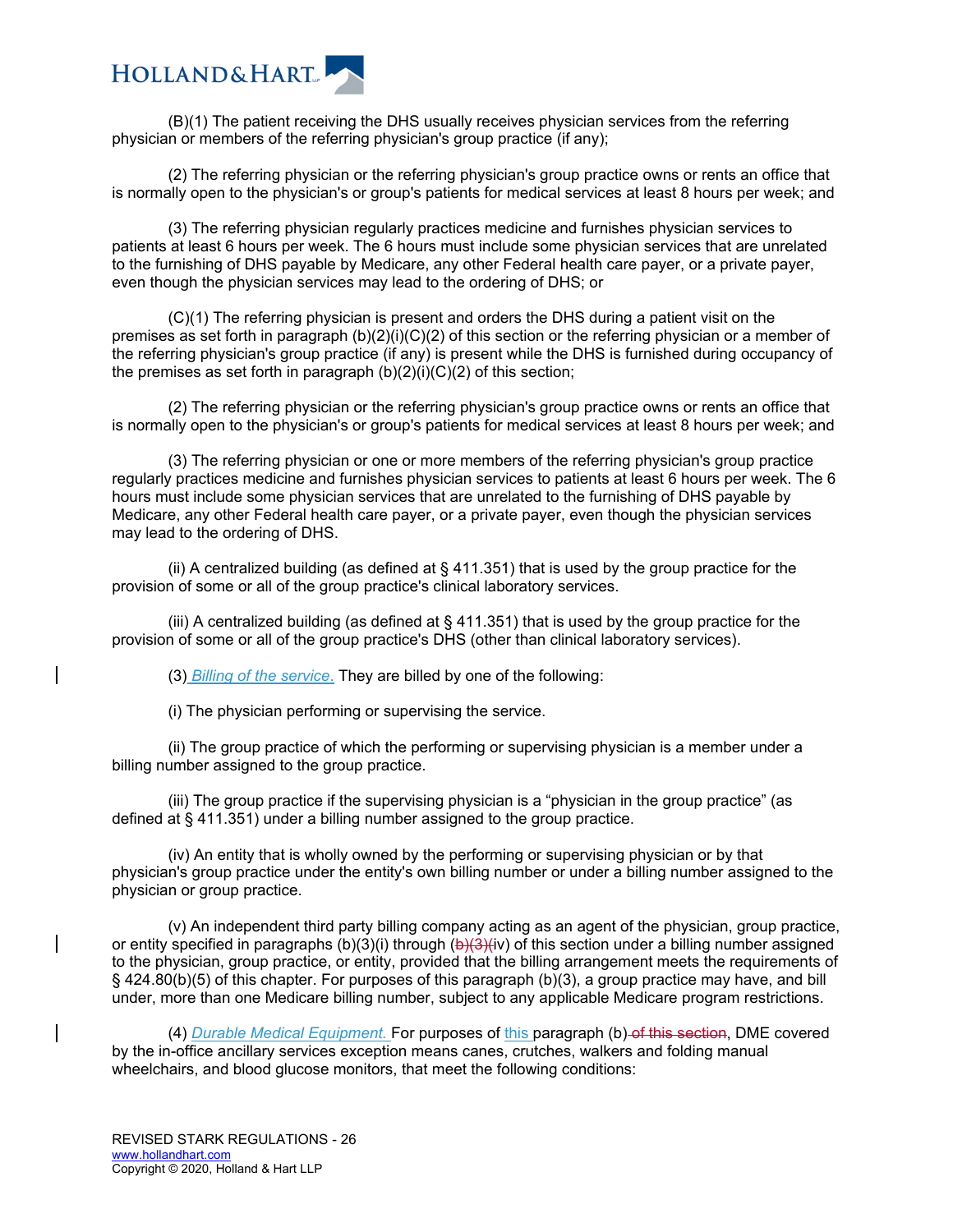

(i) The item is one that a patient requires for the purpose of ambulating, a patient uses in order to depart from the physician's office, or is a blood glucose monitor (including one starter set of test strips and lancets, consisting of no more than 100 of each). A blood glucose monitor may be furnished only by a physician or employee of a physician or group practice that also furnishes outpatient diabetes selfmanagement training to the patient.

(ii) The item is furnished in a building that meets the "same building" requirements in the in-office ancillary services exception as part of the treatment for the specific condition for which the patientphysician encounter occurred.

(iii) The item is furnished personally by the physician who ordered the DME, by another physician in the group practice, or by an employee of the physician or the group practice.

(iv) A physician or group practice that furnishes the DME meets all DME supplier standards set forth in  $\S$  424.57(c) of this chapter.

(v) The arrangement does not violate the anti-kickback statute (section 1128B(b) of the Act), or any Federal or State law or regulation governing billing or claims submission. [Reserved]

(vi) All other requirements of the in-office ancillary services exception in this paragraph (b) of this section are met.

(5) *Furnishing a service*. A designated health service is "furnished" for purposes of this

paragraph (b) of this section in the location where the service is actually performed upon a patient or where an item is dispensed to a patient in a manner that is sufficient to meet the applicable Medicare payment and coverage rules.

(6) *Special rule for home care physicians*. In the case of a referring physician whose principal medical practice consists of treating patients in their private homes, the "same building" requirements of paragraph (b)(2)(i) of this section are met if the referring physician (or a qualified person accompanying the physician, such as a nurse or technician) provides the DHS contemporaneously with a physician service that is not a designated health service provided by the referring physician to the patient in the patient's private home. For purposes of paragraph (b)(5) of this section only, a private home does not include a nursing, long-term care, or other facility or institution, except that a patient may have a private home in an assisted living or independent living facility.

(7) *Disclosure requirement for certain imaging services*. (i) With respect to magnetic resonance imaging, computed tomography, and positron emission tomography services identified as "radiology and certain other imaging services" on the List of CPT/HCPCS Codes, the referring physician must provide written notice to the patient at the time of the referral that the patient may receive the same services from a person other than one described in paragraph (b)(1) of this section. Except as set forth in paragraph  $(b)(7)(ii)$  of this section, the written notice must include a list of at least 5 other suppliers (as defined inat § 400.202 of this chapter) that provide the services for which the individual is being referred and which are located within a 25-mile radius of the referring physician's office location at the time of the referral. The notice should be written in a manner sufficient to be reasonably understood by all patients and should include for each supplier on the list, at a minimum, the supplier's name, address, and telephone number.

(ii) If there are fewer than 5 other suppliers located within a 25-mile radius of the physician's office location at the time of the referral, the physician must list all of the other suppliers of the imaging service that are present within a 25-mile radius of the referring physician's office location. Provision of the written list of alternate suppliers will not be required if no other suppliers provide the services for which the individual is being referred within the 25-mile radius.

(c) Services furnished by an organization (or its contractors or subcontractors) to enrollees. Services furnished by an organization (or its contractors or subcontractors) to enrollees of one of the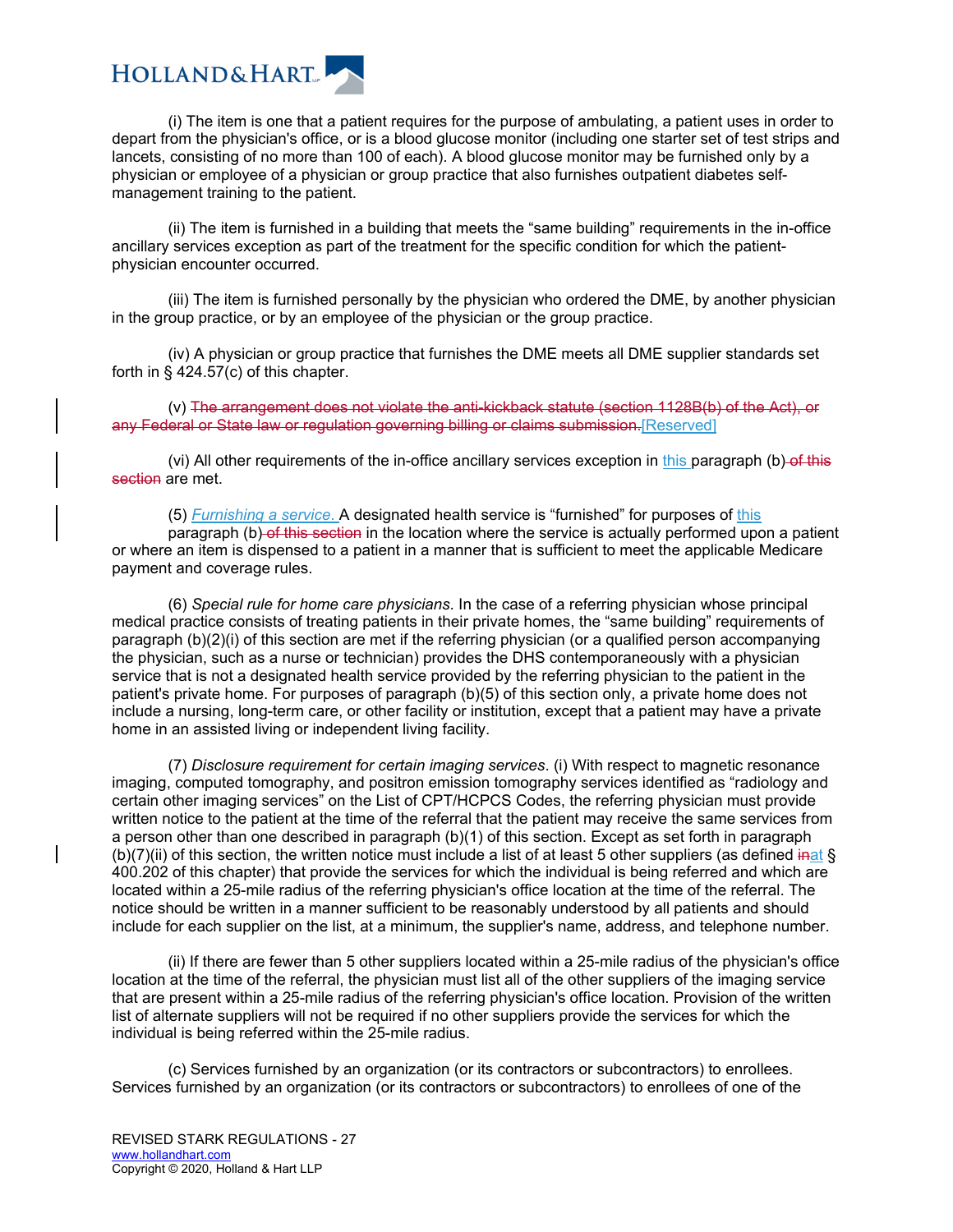

following prepaid health plans (not including services provided to enrollees in any other plan or line of business offered or administered by the same organization):

(1) An HMO or a CMP in accordance with a contract with CMS under section 1876 of the Act and part 417, subparts J through M of this chapter.

(2) A health care prepayment plan in accordance with an agreement with CMS under section 1833(a)(1)(A) of the Act and part 417, subpart U of this chapter.

(3) An organization that is receiving payments on a prepaid basis for Medicare enrollees through a demonstration project under section 402(a) of the Social Security Amendments of 1967 (42 U.S.C. 1395b-1) or under section 222(a) of the Social Security Amendments of 1972 (42 U.S.C. 1395b-1 note).

(4) A qualified HMO (within the meaning of section 1310(d) of the Public Health Service Act).

(5) A coordinated care plan (within the meaning of section 1851(a)(2)(A) of the Act) offered by ana Medicare Advantage organization in accordance with a contract with CMS under section 1857 of the Act and part 422 of this chapter.

(6) A MCO contracting with a State under section 1903(m) of the Act.

(7) A prepaid inpatient health plan (PIHP) or prepaid ambulance health plan (PAHP) contracting with a State under part 438 of this chapter.

(8) A health insuring organization (HIO) contracting with a State under part 438, subpart D of this chapter.

(9) An entity operating under a demonstration project under sections 1115(a), 1915(a), 1915(b), or 1932(a) of the Act.

(d) *[Reserved]*

(e) *Academic medical centers*.

(1) Services provided by an academic medical center if all of the following conditions are met:

 $(i)$  The referring physician $-$ 

 $(A)$  Is a bona fide employee of a component of the academic medical center on a full-timefulltime or substantial part-time basis. (A "component" of an academic medical center means an affiliated medical school, faculty practice plan, hospital, teaching facility, institution of higher education, departmental professional corporation, or nonprofit support organization whose primary purpose is supporting the teaching mission of the academic medical center.) The components need not be separate legal entities;

(B) Is licensed to practice medicine in the State(s) in which he or she practices medicine;

(C) Has a bona fide faculty appointment at the affiliated medical school or at one or more of the educational programs at the accredited academic hospital (as defined at  $\S$  411.355(e)(3)); and

(D) Provides either substantial academic services or substantial clinical teaching services (or a combination of academic services and clinical teaching services) for which the faculty member receives compensation as part of his or her employment relationship with the academic medical center. Parties should use a reasonable and consistent method for calculating a physician's academic services and clinical teaching services. A physician will be deemed to meet this requirement if he or she spends at least 20 percent of his or her professional time or 8 hours per week providing academic services or clinical teaching services (or a combination of academic services or clinical teaching services). A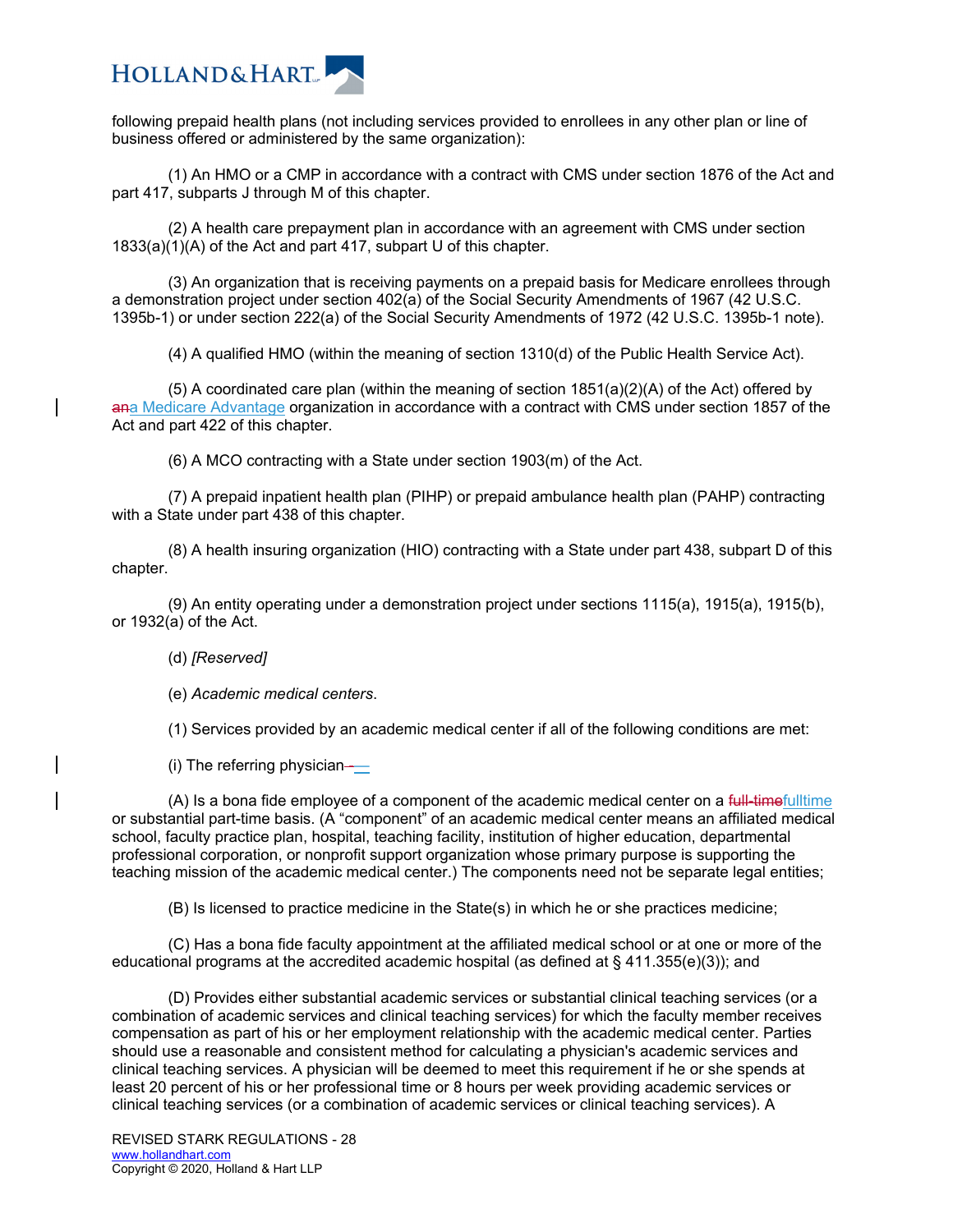

physician who does not spend at least 20 percent of his or her professional time or 8 hours per week providing academic services or clinical teaching services (or a combination of academic services or clinical teaching services) is not precluded from qualifying under this paragraph  $(e)(1)(i)(D)$ .

(ii) The compensation paid to the referring physician must meet all of the following conditions:

(A) The total compensation paid by each academic medical center component to the referring physician is set in advance.

(B) In the aggregate, the compensation paid by all academic medical center components to the referring physician does not exceed fair market value for the services provided.

(C) The total compensation paid by each academic medical center component is not determined in aany manner that takes into account the volume or value of any-referrals or other business generated by the referring physician within the academic medical center.

(D) If any compensation paid to the referring physician is conditioned on the physician's referrals to a particular provider, practitioner, or supplier, the arrangement satisfies the conditions of §411.354(d)(4).

(iii) The academic medical center must meet all of the following conditions:

(A) All transfers of money between components of the academic medical center must directly or indirectly support the missions of teaching, indigent care, research, or community service.

(B) The relationship of the components of the academic medical center must be set forth in one or more written agreements or other written documents that have been adopted by the governing body of each component. If the academic medical center is one legal entity, this requirement will be satisfied if transfers of funds between components of the academic medical center are reflected in the routine financial reports covering the components.

(C) All money paid to a referring physician for research must be used solely to support bona fide research or teaching and must be consistent with the terms and conditions of the grant.

(iv) The referring physician's compensation arrangement does not violate the anti-kickback statute (section 1128B(b) of the Act), or any Federal or State law or regulation governing billing or claims submission.

(2) The "academic medical center" for purposes of this section consists of-

(i) An accredited medical school (including a university, when appropriate) or an accredited academic hospital (as defined at §411.355paragraph (e)(3) of this section);

(ii) One or more faculty practice plans affiliated with the medical school, the affiliated hospital(s), or the accredited academic hospital; and

(iii) One or more affiliated hospitals in which a majority of the physicians on the medical staff consists of physicians who are faculty members and a majority of all hospital admissions is made by physicians who are faculty members. The hospital for purposes of this paragraph (e)(2)(iii) may be the same hospital that satisfies the requirement of paragraph (e)(2)(i) of this section. For purposes of this paragraph  $(e)(2)(iii)$ , a faculty member is a physician who is either on the faculty of the affiliated medical school or on the faculty of one or more of the educational programs at the accredited academic hospital. In meeting this paragraph (e)(2)(iii), faculty from any affiliated medical school or accredited academic hospital education program may be aggregated, and residents and non-physician professionals need not be counted. Any faculty member may be counted, including courtesy and volunteer faculty. For purposes of determining whether the majority of physicians on the medical staff consists of faculty members, the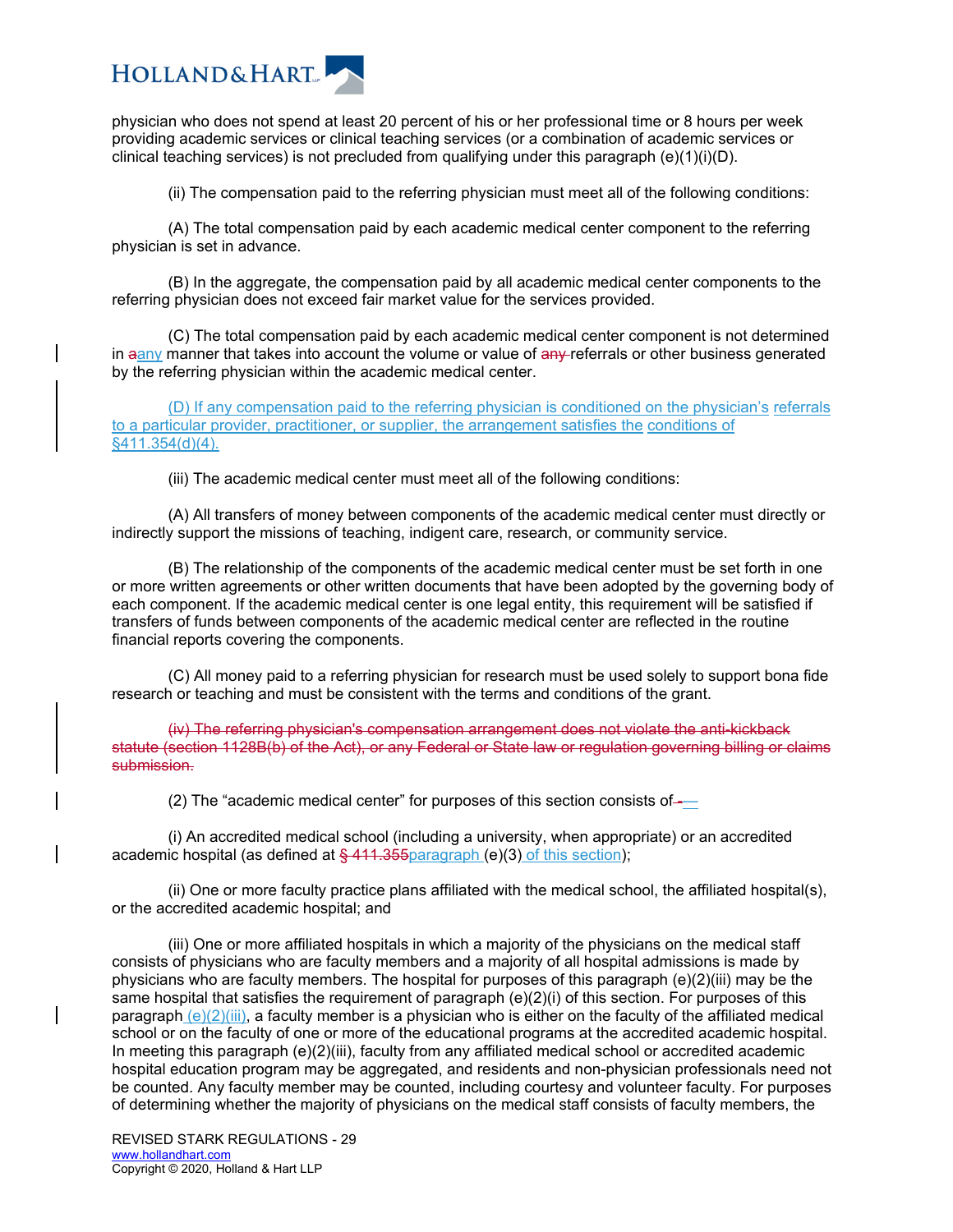

affiliated hospital must include or exclude all individual physicians with the same class of privileges at the affiliated hospital (for example, physicians holding courtesy privileges).

(3) An accredited academic hospital for purposes of this section means a hospital or a health system that sponsors four or more approved medical education programs.

(f) *Implants furnished by an ASC.* Implants furnished by an ASC, including, but not limited to, cochlear implants, intraocular lenses, and other implanted prosthetics, implanted prosthetic devices, and implanted DME that meet the following conditions:

(1) The implant is implanted by the referring physician or a member of the referring physician's group practice in an ASC that is certified by Medicare under part 416 of this chapter and with which the referring physician has a financial relationship.

(2) The implant is implanted in the patient during a surgical procedure paid by Medicare to the ASC as an ASC procedure under § 416.65 of this chapter.

(3) The arrangement for the furnishing of the implant does not violate the anti-kickback statute (section 1128B(b) of the Act).[Reserved]

(4) All billing and claims submission for the implants does not violate any Federal or State law or regulation governing billing or claims submission.[Reserved]

(5) The exception set forth in this paragraph (f) does not apply to any financial relationships between the referring physician and any entity other than the ASC in which the implant is furnished to, and implanted in, the patient.

(g) *EPO and other dialysis-related drugs.* EPO and other dialysis-related drugs that meet the following conditions:

(1) The EPO and other dialysis-related drugs are furnished in or by an ESRD facility. For purposes of this paragraph  $(g)(1)$ , "EPO and other dialysis-related drugs" means certain outpatient prescription drugs that are required for the efficacy of dialysis and identified as eligible for this exception on the List of CPT/HCPCS Codes; and "furnished" means that the EPO or dialysis-related drugs are administered to a patient in the ESRD facility or, in the case of EPO or Aranesp (or equivalent drug identified on the List of CPT/HCPCS Codes) only, are dispensed by the ESRD facility for use at home.

(2) The arrangement for the furnishing of the EPO and other dialysis-related drugs does not violate the anti-kickback statute (section 1128B(b) of the Act).[Reserved]

(3) All billing and claims submission for the EPO and other dialysis-related drugs does not violate any Federal or State law or regulation governing billing or claims submission. [Reserved]

(4) The exception set forth in this paragraph  $(q)$  does not apply to any financial relationship between the referring physician and any entity other than the ESRD facility that furnishes the EPO and other dialysis-related drugs to the patient.

(h) *Preventive screening tests, immunizations, and vaccines*. Preventive screening tests, immunizations, and vaccines that meet the following conditions:

(1) The preventive screening tests, immunizations, and vaccines are subject to CMSmandatedCMS mandated frequency limits.

(2) The arrangement for the provision of the preventive screening tests, immunizations, and vaccines does not violate the anti-kickback statute (section 1128B(b) of the Act).[Reserved]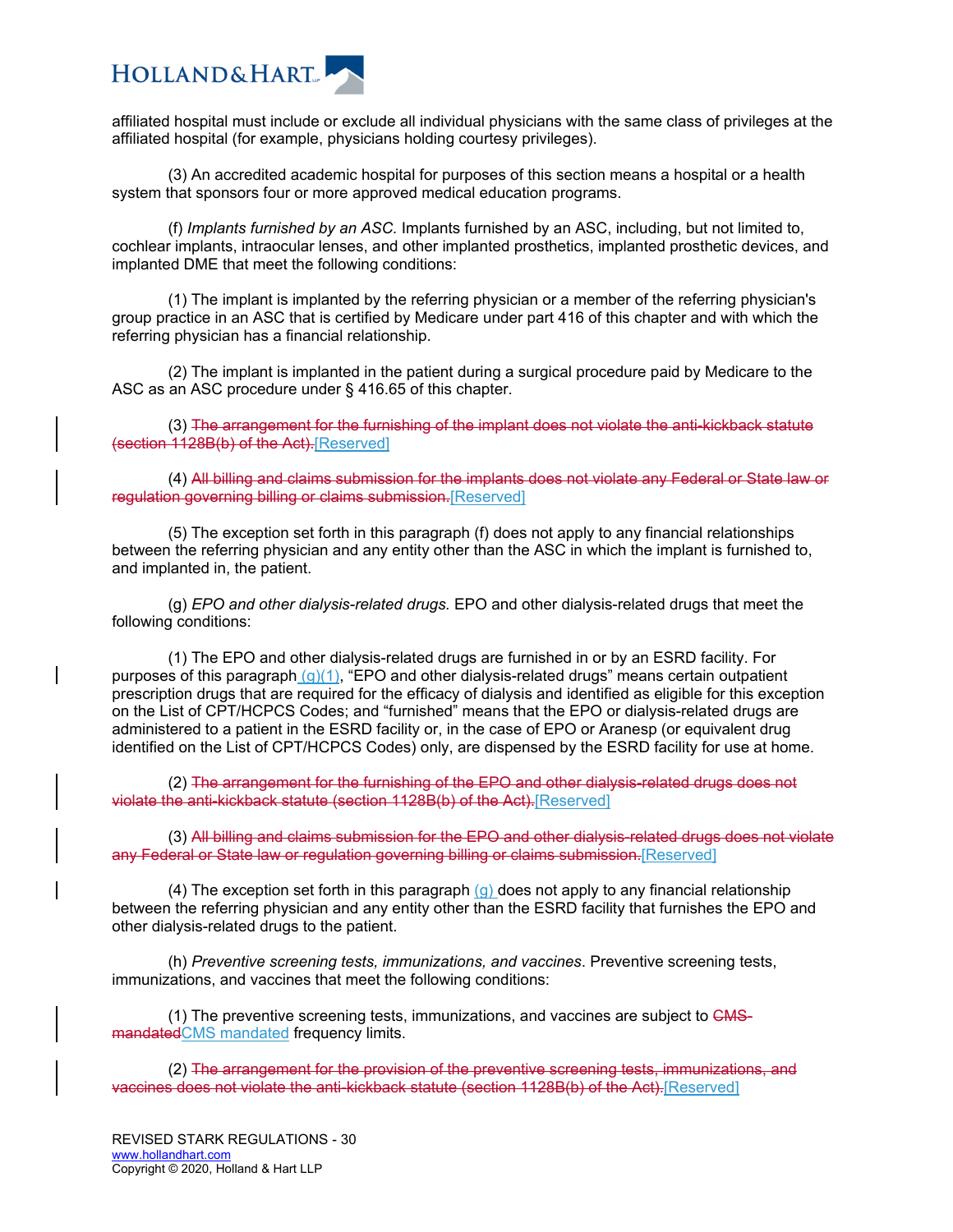

(3) All billing and claims submission for the preventive screening tests, immunizations, and vaccines does not violate any Federal or State law or regulation governing billing or claims submission.<sup>[Reserved]</sup>

(4) The preventive screening tests, immunizations, and vaccines must be covered by Medicare and must be listed as eligible for this exception on the List of CPT/HCPCS Codes.

(i) *Eyeglasses and contact lenses following cataract surgery*. Eyeglasses and contact lenses that are covered by Medicare when furnished to patients following cataract surgery that meet the following conditions:

(1) The eyeglasses or contact lenses are provided in accordance with the coverage and payment provisions set forth in §§ 410.36(a)(2)(ii) and 414.228 of this chapter, respectively.

(2) The arrangement for the furnishing of the eyeglasses or contact lenses does not violate the anti-kickback statute (section 1128B(b) of the Act).[Reserved]

(3) All billing and claims submission for the eyeglasses or contact lenses does not violate any Federal or State law or regulation governing billing or claims submission.

(j) *Intra-family rural referrals*. (1) Services provided pursuant to a referral from a referring physician to his or her immediate family member or to an entity furnishing DHS with which the immediate family member has a financial relationship, if all of the following conditions are met:

(i) The patient who is referred resides in a rural area as defined at  $\S$  411.351 of this subpart;

(ii) Except as provided in paragraph  $(i)(1)(iii)$  of this section, in light of the patient's condition, no other person or entity is available to furnish the services in a timely manner within 25 miles of or 45 minutes transportation time from the patient's residence;

(iii) In the case of services furnished to patients where they reside (for example, home health services or DME), no other person or entity is available to furnish the services in a timely manner in light of the patient's condition; and

(iv) The financial relationship does not violate the anti-kickback statute (section 1128B(b) of the Act), or any Federal or State law or regulation governing billing or claims submission.

(2) The referring physician or the immediate family member must make reasonable inquiries as to the availability of other persons or entities to furnish the DHS. However, neither the referring physician nor the immediate family member has any obligation to inquire as to the availability of persons or entities located farther than 25 miles of or 45 minutes transportation time from (whichever test the referring physician utilized for purposes of paragraph (j)(1)(ii)) the patient's residence.

#### § 411.356 - Exceptions to the referral prohibition related to ownership or investment interests.

For purposes of § 411.353, the following ownership or investment interests do not constitute a financial relationship:

(a) *Publicly traded securities*. Ownership of investment securities (including shares or bonds, debentures, notes, or other debt instruments) that at the time the DHS referral was made could be purchased on the open market and that meet the requirements of paragraphs (a)(1) and (2) of this section.

(1) They are either $-\underline{\hspace{2cm}}$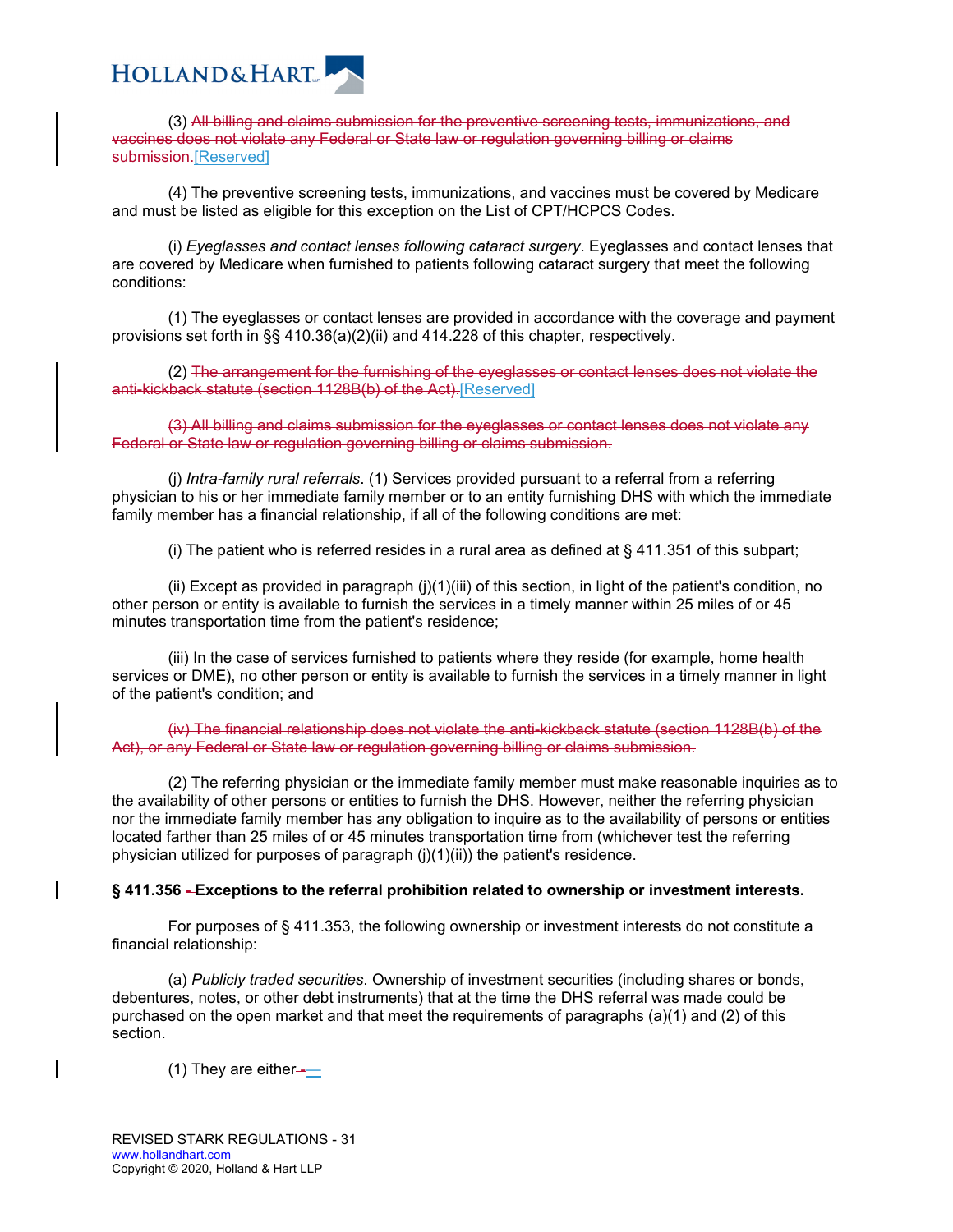

(i) Listed for trading on the New York Stock Exchange, the American Stock Exchange, or any regional exchange in which quotations are published on a daily basis, or foreign securities listed on a recognized foreign, national, or regional exchange in which quotations are published on a daily basis;

(ii) Traded under an automated interdealer quotation system operated by the National Association of Securities Dealers; or

(iii) Listed for trading on an electronic stock market or over-the-counter quotation system in which quotations are published on a daily basis and trades are standardized and publicly transparent.

(2) They are in a corporation that had stockholder equity exceeding \$75 million at the end of the corporation's most recent fiscal year or on average during the previous 3 fiscal years. "Stockholder equity" is the difference in value between a corporation's total assets and total liabilities.

(b) *Mutual funds*. Ownership of shares in a regulated investment company as defined in section 851(a) of the Internal Revenue Code of 1986, if the company had, at the end of its most recent fiscal year, or on average during the previous 3 fiscal years, total assets exceeding \$75 million.

(c) *Specific providers*. Ownership or investment interest in the following entities, for purposes of the services specified:

(1) A rural provider, in the case of DHS furnished in a rural area (as defined at § 411.351 of this subpartpart) by the provider. A "rural provider" is an entity that furnishes substantially all (not less than 75 percent) of the DHS that it furnishes to residents of a rural area and, for the 18-month period beginning on December 8, 2003 (or such other period as Congress may specify), is not a specialty hospital, and in the case where the entity is a hospital, the hospital meets the requirements of § 411.362 no later than September 23, 2011.

(2) A hospital that is located in Puerto Rico, in the case of DHS furnished by such a hospital.

(3) A hospital that is located outside of Puerto Rico, in the case of DHS furnished by such a hospital, if-

(i) The referring physician is authorized to perform services at the hospital;

(ii) Effective for the 18-month period beginning on December 8, 2003 (or such other period as Congress may specify), the hospital is not a specialty hospital;

(iii) The ownership or investment interest is in the entire hospital and not merely in a distinct part or department of the hospital; and

(iv) The hospital meets the requirements described in § 411.362 not later than September 23, 2011.

## **§ 411.357 - Exceptions to the referral prohibition related to compensation arrangements.**

For purposes of § 411.353, the following compensation arrangements do not constitute a financial relationship:

(a) *Rental of office space*. Payments for the use of office space made by a lessee to a lessor if the arrangement meets the following requirements:

(1) The lease arrangement is set out in writing, is signed by the parties, and specifies the premises it covers.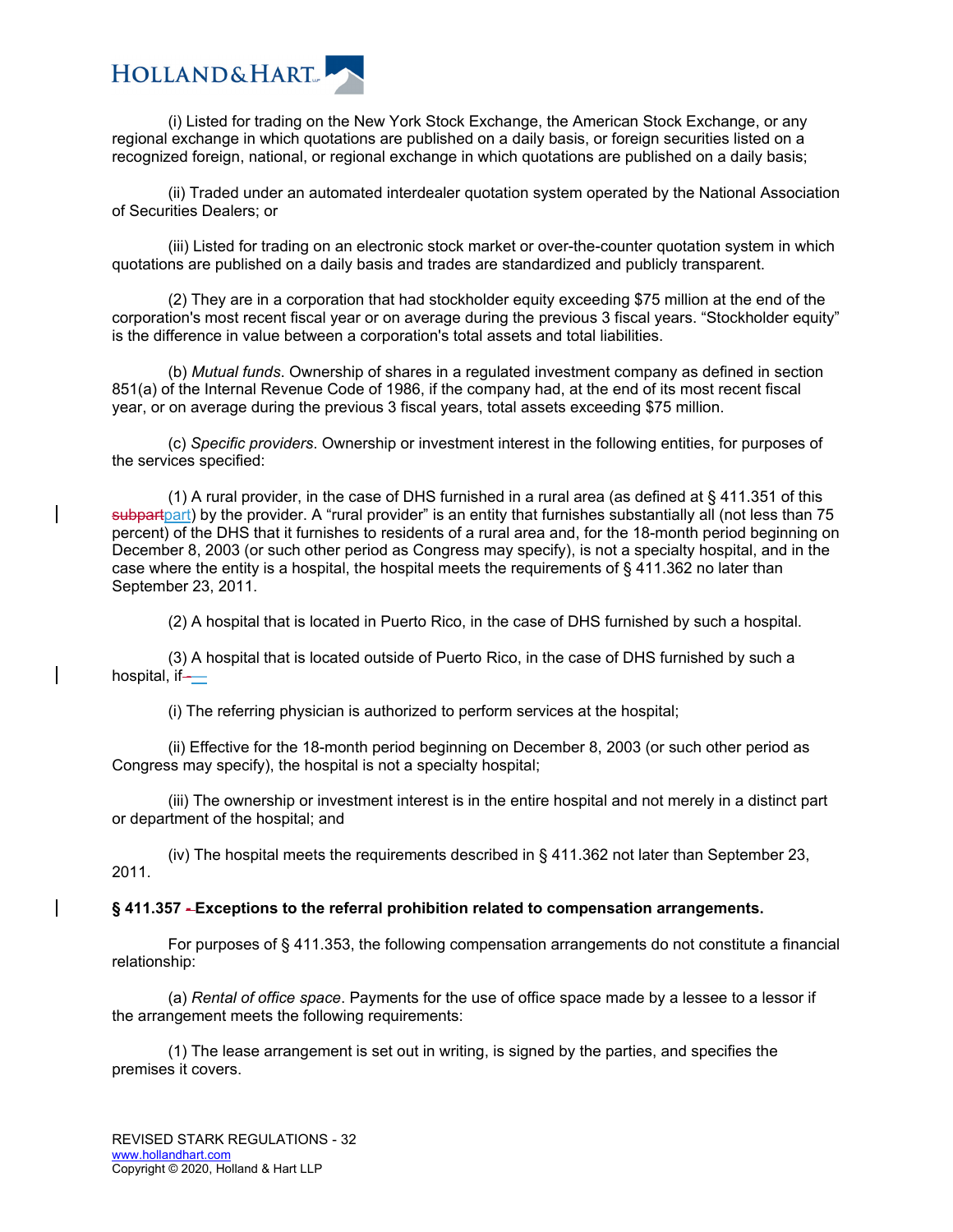

(2) The duration of the lease arrangement is at least 1 year. To meet this requirement, if the lease arrangement is terminated with or without cause, the parties may not enter into a new lease arrangement for the same space during the first year of the original lease arrangement.

(3) The space rented or leased does not exceed that which is reasonable and necessary for the legitimate business purposes of the lease arrangement and is used exclusively by the lessee when being used by the lessee (and is not shared with or used by the lessor or any person or entity related to the lessor), except that the lessee may make payments for the use of space consisting of common areas if the payments do not exceed the lessee's pro rata share of expenses for the space based upon the ratio of the space used exclusively by the lessee to the total amount of space (other than common areas) occupied by all persons using the common areas. For purposes of this paragraph (a), exclusive use means that the lessee (and any other lessees of the same office space) uses the office space to the exclusion of the lessor (or any person or entity related to the lessor). The lessor (or any person or entity related to the lessor) may not be an invitee of the lessee to use the office space.

(4) The rental charges over the term of the lease arrangement are set in advance and are consistent with fair market value.

(5) The rental charges over the term of the lease arrangement are not determined -—

(i) In aany manner that takes into account the volume or value of any referrals or other business generated between the parties; or

(ii) Using a formula based on $-$ 

(A) A percentage of the revenue raised, earned, billed, collected, or otherwise attributable to the services performed or business generated in the office space; or

(B) Per-unit of service rental charges, to the extent that such charges reflect services provided to patients referred by the lessor to the lessee.

(6) The lease arrangement would be commercially reasonable even if no referrals were made between the lessee and the lessor.

(7) If the lease arrangement expires after a term of at least 1 year, a holdover lease arrangement immediately following the expiration of the lease arrangement satisfies the requirements of paragraph (a) of this section if the following conditions are met:

(i) The lease arrangement met the conditions of paragraphs  $(a)(1)$  through  $(6)$  of this section when the arrangement expired;

(ii) The holdover lease arrangement is on the same terms and conditions as the immediately preceding arrangement; and

(iii) The holdover lease arrangement continues to satisfy the conditions of paragraphs  $(a)(1)$ through (6) of this section.

(b) *Rental of equipment*. Payments made by a lessee to a lessor for the use of equipment under the following conditions:

(1) The lease arrangement is set out in writing, is signed by the parties, and specifies the equipment it covers.

(2) The equipment leased does not exceed that which is reasonable and necessary for the legitimate business purposes of the lease arrangement and is used exclusively by the lessee when being used by the lessee (and is not shared with or used by the lessor or any person or entity related to the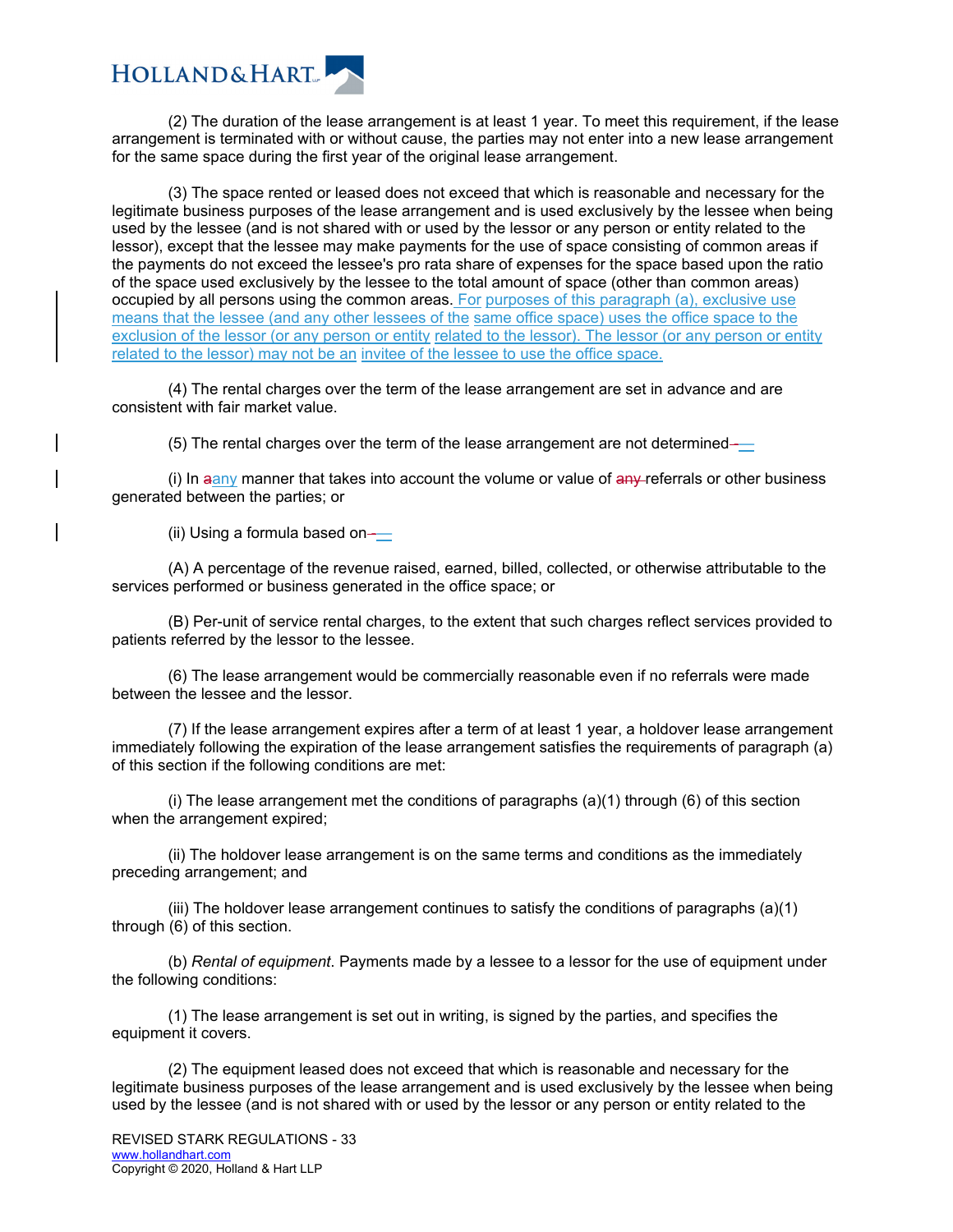

lessor). For purposes of this paragraph (b), exclusive use means that the lessee (and any other lessees of the same equipment) uses the equipment to the exclusion of the lessor (or any person or entity related to the lessor). The lessor (or any person or entity related to the lessor) may not be an invitee of the lessee to use the equipment.

(3) The duration of the lease arrangement is at least 1 year. To meet this requirement, if the lease arrangement is terminated with or without cause, the parties may not enter into a new lease arrangement for the same equipment during the first year of the original lease arrangement.

(4) The rental charges over the term of the lease arrangement are set in advance, are consistent with fair market value, and are not determined $-\underline{\hspace{2cm}}$ 

(i) In  $\frac{1}{2}$  manner that takes into account the volume or value of  $\frac{1}{2}$  and  $\frac{1}{2}$  or other business generated between the parties; or

 $(iii)$  Using a formula based on- $-$ 

(A) A percentage of the revenue raised, earned, billed, collected, or otherwise attributable to the services performed on or business generated through the use of the equipment; or

(B) Per-unit of service rental charges, to the extent that such charges reflect services provided to patients referred by the lessor to the lessee.

(5) The lease arrangement would be commercially reasonable even if no referrals were made between the parties.

(6) If the lease arrangement expires after a term of at least 1 year, a holdover lease arrangement immediately following the expiration of the lease arrangement satisfies the requirements of this paragraph (b) of this section if the following conditions are met:

(i) The lease arrangement met the conditions of paragraphs  $(b)(1)$  through  $(5)$  of this section when the arrangement expired;

(ii) The holdover lease arrangement is on the same terms and conditions as the immediately preceding lease arrangement; and

(iii) The holdover lease arrangement continues to satisfy the conditions of paragraphs  $(b)(1)$ through (5) of this section.

(c) *Bona fide employment relationships*. Any amount paid by an employer to a physician (or immediate family member) who has a bona fide employment relationship with the employer for the provision of services if the following conditions are met:

(1) The employment is for identifiable services.

 $(2)$  The amount of the remuneration under the employment is  $-\frac{1}{2}$ 

(i) Consistent with the fair market value of the services; and

(ii) Except as provided in paragraph  $(c)(4)$  of this section, is not determined in  $a$ -any manner that takes into account (directly or indirectly) the volume or value of any referrals by the referring physician.

(3) The remuneration is provided under an arrangement that would be commercially reasonable even if no referrals were made to the employer.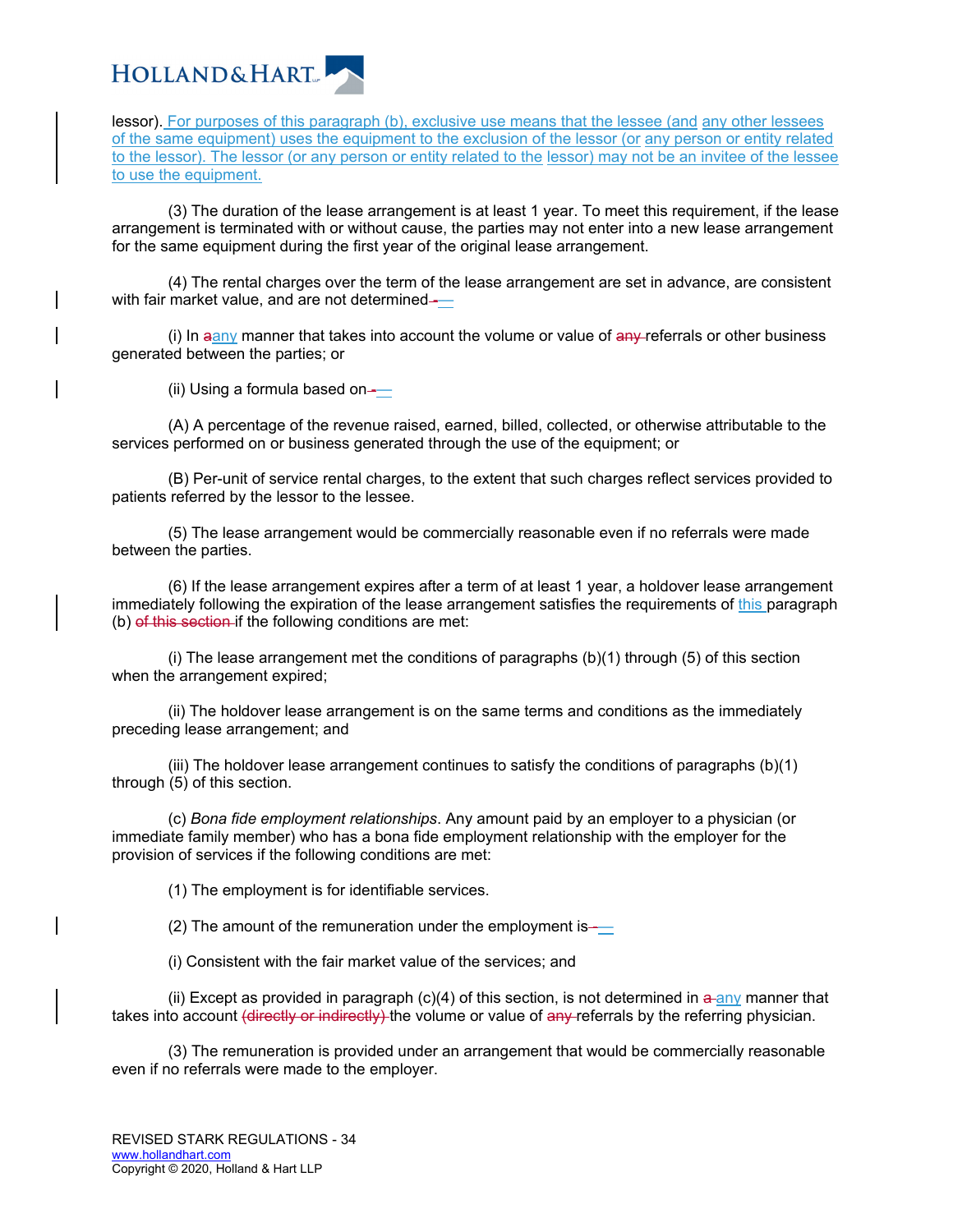# HOLLAND& HART

(4) Paragraph (c)(2)(ii) of this section does not prohibit payment of remuneration in the form of a productivity bonus based on services performed personally by the physician (or immediate family member of the physician).

(5) If remuneration to the physician is conditioned on the physician's referrals to a particular provider, practitioner, or supplier, the arrangement satisfies the conditions of §411.354(d)(4).

(d) Personal service arrangements. (1) General<sub>1</sub> Remuneration from an entity under an arrangement or multiple arrangements to a physician or his or her immediate family member, or to a group practice, including remuneration for specific physician services furnished to a nonprofit blood center, if the following conditions are met:

(i) Each arrangement is set out in writing, is signed by the parties, and specifies the services covered by the arrangement.

(ii) The Except for services provided under an arrangement that satisfies all of the conditions of paragraph (z) of this section, the arrangement(s) covers all of the services to be furnished by the physician (or an immediate family member of the physician) to the entity. This requirement is met if all separate arrangements between the entity and the physician and the entity and any family members incorporate each other by reference or if they cross-reference a master list of contracts that is maintained and updated centrally and is available for review by the Secretary upon request. The master list must be maintained in a manner that preserves the historical record of contracts. A physician or family member canmay "furnish" services through employees whom they have hired for the purpose of performing the services; through a wholly-owned entity; or through locum tenens physicians (as defined at § 411.351, except that the regular physician need not be a member of a group practice).

(iii) The aggregate services covered by the arrangement do not exceed those that are reasonable and necessary for the legitimate business purposes of the arrangement(s).

(iv) The duration of each arrangement is at least 1 year. To meet this requirement, if an arrangement is terminated with or without cause, the parties may not enter into the same or substantially the same arrangement during the first year of the original arrangement.

(v) The compensation to be paid over the term of each arrangement is set in advance, does not exceed fair market value, and, except in the case of a physician incentive plan (as defined at  $\S$  411.351-of this subpart), is not determined in aany manner that takes into account the volume or value of any referrals or other business generated between the parties.

(vi) The services to be furnished under each arrangement do not involve the counseling or promotion of a business arrangement or other activity that violates any Federal or State law.

(vii) If the arrangement expires after a term of at least 1 year, a holdover arrangement immediately following the expiration of the arrangement satisfies the requirements of paragraph (d) of this section if the following conditions are met:

 $(A)$  The arrangement met the conditions of paragraphs  $(d)(1)(i)$  through  $(vi)$  of this section when the arrangement expired;

(B) The holdover arrangement is on the same terms and conditions as the immediately preceding arrangement; and

(C) The holdover arrangement continues to satisfy the conditions of paragraphs (d)(1)(i) through (vi) of this section.

(viii) If remuneration to the physician is conditioned on the physician's referrals to a particular provider, practitioner, or supplier, the arrangement satisfies the conditions of §411.354(d)(4).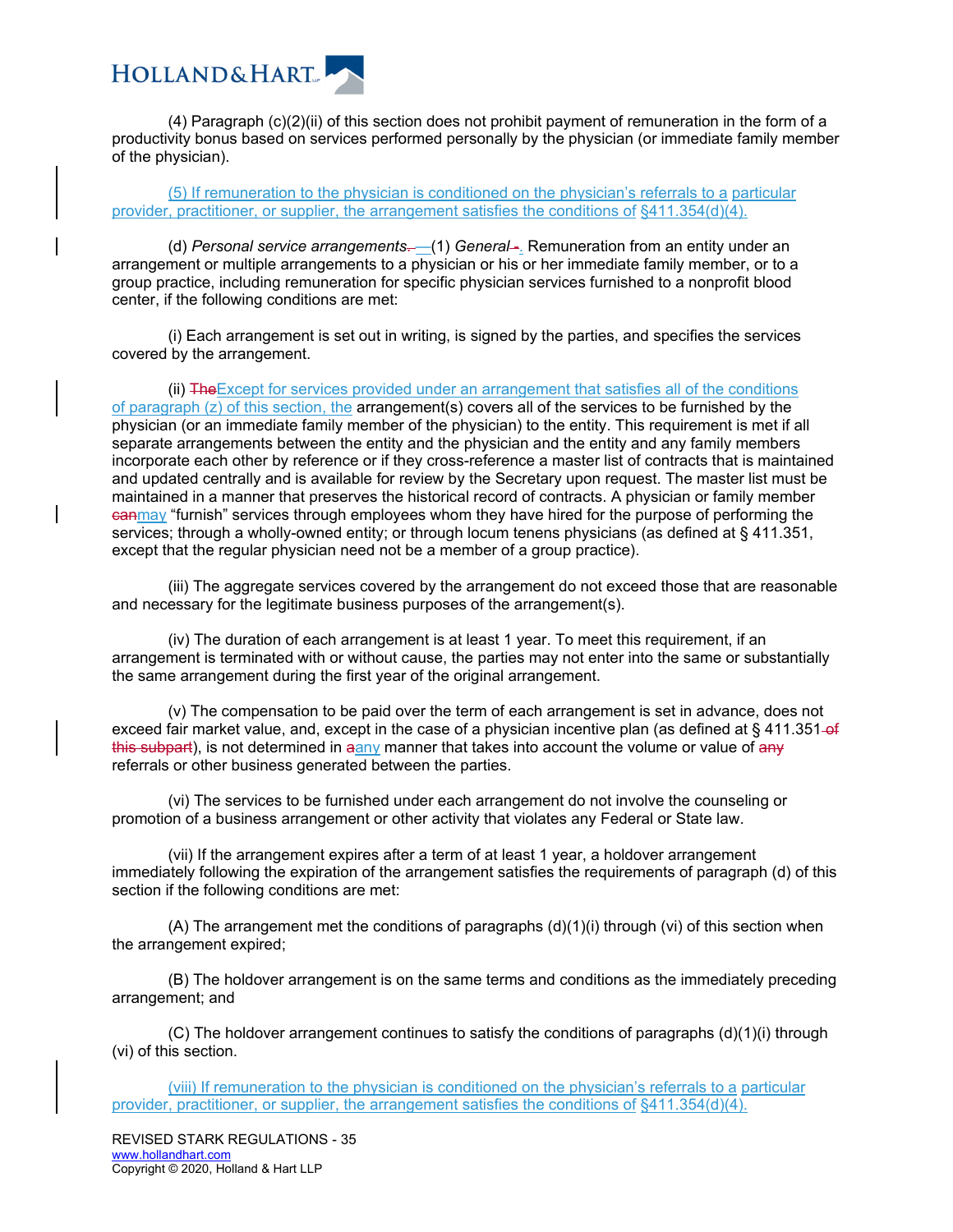

(2) *Physician incentive plan exception*. In the case of a physician incentive plan (as defined at § 411.351) between a physician and an entity (or downstream contractor), the compensation may be determined in aany manner (through a withhold, capitation, bonus, or otherwise) that takes into account directly or indirectly the volume or value of any referrals or other business generated between the parties, if the plan meets the following requirements:

(i) No specific payment is made directly or indirectly under the plan to a physician or a physician group as an inducement to reduce or limit medically necessary services furnished with respect to a specific individual enrolled with the entity.

(ii) Upon request of the Secretary, the entity provides the Secretary with access to information regarding the plan (including any downstream contractor plans), in order to permit the Secretary to determine whether the plan is in compliance with paragraph (d)(2) of this section.

(iii) In the case of a plan that places a physician or a physician group at substantial financial risk as defined at § 422.208, the entity or any downstream contractor (or both) complies with the requirements concerning physician incentive plans set forth in  $\frac{6}{5}$ §422.208 and § 422.210 of this chapter.

(iv) If remuneration to the physician is conditioned on the physician's referrals to a particular provider, practitioner, or supplier, the arrangement satisfies the conditions of §411.354(d)(4).

## (e) *Physician recruitment*.

(1) Remuneration provided by a hospital to recruit a physician that is paid directly to the physician and that is intended to induce the physician to relocate his or her medical practice to the geographic area served by the hospital in order to become a member of the hospital's medical staff, if all of the following conditions are met:

(i) The arrangement is set out in writing and signed by both parties;

(ii) The arrangement is not conditioned on the physician's referral of patients to the hospital;

(iii) The amount of remuneration under the arrangement is not determined in aany manner that takes into account (directly or indirectly) the volume or value of any actual or anticipated referrals by the physician or other business generated between the parties; and

(iv) The physician is allowed to establish staff privileges at any other hospital(s) and to refer business to any other entities (except as referrals may be restricted under an employment or services arrangement that complies with § 411.354(d)(4)).

(2)(i) *Geographic area served by the hospital—defined*. The "geographic area served by the hospital" is the area composed of the lowest number of contiguous zip codes from which the hospital draws at least 75 percent of its inpatients. The geographic area served by the hospital may include one or more zip codes from which the hospital draws no inpatients, provided that such zip codes are entirely surrounded by zip codes in the geographic area described above from which the hospital draws at least 75 percent of its inpatients.

(ii) *Noncontiguous zip codes.* With respect to a hospital that draws fewer than 75 percent of its inpatients from all of the contiguous zip codes from which it draws inpatients, the "geographic area served by the hospital" will be deemed to be the area composed of all of the contiguous zip codes from which the hospital draws its inpatients.

(iii) *Special optional rule for rural hospitals.* In the case of a hospital located in a rural area (as defined at § 411.351), the "geographic area served by the hospital" may also be the area composed of the lowest number of contiguous zip codes from which the hospital draws at least 90 percent of its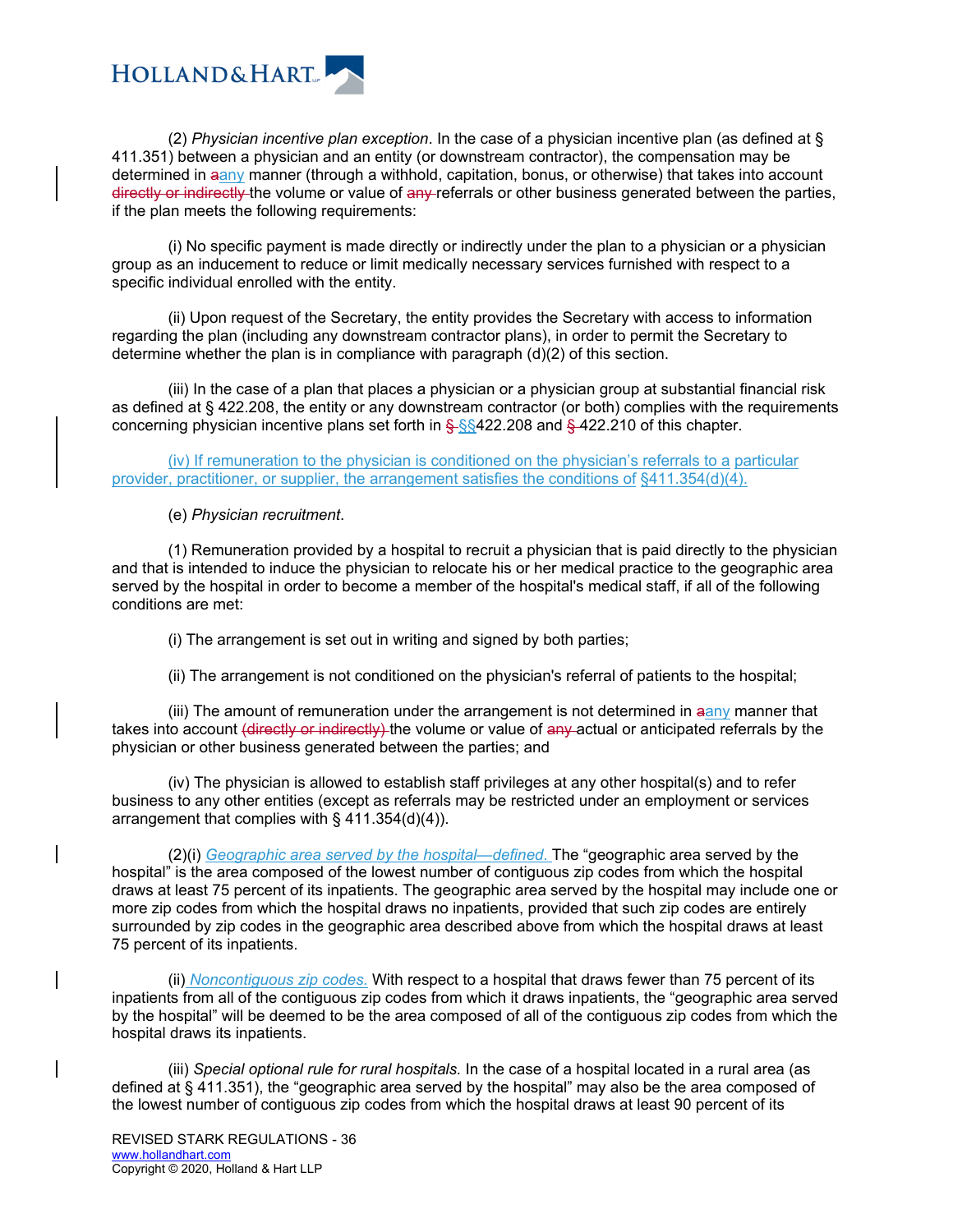

inpatients. If the hospital draws fewer than 90 percent of its inpatients from all of the contiguous zip codes from which it draws inpatients, the "geographic area served by the hospital" may include noncontiguous zip codes, beginning with the noncontiguous zip code in which the highest percentage of the hospital's inpatients resides, and continuing to add noncontiguous zip codes in decreasing order of percentage of inpatients.

(iv) *Relocation of medical practice.* A physician will be considered to have relocated his or her medical practice if the medical practice was located outside the geographic area served by the hospital  $and$ — $-$ 

(A) The physician moves his or her medical practice at least 25 miles and into the geographic area served by the hospital; or

(B) The physician moves his medical practice into the geographic area served by the hospital, and the physician's new medical practice derives at least 75 percent of its revenues from professional services furnished to patients (including hospital inpatients) not seen or treated by the physician at his or her prior medical practice site during the preceding 3 years, measured on an annual basis (fiscal or calendar year). For the initial "start up" year of the recruited physician's practice, the 75 percent test in the preceding sentence will be satisfied if there is a reasonable expectation that the recruited physician's medical practice for the year will derive at least 75 percent of its revenues from professional services furnished to patients not seen or treated by the physician at his or her prior medical practice site during the preceding 3 years.

(3) The recruited physician will not be subject to the relocation requirement of this paragraph  $(e)$ , provided that he or she establishes his or her medical practice in the geographic area served by the recruiting hospital, if-

(i) He or she is a resident or physician who has been in practice 1 year or less;

(ii) He or she was employed on a full-time basis for at least 2 years immediately prior to the recruitment arrangement by one of the following (and did not maintain a private practice in addition to such full-time employment):

(A) A Federal or State bureau of prisons (or similar entity operating one or more correctional facilities) to serve a prison population;

(B) The Department of Defense or Department of Veterans Affairs to serve active or veteran military personnel and their families; or

(C) A facility of the Indian Health Service to serve patients who receive medical care exclusively through the Indian Health Service; or

(iii) The Secretary has deemed in an advisory opinion issued under section 1877(g) of the Act that the physician does not have an established medical practice that serves or could serve a significant number of patients who are or could become patients of the recruiting hospital.

(4) In the case of remuneration provided by a hospital to a physician either indirectly through payments made to another physician practice, or directly to a physician who joins a physician practice, the following additional conditions must be met:

(i) The writing in paragraph (e)(1) of this section is also signed by the physician practice if the remuneration is provided indirectly to the physician through payments made to the physician practice and the physician practice does not pass directly through to the physician all of the remuneration from the hospital.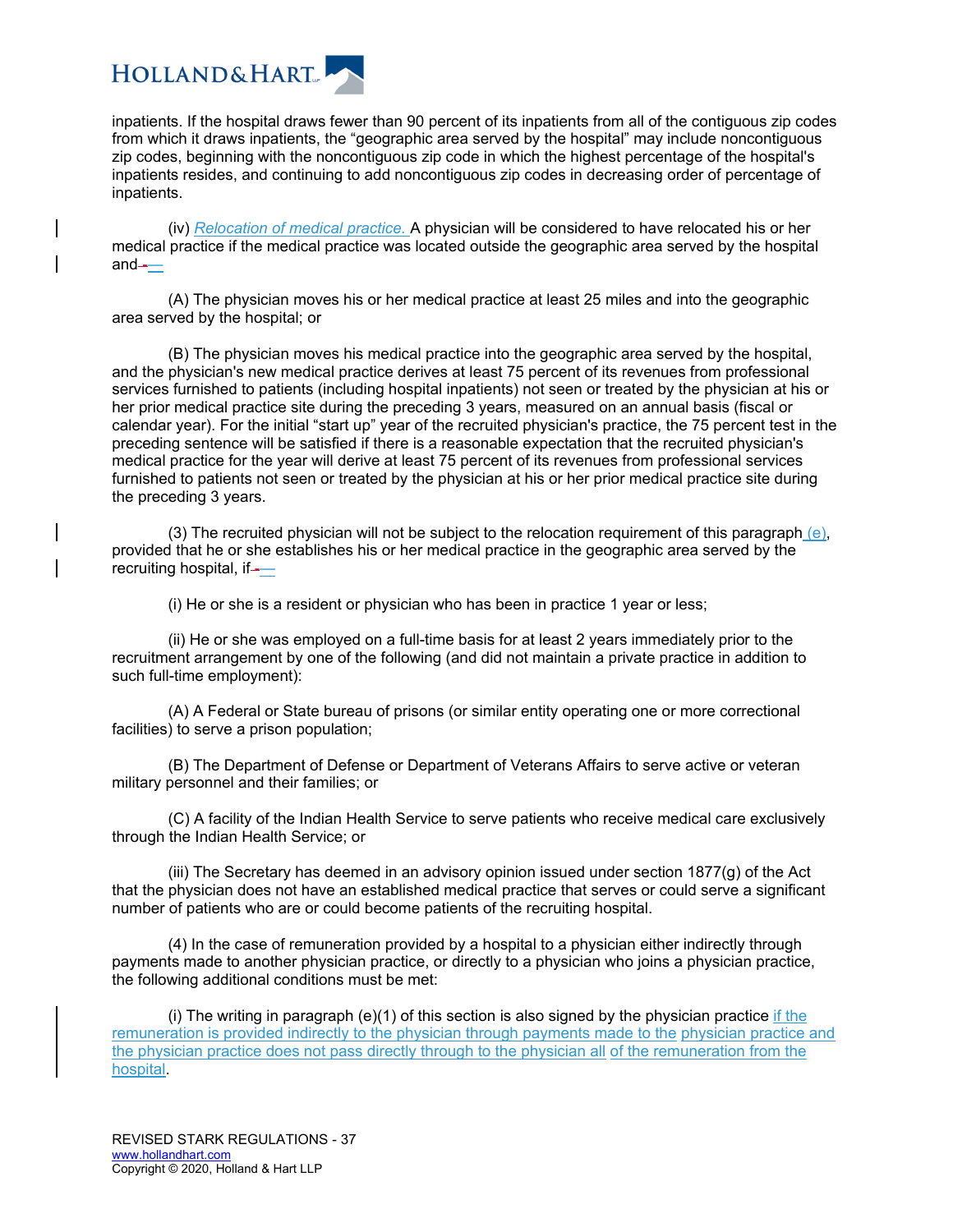

(ii) Except for actual costs incurred by the physician practice in recruiting the new physician, the remuneration is passed directly through to or remains with the recruited physician.

(iii) In the case of an income guarantee of any type made by the hospital to a recruited physician who joins a physician practice, the costs allocated by the physician practice to the recruited physician do not exceed the actual additional incremental costs attributable to the recruited physician. With respect to a physician recruited to join a physician practice located in a rural area or HPSA, if the physician is recruited to replace a physician who, within the previous 12-month period, retired, relocated outside of the geographic area served by the hospital, or died, the costs allocated by the physician practice to the recruited physician do not exceed either-

(A) The actual additional incremental costs attributable to the recruited physician; or

(B) The lower of a per capita allocation or 20 percent of the practice's aggregate costs.

(iv) Records of the actual costs and the passed-through amounts are maintained for a period of at least 6 years and made available to the Secretary upon request.

(v) The remuneration from the hospital under the arrangement is not determined in  $a$ -any manner that takes into account (directly or indirectly) the volume or value of any actual or anticipated referrals by the recruited physician or the physician practice (or any physician affiliated with the physician practice) receiving the direct payments from the hospital.

(vi) The physician practice may not impose on the recruited physician practice restrictions that unreasonably restrict the recruited physician's ability to practice medicine in the geographic area served by the hospital.

(vii) The arrangement does not violate the anti-kickback statute (section 1128B(b) of the Act), or any Federal or State law or regulation governing billing or claims submission.

(5) Recruitment of a physician by a hospital located in a rural area (as defined at § 411.351) to an area outside the geographic area served by the hospital is permitted under this exception if the Secretary determines in an advisory opinion issued under section  $1877(q)$  of the Act that the area has a demonstrated need for the recruited physician and all other requirements of this paragraph (e) are met.

(6)(i) This paragraph (e) applies to remuneration provided by a federally qualified health center or a rural health clinic in the same manner as it applies to remuneration provided by a hospital, provided that the arrangement does not violate the anti-kickback statute (section 1128B(b) of the Act), or any Federal or State law or regulation governing billing or claims submission. hospital.

(ii) The "geographic area served" by a federally qualified health center or a rural health clinic is the area composed of the lowest number of contiguous or noncontiguous zip codes from which the federally qualified health center or rural health clinic draws at least 90 percent of its patients, as determined on an encounter basis. The geographic area served by the federally qualified health center or rural health clinic may include one or more zip codes from which the federally qualified health center or rural health clinic draws no patients, provided that such zip codes are entirely surrounded by zip codes in the geographic area described above from which the federally qualified health center or rural health clinic draws at least 90 percent of its patients.

(f) *Isolated transactions*. Isolated financial transactions, such as a one-time sale of property or a practice, or a single instance of forgiveness of an amount owed in settlement of a bona fide dispute, if all of the following conditions are met:

(1) The amount of remuneration under the isolated financial transaction is $-\underline{\hspace{2cm}}$ 

(i) Consistent with the fair market value of the isolated financial transaction; and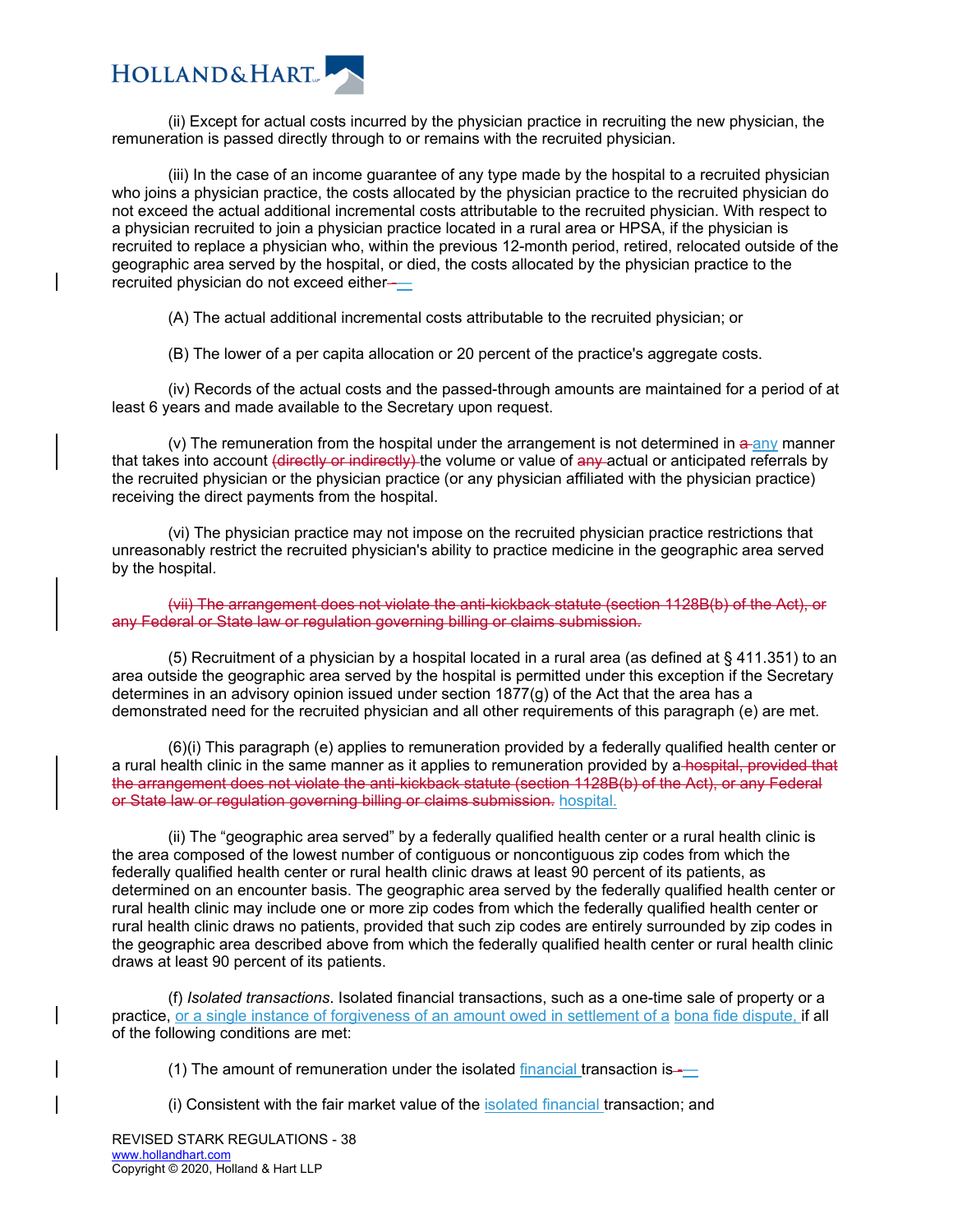

(ii) Not determined in aany manner that takes into account (directly or indirectly) the volume or value of any-referrals by the referring physician or other business generated between the parties.

(2) The remuneration is provided under an arrangement that would be commercially reasonable even if the physician made no referrals to the entity.

(3) There are no additional transactions between the parties for 6 months after the isolated transaction, except for transactions that are specifically excepted under the other provisions in § §§411.355 through § 411.357 and except for commercially reasonable post-closing adjustments that do not take into account (directly or indirectly) the volume or value of referrals or other business generated by the referring physician.

(4) An isolated financial transaction that is an instance of forgiveness of an amount owed in settlement of a bona fide dispute is not part of the compensation arrangement giving rise to the bona fide dispute.

(g) *Certain arrangements with hospitals*. Remuneration provided by a hospital to a physician if the remuneration does not relate, directly or indirectly, to the furnishing of DHS. To qualify as "unrelated," remuneration must be wholly unrelated to the furnishing of DHS and must not in any way take into account the volume or value of a physician's referrals. Remuneration relates to the furnishing of DHS if it- $=$ 

(1) Is an item, service, or cost that could be allocated in whole or in part to Medicare or Medicaid under cost reporting principles;

(2) Is furnished, directly or indirectly, explicitly or implicitly, in a selective, targeted, preferential, or conditioned manner to medical staff or other persons in a position to make or influence referrals; or

(3) Otherwise takes into account the volume or value of referrals or other business generated by the referring physician.

(h) *Group practice arrangements with a hospital*. An arrangement between a hospital and a group practice under which DHS are furnished by the group but are billed by the hospital if the following conditions are met:

(1) With respect to services furnished to an inpatient of the hospital, the arrangement is pursuant to the provision of inpatient hospital services under section 1861(b)(3) of the Act.

(2) The arrangement began before, and has continued in effect without interruption since, December 19, 1989.

(3) With respect to the DHS covered under the arrangement, at least 75 percent of these services furnished to patients of the hospital are furnished by the group under the arrangement.

(4) The arrangement is in accordance with a written agreement that specifies the services to be furnished by the parties and the compensation for services furnished under the agreement.

(5) The compensation paid over the term of the agreement is consistent with fair market value, and the compensation per unit of service is fixed in advance and is not determined in  $a$ -any manner that takes into account the volume or value of any-referrals or other business generated between the parties.

(6) The compensation is provided in accordance with an agreement that would be commercially reasonable even if no referrals were made to the entity.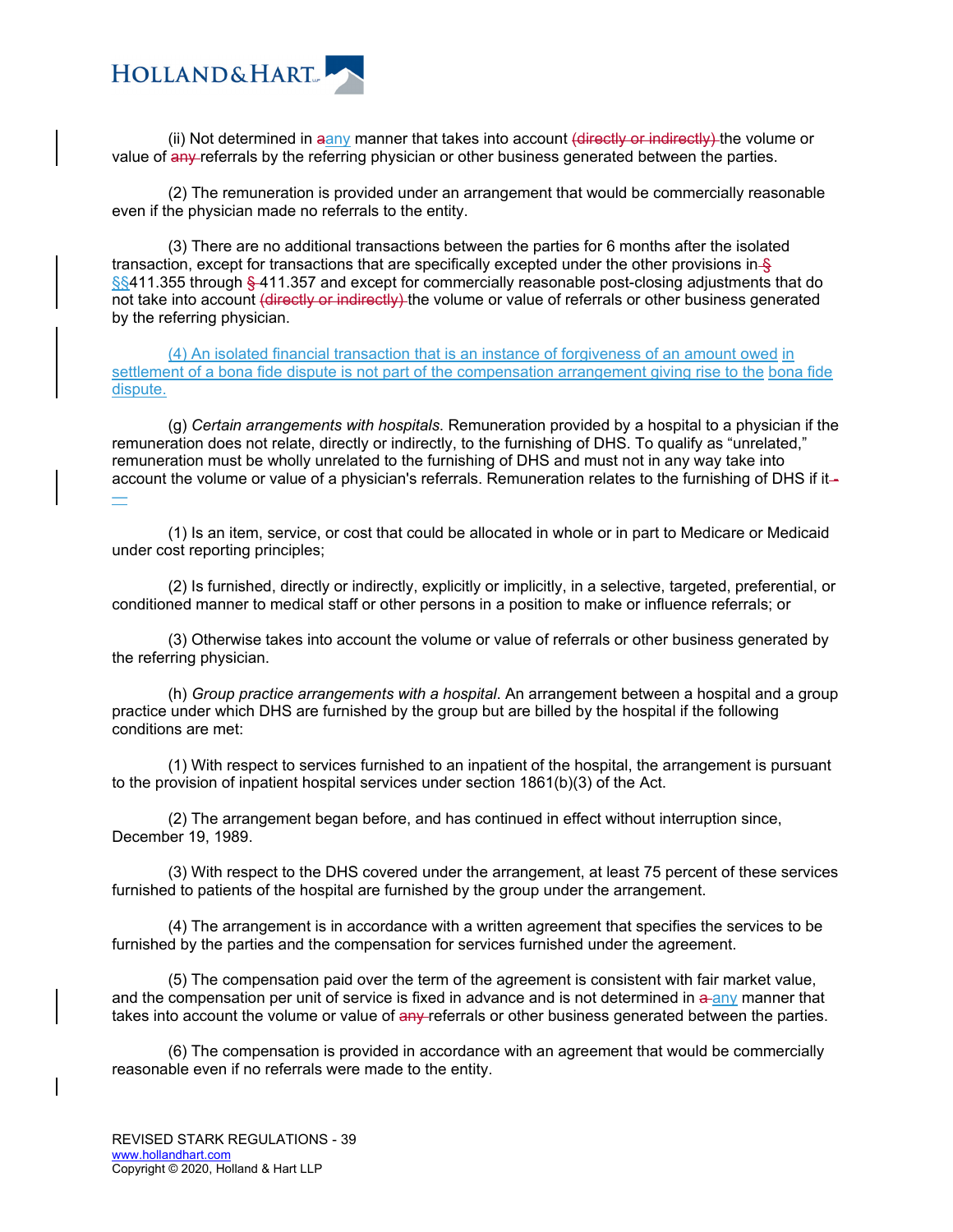

(7) If remuneration to the physician is conditioned on the physician's referrals to a particular provider, practitioner, or supplier, the arrangement satisfies the conditions of §411.354(d)(4).

(i) *Payments by a physician*. Payments made by a physician (or his or her immediate family  $member$ —

(1) To a laboratory in exchange for the provision of clinical laboratory services; or

(2) To an entity as compensation for any other items or services that  $-$ 

 $(i)$  That are furnished at a price that is consistent with fair market value, and that are not specifically excepted by another provision in §§ 411.355 through 411.357 (including, but not limited to, § 411.357(l)). "Services" in this context; and

(ii) To which the exceptions in paragraphs (a) through (h) of this section are not applicable.

(3) For purposes of this paragraph (i), "services" means services of any kind (not merely those defined as "services" for purposes of the Medicare program in § 400.202 of this chapter).

(j) *Charitable donations by a physician*. Bona fide charitable donations made by a physician (or immediate family member) to an entity if all of the following conditions are satisfied:

(1) The charitable donation is made to an organization exempt from taxation under the Internal Revenue Code (or to a supporting organization);

(2) The donation is neither solicited, nor offered, in any manner that takes into account the volume or value of referrals or other business generated between the physician and the entity; and

(3) The donation arrangement does not violate the anti-kickback statute (section 1128B(b) of the Act), or any Federal or State law or regulation governing billing or claims submission.

(k) *Nonmonetary compensation*. (1) Compensation from an entity in the form of items or services (not including cash or cash equivalents) that does not exceed an aggregate of \$300 per calendar year, as adjusted for inflation in accordance with paragraph (k)(2) of this section, if all of the following conditions are satisfied:

(i) The compensation is not determined in any manner that takes into account the volume or value of referrals or other business generated by the referring physician.

(ii) The compensation may not be solicited by the physician or the physician's practice (including employees and staff members).

(iii) The compensation arrangement does not violate the anti-kickback statute (section 1128B(b) of the Act) or any Federal or State law or regulation governing billing or claims submission.

(2) The annual aggregate nonmonetary compensation limit in this paragraph (k) is adjusted each calendar vear to the nearest whole dollar by the increase in the Consumer Price Index-Urban All Items (CPI-U) for the 12-month period ending the preceding September 30. CMS displays after September 30 each year both the increase in the CPI-U for the 12-month period and the new nonmonetary compensation limit on the physician self-referral Web site website at http://www.cms.hhs.gov/PhysicianSelfReferral/10 CPI-U Updates.asp.

(3) Where an entity has inadvertently provided nonmonetary compensation to a physician in excess of the limit (as set forth in paragraph (k)(1) of this section), such compensation is deemed to be within the limit if $-$ 

REVISED STARK REGULATIONS - 40 www.hollandhart.com Copyright © 2020, Holland & Hart LLP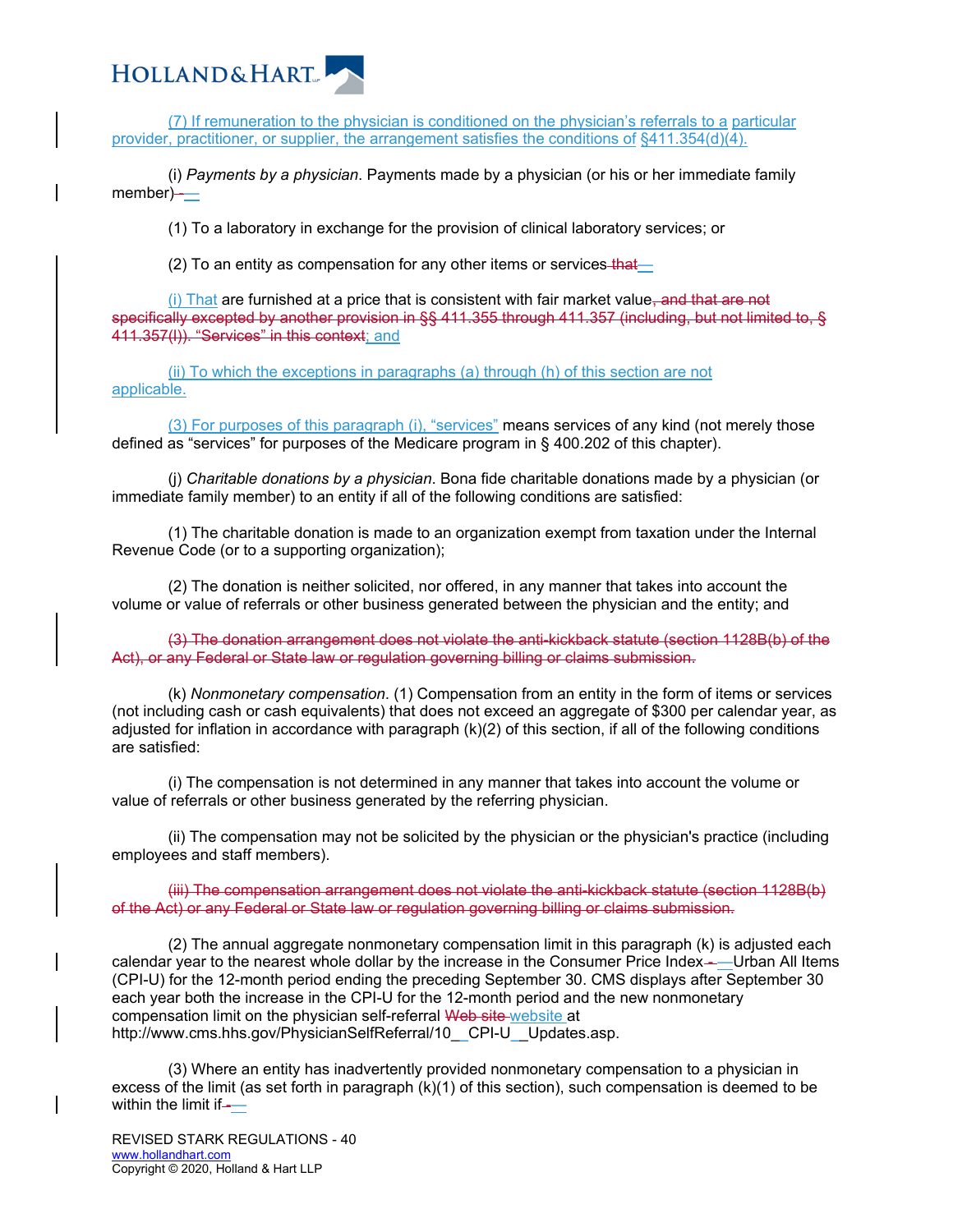

(i) The value of the excess nonmonetary compensation is no more than 50 percent of the limit; and

(ii) The physician returns to the entity the excess nonmonetary compensation (or an amount equal to the value of the excess nonmonetary compensation) by the end of the calendar year in which the excess nonmonetary compensation was received or within 180 consecutive calendar days following the date the excess nonmonetary compensation was received by the physician, whichever is earlier.

(iii) ParagraphThis paragraph (k)(3) may be used by an entity only once every 3 years with respect to the same referring physician.

 $(4)$  In addition to nonmonetary compensation up to the limit described in paragraph  $(k)(1)$  of this section, an entity that has a formal medical staff may provide one local medical staff appreciation event per year for the entire medical staff. Any gifts or gratuities provided in connection with the medical staff appreciation event are subject to the limit in paragraph (k)(1).

(l) *Fair market value compensation*. Compensation resulting from an arrangement between an entity and a physician (or an immediate family member) or any group of physicians (regardless of whether the group meets the definition of a group practice set forth in § 411.352) for the provision of items or services (other thanor for the rentallease of office space) or equipment by the physician (or an immediate family member) or group of physicians to the entity, or by the entity to the physician (or an immediate family member) or a group of physicians, if the arrangement meets the following conditions:

(1) The arrangement is in writing, signed by the parties, and covers only identifiable items-or, services, all of which are specified in writingoffice space, or equipment.

 $(2)$  The writing specifies the—

(i) The items, services, office space, or equipment covered under the arrangement;

(ii) The compensation that will be provided under the arrangement; and

(iii) The timeframe for the arrangement, which can.

(2) An arrangement may be for any period of time and contain a termination clause, provided that the parties enter into only one arrangement for the same items or services during the course of a year. An . An arrangement may be renewed any number of times if the terms of the arrangement and the compensation for the same items-or, services, office space, or equipment do not change. Other than an arrangement that satisfies all of the conditions of paragraph (z) of this section, the parties may not enter into more than one arrangement for the same items, services, office space, or equipment during the course of a year.

(3) The writing specifies the compensation that will be provided under the arrangement. The compensation must be set in advance, consistent with fair market value, and not determined in aany manner that takes into account the volume or value of referrals or other business generated by the referring physician. Compensation for the rental of office space or equipment may not be determined using a formula based on-

(i) A percentage of the revenue raised, earned, billed, collected, or otherwise attributable to the services performed or business generated in the office space or to the services performed on or business generated through the use of the equipment; or

(ii) Per-unit of service rental charges, to the extent that such charges reflect services provided to patients referred by the lessor to the lessee.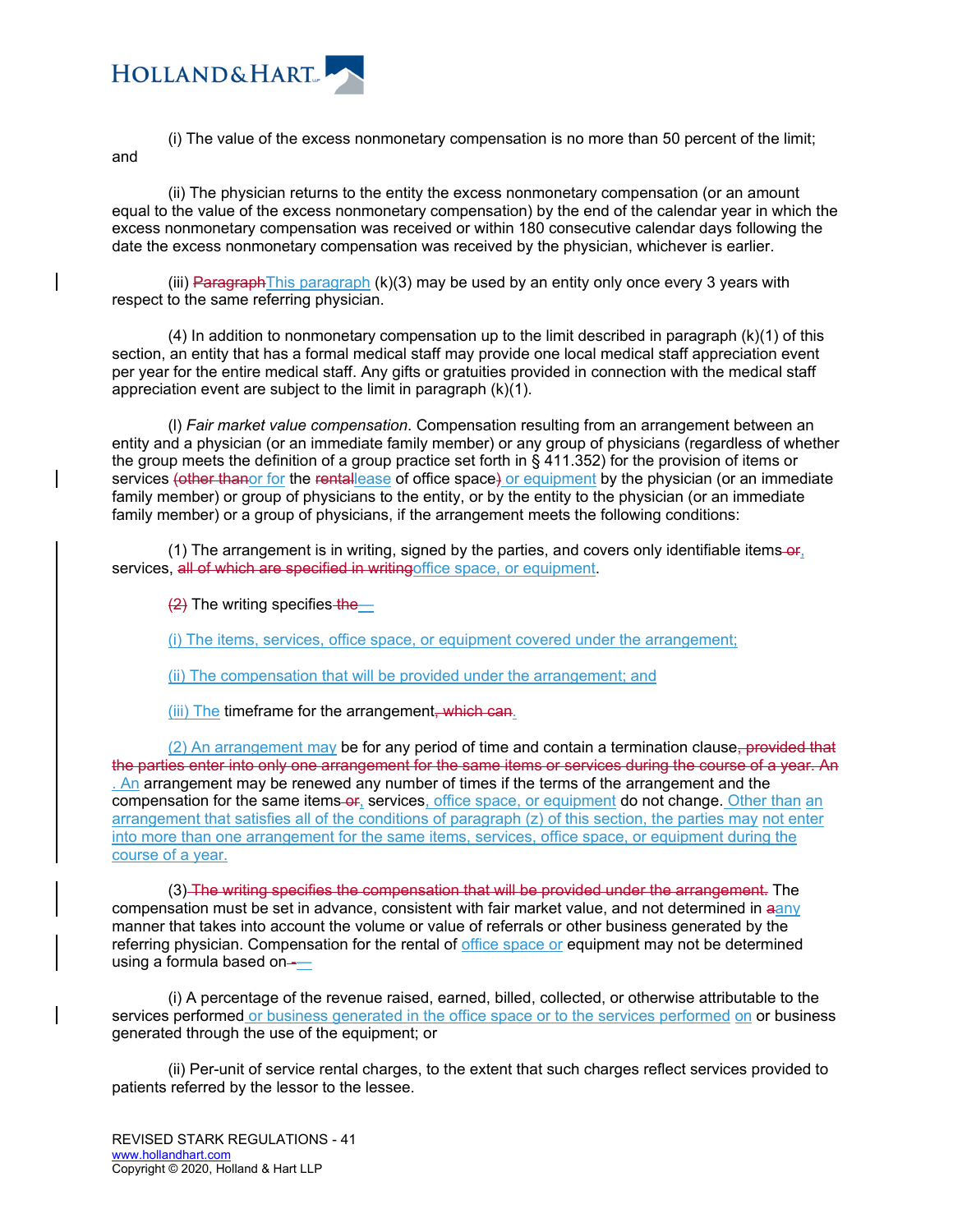

(4) The arrangement is would be commercially reasonable (taking into account the nature and scope of the transaction) and furthers the legitimate business purposes of even if no referrals were made between the parties.

(5) The arrangement does not violate the anti-kickback statute (section 1128B(b) of the Act), or any Federal or State law or regulation governing billing or claims submission. Act).

(6) The services to be performed under the arrangement do not involve the counseling or promotion of a business arrangement or other activity that violates a Federal or State law.

(7) The arrangement satisfies the requirements of  $§411.354(d)(4)$  in the case of- $(i)$ Remuneration to the physician that is conditioned on the physician's referrals to a particular provider, practitioner, or supplier; or

(ii) Remuneration paid to the group of physicians that is conditioned on one or more of the group's physicians' referrals to a particular provider, practitioner, or supplier.

(m) *Medical staff incidental benefits*. Compensation in the form of items or services (not including cash or cash equivalents) from a hospital to a member of its medical staff when the item or service is used on the hospital's campus, if all of the following conditions are met:

(1) The compensation is offered to all members of the medical staff practicing in the same specialty (but not necessarily accepted by every member to whom it is offered) and is not offered in aany manner that takes into account the volume or value of referrals or other business generated between the parties.

(2) Except with respect to identification of medical staff on a hospital Web sitewebsite or in hospital advertising, the compensation is provided only during periods when the medical staff members are making rounds or are engaged in other services or activities that benefit the hospital or its patients.

(3) The compensation is provided by the hospital and used by the medical staff members only on the hospital's campus. Compensation, including, but not limited to, internet access, pagers, or two-way radios, used away from the campus only to access hospital medical records or information or to access patients or personnel who are on the hospital campus, as well as the identification of the medical staff on a hospital Web sitewebsite or in hospital advertising, meets the "on campus" requirement of this paragraph (m).

(4) The compensation is reasonably related to the provision of, or designed to facilitate directly or indirectly the delivery of, medical services at the hospital.

(5) The compensation is of low value (that is, less than \$25) with respect to each occurrence of the benefit (for example, each meal given to a physician while he or she is serving patients who are hospitalized must be of low value). The \$25 limit in this paragraph (m)(5) is adjusted each calendar year to the nearest whole dollar by the increase in the Consumer Price Index——Urban All Items (CPI-I) for the 12 month period ending the preceding September 30. CMS displays after September 30 each year both the increase in the CPI-I for the 12 month period and the new limits on the physician self-referral Web site website at http://www.cms.hhs.gov/PhysicianSelfReferral/10 CPI-U Updates.asp.

(6) The compensation is not determined in any manner that takes into account the volume or value of referrals or other business generated between the parties.

(7) The compensation arrangement does not violate the anti-kickback statute (section 1128B(b) of the Act), or any Federal or State law or regulation governing billing or claims submission.[Reserved]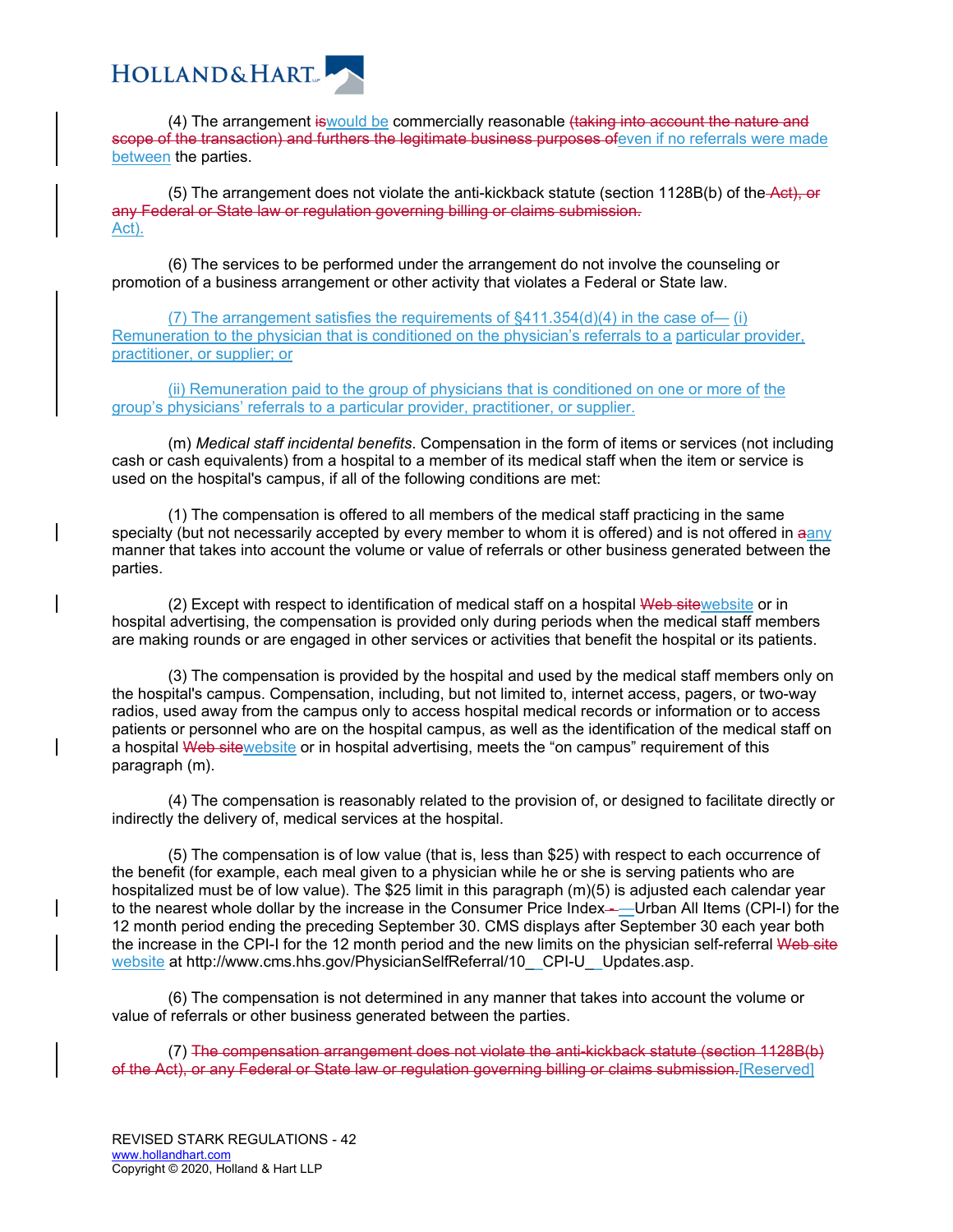

(8) Other facilities and health care clinics (including, but not limited to, federally qualified health centers) that have bona fide medical staffs may provide compensation under this paragraph (m) on the same terms and conditions applied to hospitals under this paragraph (m).

(n) *Risk-sharing arrangements*. Compensation paid directly or indirectly by a MCO or an IPA to a physician pursuant to a risk-sharing arrangement (including, but not limited to, withholds, bonuses, and risk pools) between a MCO or an IPA and a physician (either directly or indirectly through a subcontractor) for services provided by the physician to enrollees of a health plan, provided that the arrangement does not violate the anti-kickback statute (section 1128B(b) of the Act), or any Federal or State law or regulation governing billing or claims submission plan. For purposes of this paragraph (n), "health plan" and "enrollees" have the meanings set forth in § 1001.952(l) of this title.

(o) *Compliance training*. Compliance training provided by an entity to a physician (or to the physician's immediate family member or office staff) who practices in the entity's local community or service area, provided that the training is held in the local community or service area. For purposes of this paragraph (o), "compliance training" means training regarding the basic elements of a compliance program (for example, establishing policies and procedures, training of staff, internal monitoring, or reporting); specific training regarding the requirements of Federal and State health care programs (for example, billing, coding, reasonable and necessary services, documentation, or unlawful referral arrangements); or training regarding other Federal, State, or local laws, regulations, or rules governing the conduct of the party for whom the training is provided. For purposes of this paragraph, "compliance training" includes programs that offer continuing medical education credit, provided that compliance training is the primary purpose of the program.

(p) *Indirect compensation arrangements.* Indirect compensation arrangements, as defined at § 411.354(c)(2), if all of the following conditions are satisfied:

(1)(i) The compensation received by the referring physician (or immediate family member) described in § 411.354(c)(2)(ii) is fair market value for services and items actually provided and not determined in any manner that takes into account the volume or value of referrals or other business generated by the referring physician for the entity furnishing DHS.

(ii) Compensation for the rental of office space or equipment may not be determined using a formula based on $-$ 

(A) A percentage of the revenue raised, earned, billed, collected, or otherwise attributable to the services performed or business generated in the office space or to the services performed on or business generated through the use of the equipment; or

(B) Per-unit of service rental charges, to the extent that such charges reflect services provided to patients referred by the lessor to the lessee.

(2) The compensation arrangement described in § 411.354(c)(2)(ii) is set out in writing, signed by the parties, and specifies the services covered by the arrangement, except in the case of a bona fide employment relationship between an employer and an employee, in which case the arrangement need not be set out in writing, but must be for identifiable services and be commercially reasonable even if no referrals are made to the employer.

(3) The compensation arrangement does not violate the anti-kickback statute (section 1128B(b) of the Act), or any Federal or State law or regulation governing billing or claims submission. [Reserved]

(4) If remuneration to the physician is conditioned on the physician's referrals to a particular provider, practitioner, or supplier, the compensation arrangement described in §411.354(c)(2)(ii) satisfies the conditions of  $\S411.354(d)(4)$ .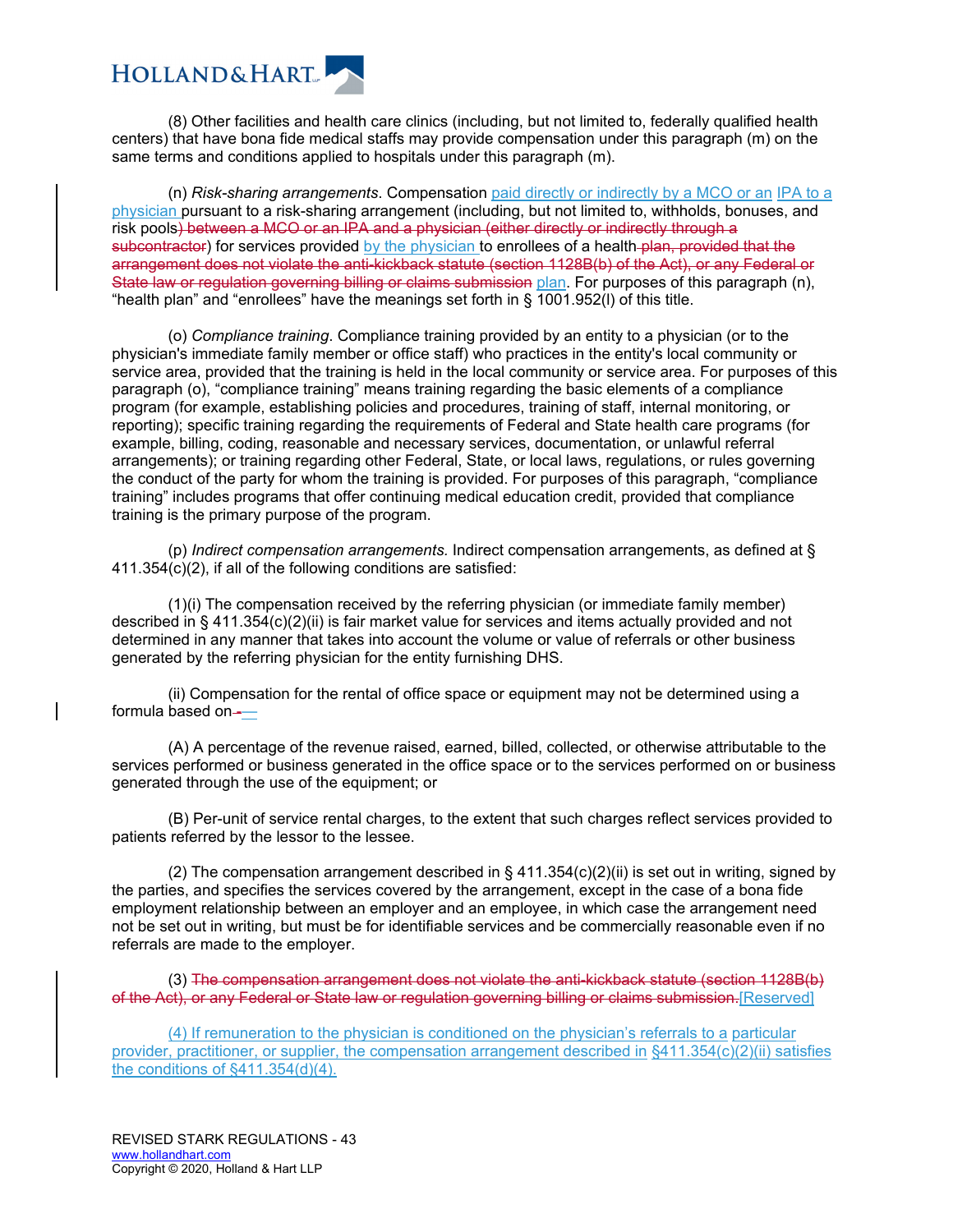

(q) *Referral services*. Remuneration that meets all of the conditions set forth in § 1001.952(f) of this title.

(r) *Obstetrical malpractice insurance subsidies*. Remuneration that meets all of the conditions of paragraph (r)(1) or (2) of this section.

(1) Remuneration that meets all of the conditions set forth in § 1001.952(o) of this title.

(2) A payment from a hospital, federally qualified health center, or rural health clinic that is used to pay for some or all of the costs of malpractice insurance premiums for a physician who engages in obstetrical practice as a routine part of his or her medical practice, if all of the following conditions are met:

(i)(A) The physician's medical practice is located in a rural area, a primary care HPSA, or an area with demonstrated need for the physician's obstetrical services as determined by the Secretary in an advisory opinion issued in accordance with section 1877(g)(6) of the Act; or

(B) At least 75 percent of the physician's obstetrical patients reside in a medically underserved area or are members of a medically underserved population.

(ii) The arrangement is set out in writing, is signed by the physician and the hospital, federally qualified health center, or rural health clinic providing the payment, and specifies the payment to be made by the hospital, federally qualified health center, or rural health clinic and the terms under which the payment is to be provided.

(iii) The arrangement is not conditioned on the physician's referral of patients to the hospital, federally qualified health center, or rural health clinic providing the payment.

(iv) The hospital, federally qualified health center, or rural health clinic does not determine the amount of the payment in aany manner that takes into account (directly or indirectly) the volume or value of any actual or anticipated of referrals by the physician or any other business generated between the parties.

(v) The physician is allowed to establish staff privileges at any hospital(s), federally qualified health center(s), or rural health clinic(s) and to refer business to any other entities (except as referrals may be restricted under an employment arrangement or services arrangement that complies with § 411.354(d)(4)).

(vi) The payment is made to a person or organization (other than the physician) that is providing malpractice insurance (including a self-funded organization).

(vii) The physician treats obstetrical patients who receive medical benefits or assistance under any Federal health care program in a nondiscriminatory manner.

(viii) The insurance is a bona fide malpractice insurance policy or program, and the premium, if any, is calculated based on a bona fide assessment of the liability risk covered under the insurance.

(ix)(A) For each coverage period (not to exceed 1 year), at least 75 percent of the physician's obstetrical patients treated under the coverage of the obstetrical malpractice insurance during the prior period (not to exceed 1 year)—

(1) Resided in a rural area, HPSA, medically underserved area, or an area with a demonstrated need for the physician's obstetrical services as determined by the Secretary in an advisory opinion issued in accordance with section 1877(g)(6) of the Act; or

(2) Were part of a medically underserved population.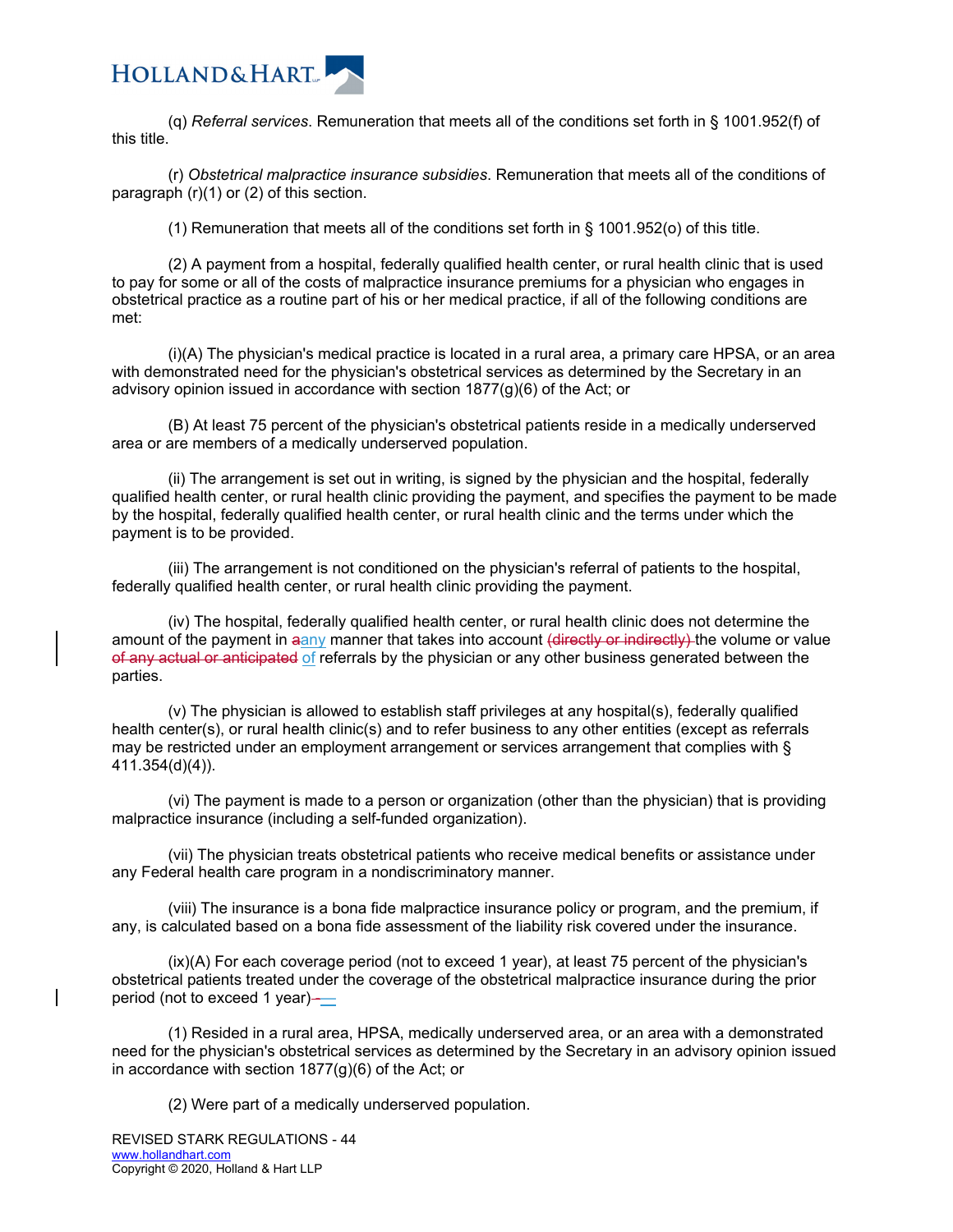

(B) For the initial coverage period (not to exceed 1 year), the requirements of paragraph  $(r)(2)(ix)(A)$  of this section will be satisfied if the physician certifies that he or she has a reasonable expectation that at least 75 percent of the physician's obstetrical patients treated under the coverage of the malpractice insurance will—— (1) Reside in a rural area, HPSA, medically underserved area, or an area with a demonstrated need for the physician's obstetrical services as determined by the Secretary in an advisory opinion issued in accordance with section 1877(g)(6) of the Act; or

(2) Be part of a medically underserved population.

(x) The arrangement does not violate the anti-kickback statute (section 1128B(b) of the Act), or any Federal or State law or regulation governing billing or claims submission.

(3) For purposes of paragraph (r)(2) of this section, costs of malpractice insurance premiums means:

(i) For physicians who engage in obstetrical practice on a full-time basis, any costs attributable to malpractice insurance; or

(ii) For physicians who engage in obstetrical practice on a part-time or sporadic basis, the costs attributable exclusively to the obstetrical portion of the physician's malpractice insurance, and related exclusively to obstetrical services provided— (A) In a rural area, primary care HPSA, or an area with demonstrated need for the physician's obstetrical services, as determined by the Secretary in an advisory opinion issued in accordance with section 1877(g)(6) of the Act; or

(B) In any area, provided that at least 75 percent of the physician's obstetrical patients treated in the coverage period (not to exceed 1 year) resided in a medically underserved area or were part of a medically underserved population.

(s) *Professional courtesy*. Professional courtesy (as defined at § 411.351) offered by an entity with a formal medical staff to a physician or a physician's immediate family member or office staff if all of the following conditions are met:

(1) The professional courtesy is offered to all physicians on the entity's bona fide medical staff or in such entity's local community or service area, and the offer does not take into account the volume or value of referrals or other business generated between the parties;

(2) The health care items and services provided are of a type routinely provided by the entity;

(3) The entity has a professional courtesy policy that is set out in writing and approved in advance by the entity's governing body;

(4) The professional courtesy is not offered to a physician (or immediate family member) who is a Federal health care program beneficiary, unless there has been a good faith showing of financial need; and

(5) The arrangement does not violate the anti-kickback statute (section 1128B(b) of the Act), or any Federal or State law or regulation governing billing or claims submission.

(t) *Retention payments in underserved areas* -- (1) Bona fide written offer. Remuneration provided by a hospital directly to a physician on the hospital's medical staff to retain the physician's medical practice in the geographic area served by the hospital (as defined in paragraph (e)(2) of this section), if all of the following conditions are met:

(i) The physician has a bona fide firm, written recruitment offer or offer of employment from a hospital, academic medical center (as defined at § 411.355(e)), or physician organization (as defined at §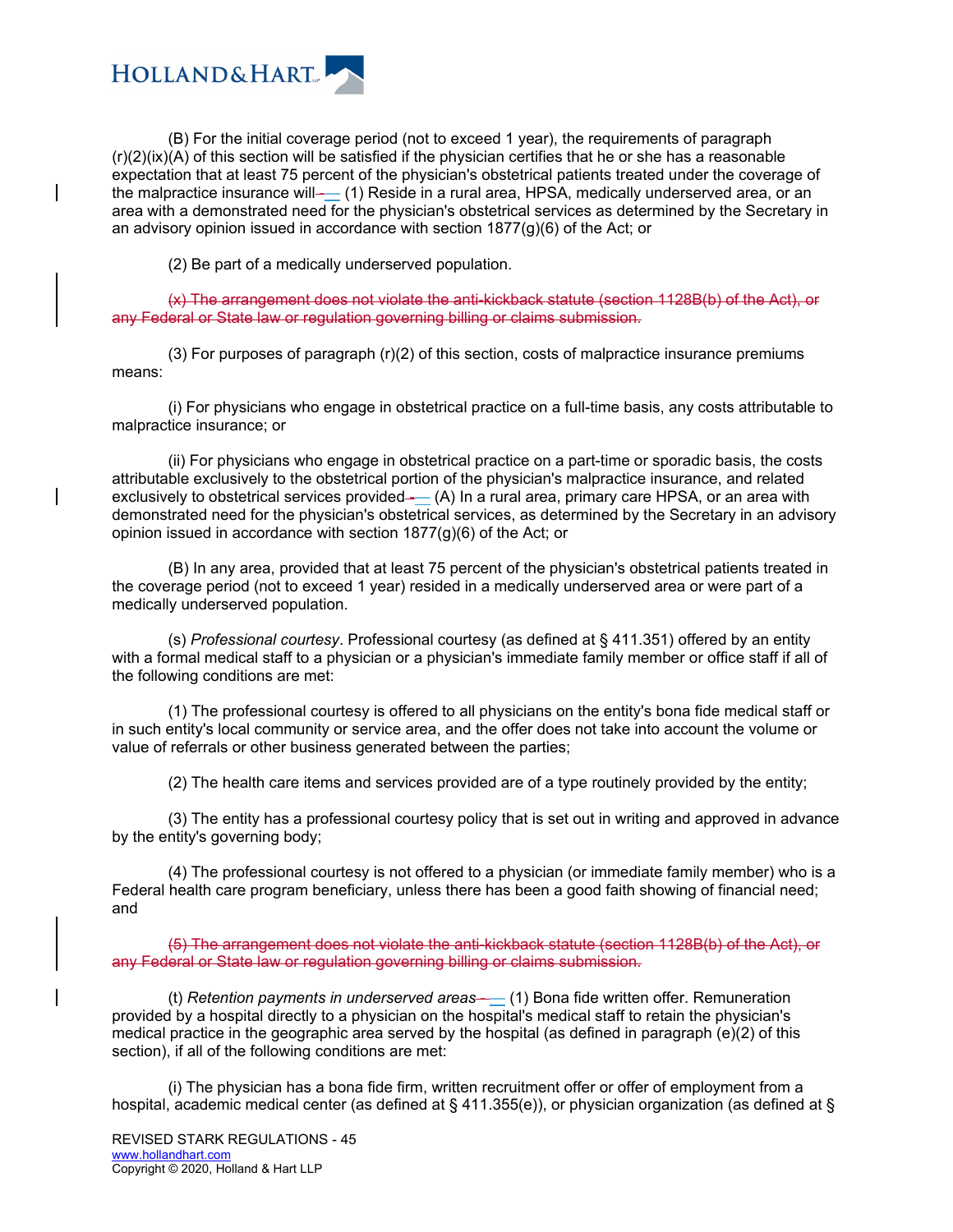

411.351) that is not related to the hospital making the payment, and the offer specifies the remuneration being offered and requires the physician to move the location of his or her medical practice at least 25 miles and outside of the geographic area served by the hospital making the retention payment.

(ii) The requirements of  $\frac{2411.357}{27}$  paragraphs (e)(1)(i) through  $\frac{2411.357}{e}(1)$ (iv) of this section are satisfied.

(iii) Any retention payment is subject to the same obligations and restrictions, if any, on repayment or forgiveness of indebtedness as the written recruitment offer or offer of employment.

(iv) The retention payment does not exceed the lower of  $-$  (A) The amount obtained by subtracting the physician's current income from physician and related services from the income the physician would receive from comparable physician and related services in the written recruitment or employment offer, provided that the respective incomes are determined using a reasonable and consistent methodology, and that they are calculated uniformly over no more than a 24-month period; or

(B) The reasonable costs the hospital would otherwise have to expend to recruit a new physician to the geographic area served by the hospital to join the medical staff of the hospital to replace the retained physician.

(v) The requirements of paragraph  $(t)(3)$  of this setion are satisfied.

(2) *Written certification from physician*. Remuneration provided by a hospital directly to a physician on the hospital's medical staff to retain the physician's medical practice in the geographic area served by the hospital (as defined in paragraph (e)(2) of this section), if all of the following conditions are met:

(i) The physician furnishes to the hospital before the retention payment is made a written certification that the physician has a bona fide opportunity for future employment by a hospital, academic medical center (as defined at § 411.355(e)), or physician organization (as defined at § 411.351) that requires the physician to move the location of his or her medical practice at least 25 miles and outside the geographic area served by the hospital. The certification contains at least the following—

(A) Details regarding the steps taken by the physician to effectuate the employment opportunity;

(B) Details of the physician's employment opportunity, including the identity and location of the physician's future employer or employment location or both, and the anticipated income and benefits (or a range for income and benefits);

(C) A statement that the future employer is not related to the hospital making the payment;

(D) The date on which the physician anticipates relocating his or her medical practice outside of the geographic area served by the hospital; and

(E) Information sufficient for the hospital to verify the information included in the written certification.

(ii) The hospital takes reasonable steps to verify that the physician has a bona fide opportunity for future employment that requires the physician to relocate outside the geographic area served by the hospital.

(iii) The requirements of  $\S$  411.357 paragraphs (e)(1)(i) through  $\S$  411.357(e)(1)(iv) of this section are satisfied.

(iv) The retention payment does not exceed the lower of $-\frac{1}{2}$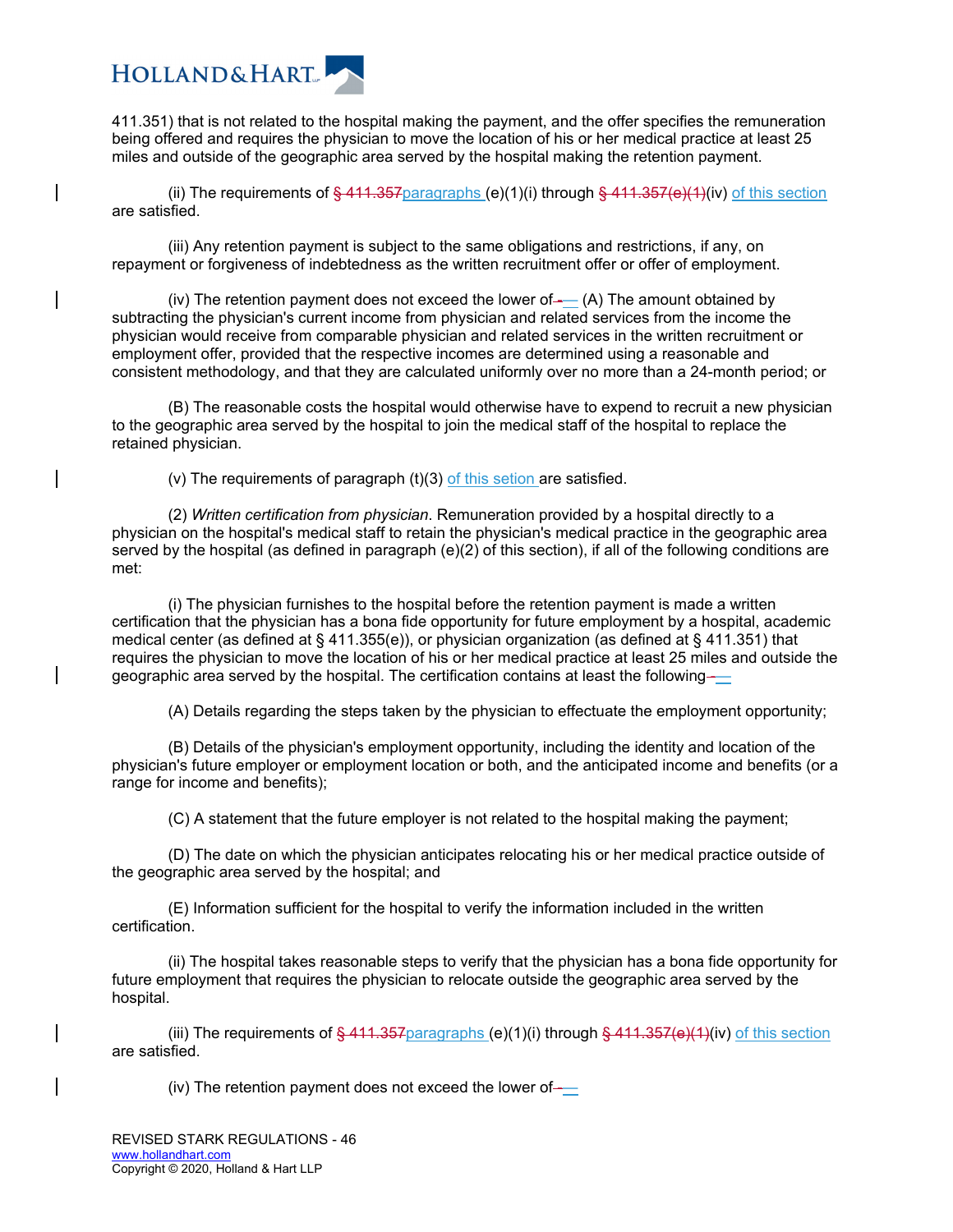

(A) An amount equal to 25 percent of the physician's current annual income (averaged over the previous 24 months), using a reasonable and consistent methodology that is calculated uniformly; or

(B) The reasonable costs the hospital would otherwise have to expend to recruit a new physician to the geographic area served by the hospital to join the medical staff of the hospital to replace the retained physician.

(v) The requirements of paragraph (t)(3) of this section are satisfied.

(3) *Additional requirements*. Remuneration provided under paragraph (t)(1) or (t)(2) of this section must meet the following additional requirements:

(i)(A) The physician's current medical practice is located in a rural area or HPSA (regardless of the physician's specialty) or is located in an area with demonstrated need for the physician as determined by the Secretary in an advisory opinion issued in accordance with section 1877(g)(6) of the Act; or

(B) At least 75 percent of the physician's patients reside in a medically underserved area or are members of a medically underserved population.

(ii) The hospital does not enter into a retention arrangement with a particular referring physician more frequently than once every 5 years.

(iii) The amount and terms of the retention payment are not altered during the term of the arrangement in any manner that takes into account the volume or value of referrals or other business generated by the physician.

(iv) The arrangement does not violate the anti-kickback statute (section 1128B(b) of the Act), or any Federal or State law or regulation governing billing or claims submission.

(4) *Waiver of relocation requirement.* The Secretary may waive the relocation requirement of paragraphs (t)(1) and (t)(2) of this section for payments made to physicians practicing in a HPSA or an area with demonstrated need for the physician through an advisory opinion issued in accordance with section 1877(g)(6) of the Act, if the retention payment arrangement otherwise complies with all of the conditions of this paragraph (t).

(5) *Application to other entities.* This paragraph (t) applies to remuneration provided by a federally qualified health center or a rural health clinic in the same manner as it applies to remuneration provided by a hospital.

(u) *Community-wide health information systems.* Items or services of information technology provided by an entity to a physician that allow access to, and sharing of, electronic health care records and any complementary drug information systems, general health information, medical alerts, and related information for patients served by community providers and practitioners, in order to enhance the community's overall health, provided that -- (1) The items or services are available as necessary to enable the physician to participate in a community-wide health information system, are principally used by the physician as part of the community-wide health information system, and are not provided to the physician in any manner that takes into account the volume or value of referrals or other business generated by the physician;

(2) The community-wide health information systems are available to all providers, practitioners, and residents of the community who desire to participate; and

(3) The arrangement does not violate the anti-kickback statute (section 1128B(b) of the Act), or any Federal or State law or regulation governing billing or claims submission.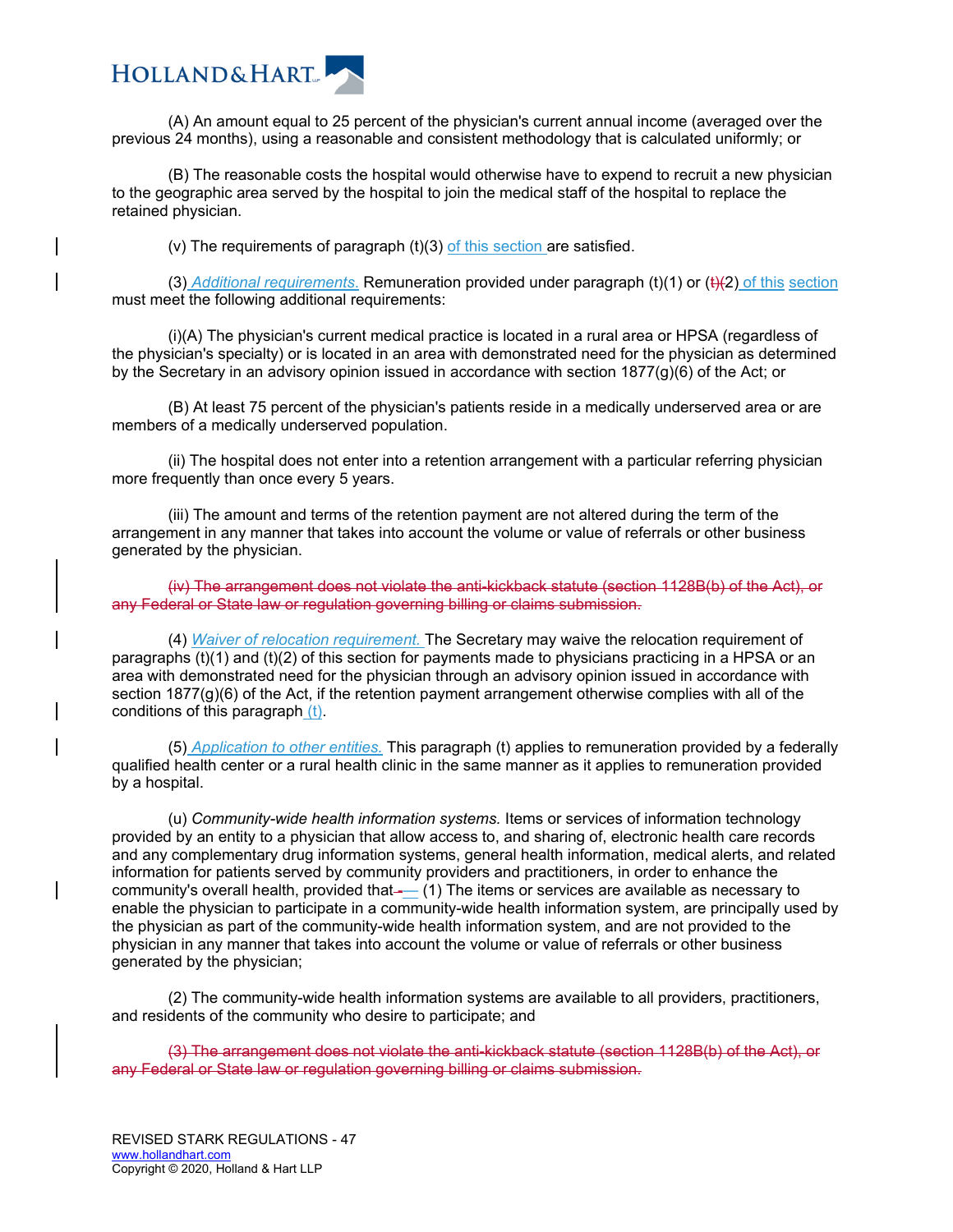

(v) *Electronic prescribing items and services.* Nonmonetary remuneration (consisting of items and services in the form of hardware, software, or information technology and training services) necessary and used solely to receive and transmit electronic prescription information, if all of the following conditions are met:

(1) The items and services are provided by  $a$ — (i) Hospital to a physician who is a member of its medical staff;

(ii) Group practice (as defined at § 411.352) to a physician who is a member of the group (as defined at § 411.351); or

(iii) PDP sponsor or MA organization to a prescribing physician.

(2) The items and services are provided as part of, or are used to access, an electronic prescription drug program that meets the applicable standards under Medicare Part D at the time the items and services are provided.

(3) The donor (or any person on the donor's behalf) does not take any action to limit or restrict the use or compatibility of the items or services with other electronic prescribing or electronic health records systems.

(4) For items or services that are of the type that can be used for any patient without regard to payer status, the donor does not restrict, or take any action to limit, the physician's right or ability to use the items or services for any patient.

(5) Neither the physician nor the physician's practice (including employees and staff members) makes the receipt of items or services, or the amount or nature of the items or services, a condition of doing business with the donor.

(6) Neither the eligibility of a physician for the items or services, nor the amount or nature of the items or services, is determined in a manner that takes into account the volume or value of referrals or other business generated between the parties.

(7) The arrangement is set forth in a written agreement that— $(i)$  Is signed by the parties;

(ii) Specifies the items and services being provided and the donor's cost of the items and services; and

(iii) Covers all of the electronic prescribing items and services to be provided by the donor. This requirement is met if all separate agreements between the donor and the physician (and the donor and any family members of the physician) incorporate each other by reference or if they cross-reference a master list of agreements that is maintained and updated centrally and is available for review by the Secretary upon request. The master list must be maintained in a manner that preserves the historical record of agreements.

(8) The donor does not have actual knowledge of, and does not act in reckless disregard or deliberate ignorance of, the fact that the physician possesses or has obtained items or services equivalent to those provided by the donor.

(w) *Electronic health records items and services*. Nonmonetary remuneration (consisting of items and services in the form of software or information technology and training services, including cybersecurity software and services) necessary and used predominantly to create, maintain, transmit, or receive, or protect electronic health records, if all of the following conditions are met:

(1) The items and services are provided to a physician by an entity (as defined at § 411.351) that is not a laboratory company.

REVISED STARK REGULATIONS - 48 www.hollandhart.com Copyright © 2020, Holland & Hart LLP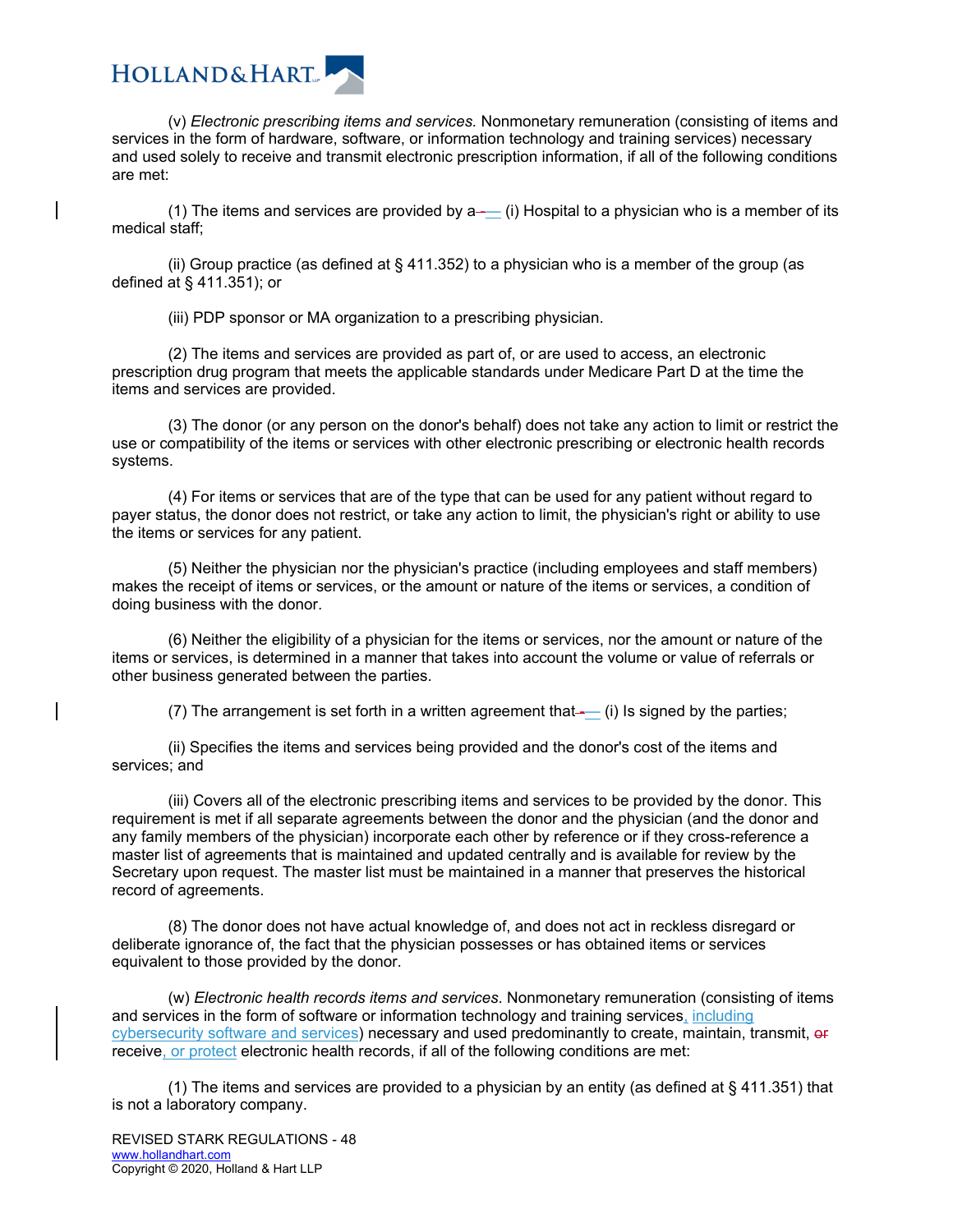

(2) The software is interoperable (as defined  $\text{inat } \S 411.351$ ) at the time it is provided to the physician. For purposes of this paragraph  $(w)$ , software is deemed to be interoperable if, on the date it is provided to the physician, it has beenis certified by a certifying body authorized by the National Coordinator for Health Information Technology to an edition of the electronic health record-certification criteria identified in the then-applicablethen applicable version of 45 CFR part 170.

(3) The donor (or any person on the donor's behalf) does not take any action to limit or restrict the use, compatibility, or interoperability of the items or services with other electronic prescribing or electronic health records systems (including, but not limited to, health information technology applications, products, or services).[Reserved]

 $(4)(i)$  Before receipt of the initial donation of items and services or the donation of replacement items and services, the physician pays 15 percent of the donor's cost for the items and services.

(ii) Except as provided in paragraph  $(w)(4)(i)$  of this section, with respect to items and services received from the donor after the initial donation of items and services or the donation of replacement items and services, the physician pays 15 percent of the donor's cost for the items and services at reasonable intervals.

(iii) The donor (or any party related to the donor) does not finance the physician's payment or loan funds to be used by the physician to pay for the items and services.

(5) Neither the physician nor the physician's practice (including employees and staff members) makes the receipt of items or services, or the amount or nature of the items or services, a condition of doing business with the donor.

(6) Neither the eligibility of a physician for the items or services, nor the amount or nature of the items or services, is determined in aany manner that directly takes into account the volume or value of referrals or other business generated between the parties. For purposes of this paragraph (w), the determination is deemed not to directly take into account the volume or value of referrals or other business generated between the parties if any one of the following conditions is met:

(i) The determination is based on the total number of prescriptions written by the physician (but not the volume or value of prescriptions dispensed or paid by the donor or billed to the program);

(ii) The determination is based on the size of the physician's medical practice (for example, total patients, total patient encounters, or total relative value units);

(iii) The determination is based on the total number of hours that the physician practices medicine;

(iv) The determination is based on the physician's overall use of automated technology in his or her medical practice (without specific reference to the use of technology in connection with referrals made to the donor);

(v) The determination is based on whether the physician is a member of the donor's medical staff, if the donor has a formal medical staff;

(vi) The determination is based on the level of uncompensated care provided by the physician; or

(vii) The determination is made in any reasonable and verifiable manner that does not directly take into account the volume or value of referrals or other business generated between the parties.

(7) The arrangement is set forth in a written agreement that-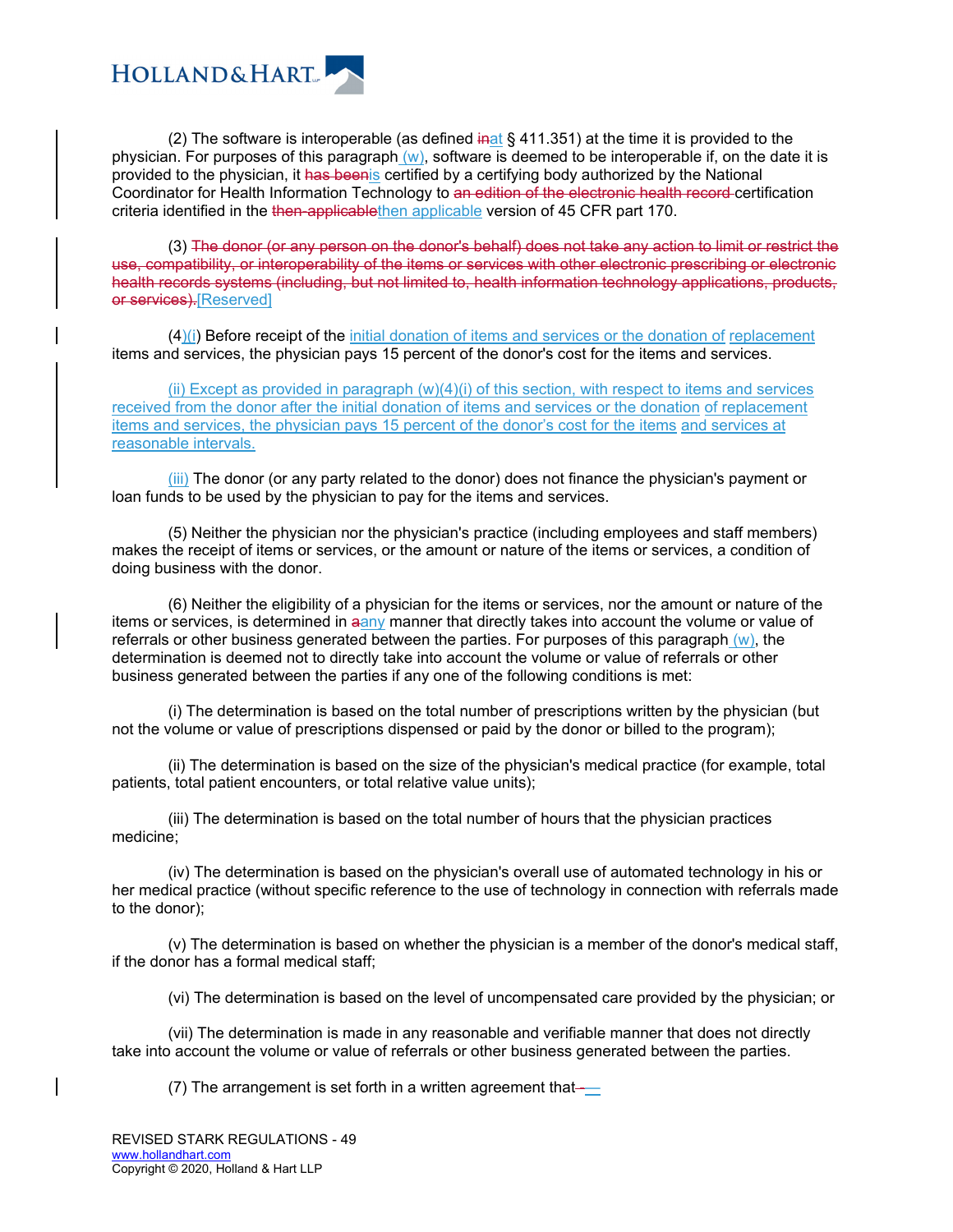

(i) Is signed by the parties;

(ii) Specifies the items and services being provided, the donor's cost of the items and services, and the amount of the physician's contribution; and

(iii) Covers all of the electronic health records items and services to be provided by the donor. This requirement is met if all separate agreements between the donor and the physician (and the donor and any family members of the physician) incorporate each other by reference or if they cross-reference a master list of agreements that is maintained and updated centrally and is available for review by the Secretary upon request. The master list must be maintained in a manner that preserves the historical record of agreements.

(8) The donor does not have actual knowledge of, and does not act in reckless disregard or deliberate ignorance of, the fact that the physician possesses or has obtained items or services equivalent to those provided by the donor. [Reserved]

(9) For items or services that are of the type that can be used for any patient without regard to payer status, the donor does not restrict, or take any action to limit, the physician's right or ability to use the items or services for any patient.

(10) The items and services do not include staffing of physician offices and are not used primarily to conduct personal business or business unrelated to the physician's medical practice.

## (11) [Reserved]

(12) The arrangement does not violate the anti-kickback statute (section 1128B(b) of the Act), or any Federal or State law or regulation governing billing or claims submission.

(13) The transfer of the items or services occurs and all conditions in this paragraph (w) are satisfied on or before December 31, 2021.

(x) Assistance to compensate a nonphysician practitioner. (1) Remuneration provided by a hospital to a physician to compensate a nonphysician practitioner to provide NPP patient care services, if all of the following conditions are met:

(i) The arrangement  $i s_{n}$  (A) Is set out in writing and signed by the hospital, the physician, and the nonphysician practitioner.; and

(B) Commences before the physician (or the physician organization in whose shoes the physician stands under §411.354(c)) enters into the compensation arrangement described in paragraph (x)(1)(vi)(A) of this section.

(ii) The arrangement is not conditioned on  $-$  (A) The physician's referrals to the hospital; or

(B) The nonphysician practitioner's NPP referrals to the hospital.

(iii) The remuneration from the hospital  $-\underline{\hspace{1cm}}$  (A) Does not exceed 50 percent of the actual compensation, signing bonus, and benefits paid by the physician to the nonphysician practitioner during a period not to exceed the first 2 consecutive years of the compensation arrangement between the nonphysician practitioner and the physician (or the physician organization in whose shoes the physician stands); and

(B) Is not determined in aany manner that takes into account (directly or indirectly) the volume or value of any actual or anticipated referrals by  $-$  (1) The Referrals by the physician (or any physician in the physician's practice) or other business generated between the parties; or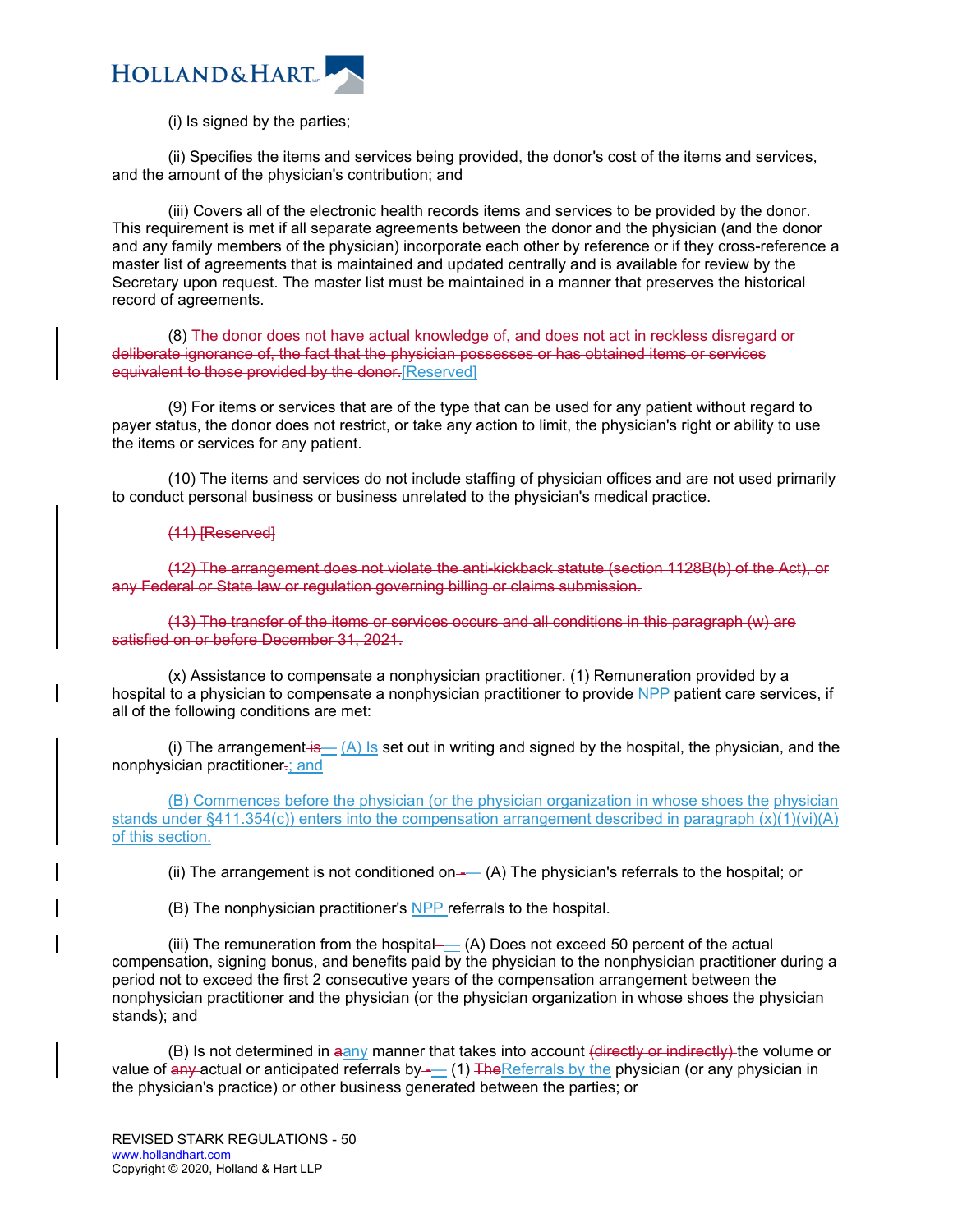

 $(2)$  TheNPP referrals by the nonphysician practitioner (or any nonphysician practitioner in the physician's practice) or other business generated between the parties.

(iv) The compensation, signing bonus, and benefits paid to the nonphysician practitioner by the physician does not exceed fair market value for the NPP patient care services furnished by the nonphysician practitioner to patients of the physician's practice.

(v) The nonphysician practitioner has not, within 1 year of the commencement of his or her compensation arrangement with the physician (or the physician organization in whose shoes the physician stands under  $\S$  411.354(c))- $-$ 

(A) PracticedFurnished NPP patient care services in the geographic area served by the hospital; or

(B) Been employed or otherwise engaged to provide NPP patient care services by a physician or a physician organization that has a medical practice site located in the geographic area served by the hospital, regardless of whether the nonphysician practitioner furnished NPP patient care services at the medical practice site located in the geographic area served by the hospital.

(vi)(A) The nonphysician practitioner has a compensation arrangement directly with the physician or the physician organization in whose shoes the physician stands under § 411.354(c); and

(B) Substantially all of the NPP patient care services that the nonphysician practitioner furnishes to patients of the physician's practice are primary care services or mental health care services.

(vii) The physician does not impose practice restrictions on the nonphysician practitioner that unreasonably restrict the nonphysician practitioner's ability to provide NPP patient care services in the geographic area served by the hospital.

(viii) The arrangement does not violate the anti-kickback statute (section 1128B(b) of the Act), or any Federal or State law or regulation governing billing or claims submission.

 $(2)$  Records of the actual amount of remuneration provided under paragraph  $(x)(1)$  of this section by the hospital to the physician, and by the physician to the nonphysician practitioner, must be maintained for a period of at least 6 years and made available to the Secretary upon request.

(3) For purposes of this paragraph (x), "nonphysician practitioner" means a physician assistant as defined in section 1861(aa)(5) of the Act, a nurse practitioner or clinical nurse specialist as defined in section 1861(aa)(5) of the Act, a certified nurse-midwife as defined in section 1861(gg) of the Act, a clinical social worker as defined in section 1861(hh) of the Act, or a clinical psychologist as defined inat § 410.71(d) of this subchapter.

(4) For purposes of paragraphs  $(x)(1)(ii)(B)$  and  $(x)(1)(iii)(B)(2)$  of this section, this paragraph  $(x)$ , the following terms have the meanings indicated.

(i) "NPP patient care services" means direct patient care services furnished by a nonphysician practitioner that address the medical needs of specific patients or any task performed by a nonphysician practitioner that promotes the care of patients of the physician or physician organization with which the nonphysician practitioner has a compensation arrangement.

(ii) "NPP referral" means a request by a nonphysician practitioner that includes the provision of any designated health service for which payment may be made under Medicare, the establishment of any plan of care by a nonphysician practitioner that includes the provision of such a designated health service, or the certifying or recertifying of the need for such a designated health service, but does not includinginclude any designated health service personally performed or provided by the nonphysician practitioner.

REVISED STARK REGULATIONS - 51 www.hollandhart.com Copyright © 2020, Holland & Hart LLP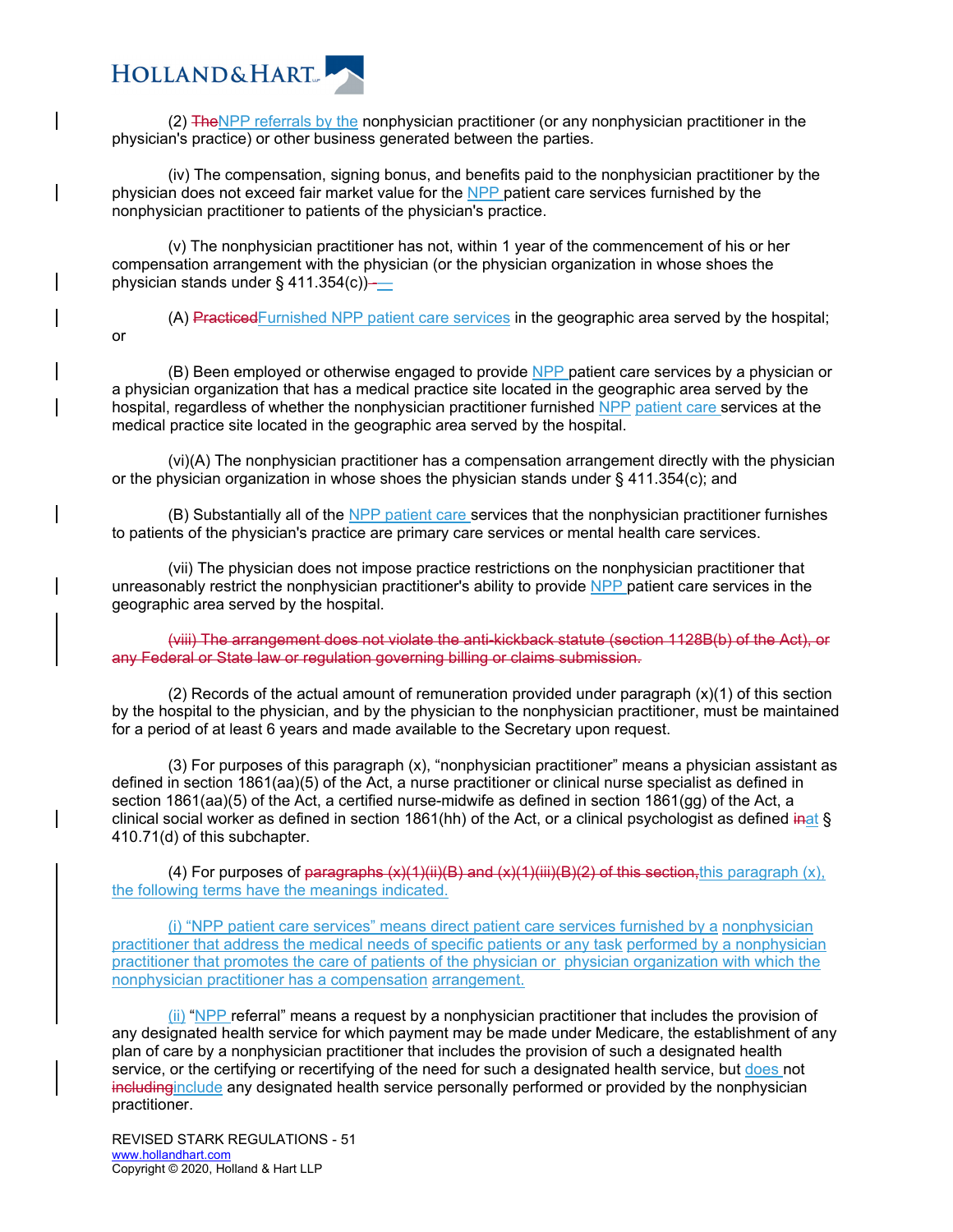

(5) For purposes of paragraph (x)(1) of this section, "geographic area served by the hospital" has the meaning set forth in paragraph (e)(2) of this section.

(6) For purposes of paragraph (x)(1) of this section, a "compensation arrangement" between a physician (or the physician organization in whose shoes the physician stands under § 411.354(c)) and a nonphysician practitioner-

(i) Means an employment, contractual, or other arrangement under which remuneration passes between the parties; and

(ii) Does not include a nonphysician practitioner's ownership or investment interest in a physician organization.

(7)(i) This paragraph (x) may be used by a hospital, federally qualified health center, or rural health clinic only once every 3 years with respect to the same referring physician.

(ii) Paragraph  $(x)(7)(i)$  of this section does not apply to remuneration provided by a hospital, federally qualified health center, or rural health clinic to a physician to compensate a nonphysician practitioner to provide NPP patient care services if-

(A) The nonphysician practitioner is replacing a nonphysician practitioner who terminated his or her employment or contractual arrangement to provide NPP patient care services with the physician (or the physician organization in whose shoes the physician stands) within 1 year of the commencement of the employment or contractual arrangement; and

(B) The remuneration provided to the physician is provided during a period that does not exceed 2 consecutive years as measured from the commencement of the compensation arrangement between the nonphysician practitioner who is being replaced and the physician (or the physician organization in whose shoes the physician stands).

(8)(i) This paragraph (x) applies to remuneration provided by a federally qualified health center or a rural health clinic in the same manner as it applies to remuneration provided by a hospital.

(ii) The "geographic area served" by a federally qualified health center or a rural health clinic has the meaning set forth in paragraph (e)(6)(ii) of this section.

(y) *Timeshare arrangements*. Remuneration provided under an arrangement for the use of premises, equipment, personnel, items, supplies, or services if the following conditions are met:

(1) The arrangement is set out in writing, signed by the parties, and specifies the premises, equipment, personnel, items, supplies, and services covered by the arrangement.

(2) The arrangement is between a physician (or the physician organization in whose shoes the physician stands under  $\S$  411.354(c)) and  $-$  (i) A hospital; or

(ii) Physician organization of which the physician is not an owner, employee, or contractor.

(3) The premises, equipment, personnel, items, supplies, and services covered by the arrangement are used—— (i) Predominantly for the provision of evaluation and management services to patients; and

(ii) On the same schedule.

(4) The equipment covered by the arrangement is  $-$  (i) Located in the same building where the evaluation and management services are furnished;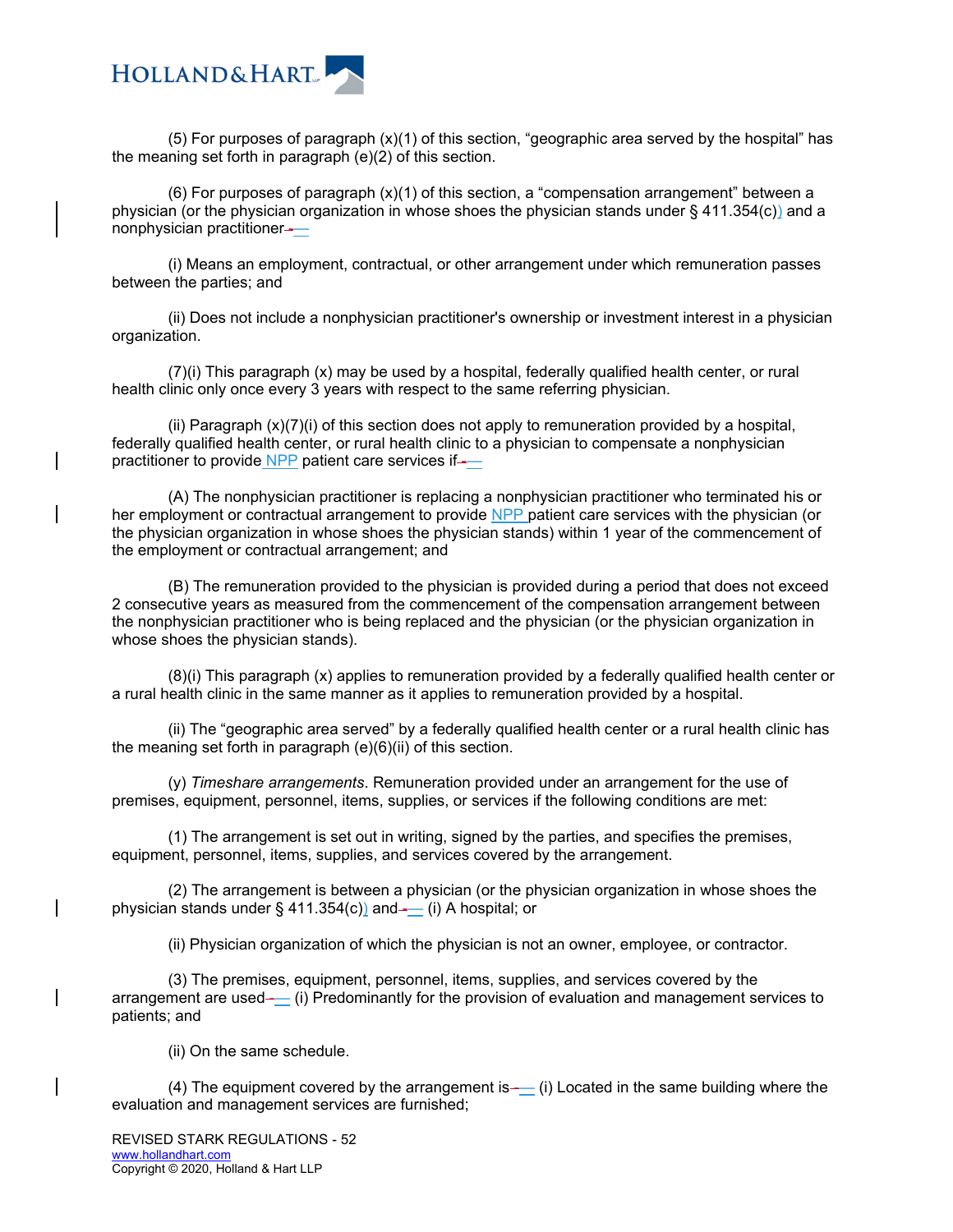

(ii) Not used to furnish designated health services other than those incidental to the evaluation and management services furnished at the time of the patient's evaluation and management visit; and

(iii) Not advanced imaging equipment, radiation therapy equipment, or clinical or pathology laboratory equipment (other than equipment used to perform CLIA-waived laboratory tests).

(5) The arrangement is not conditioned on the referral of patients by the physician who is a party to the arrangement to the hospital or physician organization of which the physician is not an owner, employee, or contractor.

(6) The compensation over the term of the arrangement is set in advance, consistent with fair market value, and not determined—— (i) In aany manner that takes into account (directly or indirectly) the volume or value of referrals or other business generated between the parties; or

(ii) Using a formula based on  $-\left( A \right)$  A percentage of the revenue raised, earned, billed, collected, or otherwise attributable to the services provided while using the premises, equipment, personnel, items, supplies, or services covered by the arrangement; or

(B) Per-unit of service fees that are not time-based, to the extent that such fees reflect services provided to patients referred by the party granting permission to use the premises, equipment, personnel, items, supplies, or services covered by the arrangement to the party to which the permission is granted.

(7) The arrangement would be commercially reasonable even if no referrals were made between the parties.

(8) The arrangement does not violate the anti-kickback statute (section 1128B(b) of the Act) or any Federal or State law or regulation governing billing or claims submission.[Reserved]

(9) The arrangement does not convey a possessory leasehold interest in the office space that is the subject of the arrangement.

(z) *Limited remuneration to a physician*.

(1) Remuneration from an entity to a physician for the provision of items or services provided by the physician to the entity that does not exceed an aggregate of \$5,000 per calendar year, as adjusted for inflation in accordance with paragraph  $(z)(3)$  of this section, if all of the following conditions are satisfied:

(i) The compensation is not determined in any manner that takes into account the volume or value of referrals or other business generated by the physician.

(ii) The compensation does not exceed the fair market value of the items or services.

(iii) The arrangement would be commercially reasonable even if no referrals were made between the parties.

(iv) Compensation for the lease of office space or equipment is not determined using a formula based on—

(A) A percentage of the revenue raised, earned, billed, collected, or otherwise attributable to the services performed or business generated in the office space or to the services performed on or business generated through the use of the equipment; or

(B) Per-unit of service rental charges, to the extent that such charges reflect services provided to patients referred by the lessor to the lessee.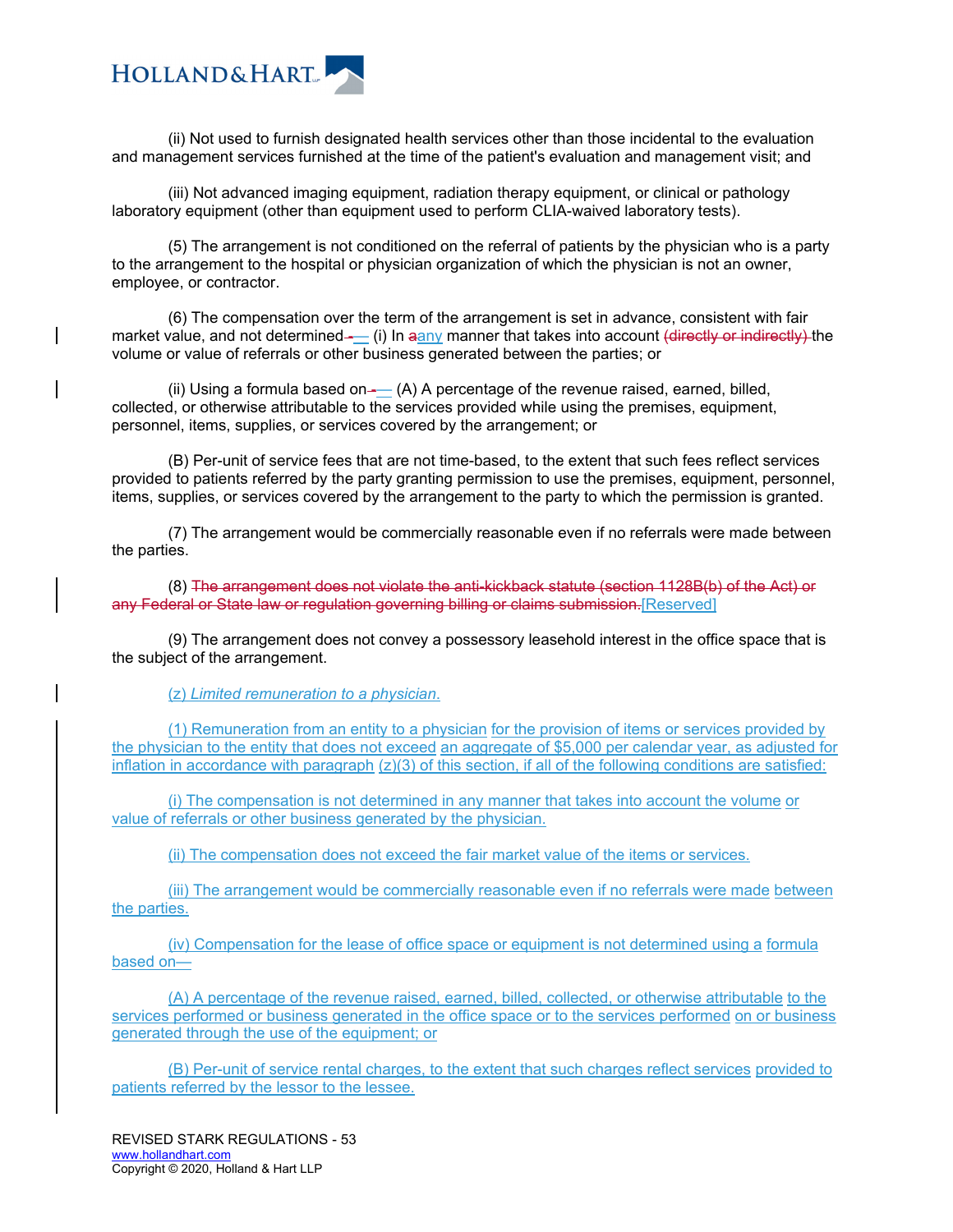

(v) Compensation for the use of premises or equipment is not determined using a formula based on— (A) A percentage of the revenue raised, earned, billed, collected, or otherwise attributable to the services provided while using the premises or equipment covered by the arrangement; or

(B) Per-unit of service fees that are not time-based, to the extent that such fees reflect services provided to patients referred by the party granting permission to use the premises or equipment covered by the arrangement to the party to which the permission is granted.

(vi) If remuneration to the physician is conditioned on the physician's referrals to a particular provider, practitioner, or supplier, the arrangement satisfies the conditions of  $§411.354(d)(4)$ .

(2) A physician may provide items or services through employees whom the physician has hired for the purpose of performing the services; through a wholly-owned entity; or through locum tenens physicians (as defined at §411.351, except that the regular physician need not be a member of a group practice).

(3) The annual aggregate remuneration limit in this paragraph (z) is adjusted each calendar year to the nearest whole dollar by the increase in the Consumer Price Index—Urban All Items (CPI-U) for the 12-month period ending the preceding September 30. CMS displays after September 30 each year both the increase in the CPI-U for the 12-month period and the new remuneration limit on the physician selfreferral website at http://www.cms.hhs.gov/PhysicianSelfReferral/10\_CPI-U\_Updates.asp.

(aa) *Arrangements that facilitate value-based health care delivery and payment*—

(1*) Full financial risk*—Remuneration paid under a value-based arrangement, as defined at §411.351, if the following conditions are met:

(i) The value-based enterprise is at full financial risk (or is contractually obligated to be at full financial risk within the 12 months following the commencement of the value-based arrangement) during the entire duration of the value-based arrangement.

(ii) The remuneration is for or results from value-based activities undertaken by the recipient of the remuneration for patients in the target patient population.

(iii) The remuneration is not an inducement to reduce or limit medically necessary items or services to any patient.

(iv) The remuneration is not conditioned on referrals of patients who are not part of the target patient population or business not covered under the value-based arrangement.

(v) If remuneration paid to the physician is conditioned on the physician's referrals to a particular provider, practitioner, or supplier, the value-based arrangement complies with both of the following conditions:

(A) The requirement to make referrals to a particular provider, practitioner, or supplier is set out in writing and signed by the parties.

(B) The requirement to make referrals to a particular provider, practitioner, or supplier does not apply if the patient expresses a preference for a different provider, practitioner, or supplier; the patient's insurer determines the provider, practitioner, or supplier; or the referral is not in the patient's best medical interests in the physician's judgment.

(vi) Records of the methodology for determining and the actual amount of remuneration paid under the value-based arrangement must be maintained for a period of at least 6 years and made available to the Secretary upon request.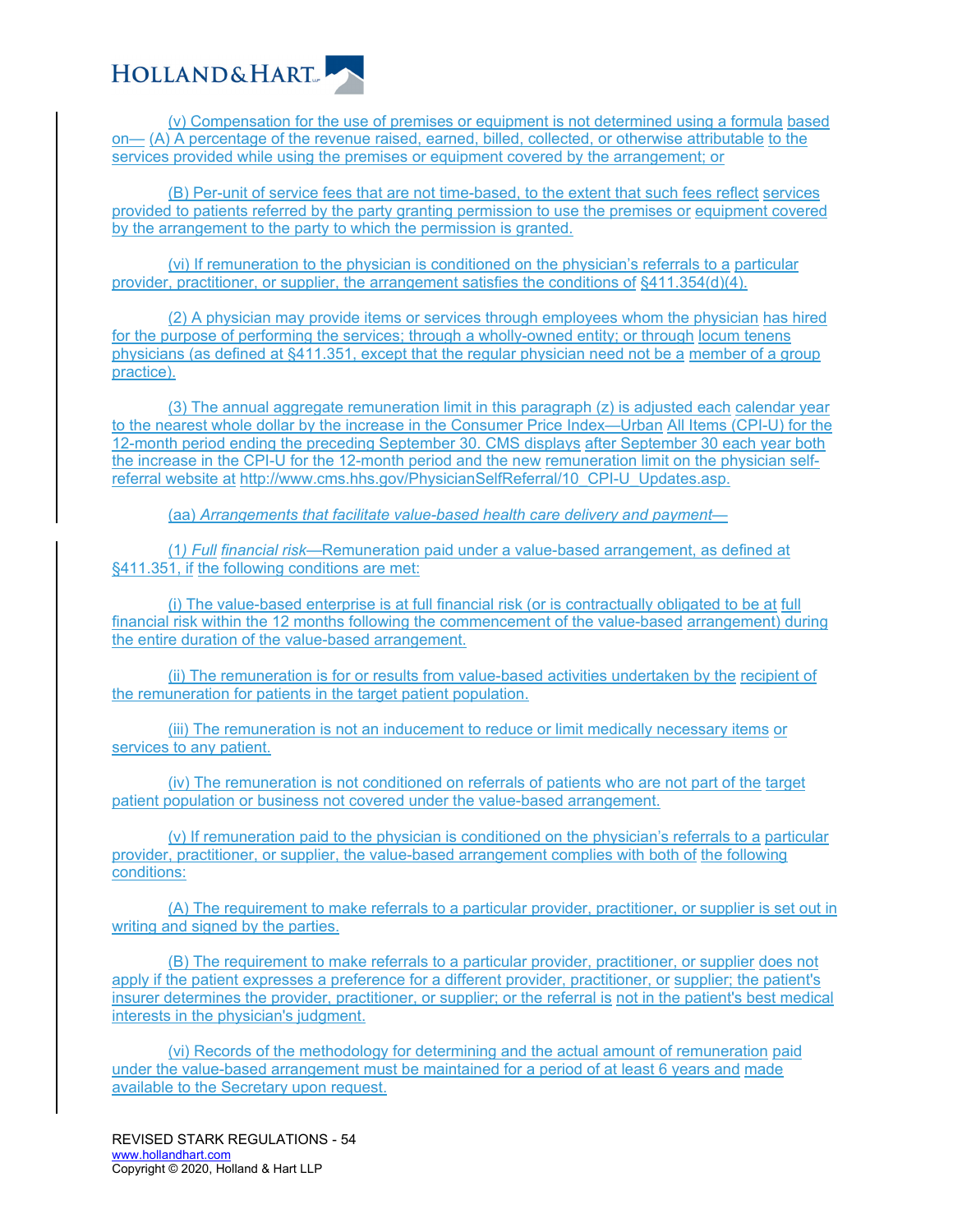

(vii) For purposes of this paragraph (aa), "full financial risk" means that the value-based enterprise is financially responsible on a prospective basis for the cost of all patient care items and services covered by the applicable payor for each patient in the target patient population for a specified period of time. For purposes of this paragraph (aa), "prospective basis" means that the value-based enterprise has assumed financial responsibility for the cost of all patient care items and services covered by the applicable payor prior to providing patient care items and services to patients in the target patient population.

(2) *Value-based arrangements with meaningful downside financial risk to the physician*— Remuneration paid under a value-based arrangement, as defined at §411.351, if the following conditions are met:

(i) The physician is at meaningful downside financial risk for failure to achieve the valuebased purpose(s) of the value-based enterprise during the entire duration of the value-based arrangement.

(ii) A description of the nature and extent of the physician's downside financial risk is set forth in writing.

(iii) The methodology used to determine the amount of the remuneration is set in advance of the undertaking of value-based activities for which the remuneration is paid.

(iv) The remuneration is for or results from value-based activities undertaken by the recipient of the remuneration for patients in the target patient population.

(v) The remuneration is not an inducement to reduce or limit medically necessary items or services to any patient.

(vi) The remuneration is not conditioned on referrals of patients who are not part of the target patient population or business not covered under the value-based arrangement.

(vii) If remuneration paid to the physician is conditioned on the physician's referrals to a particular provider, practitioner, or supplier, the value-based arrangement complies with both of the following conditions:

(A) The requirement to make referrals to a particular provider, practitioner, or supplier is set out in writing and signed by the parties.

(B) The requirement to make referrals to a particular provider, practitioner, or supplier does not apply if the patient expresses a preference for a different provider, practitioner, or supplier; the patient's insurer determines the provider, practitioner, or supplier; or the referral is not in the patient's best medical interests in the physician's judgment.

(viii) Records of the methodology for determining and the actual amount of remuneration paid under the value-based arrangement must be maintained for a period of at least 6 years and made available to the Secretary upon request.

(ix) For purposes of this paragraph (aa), "meaningful downside financial risk" means that the physician is responsible to repay or forgo no less than 10 percent of the total value of the remuneration the physician receives under the value-based arrangement.

(3) *Value-based arrangements.* Remuneration paid under a value-based arrangement, as defined at §411.351, if the following conditions are met:

(i) The arrangement is set forth in writing and signed by the parties. The writing includes a description of— (A) The value-based activities to be undertaken under the arrangement;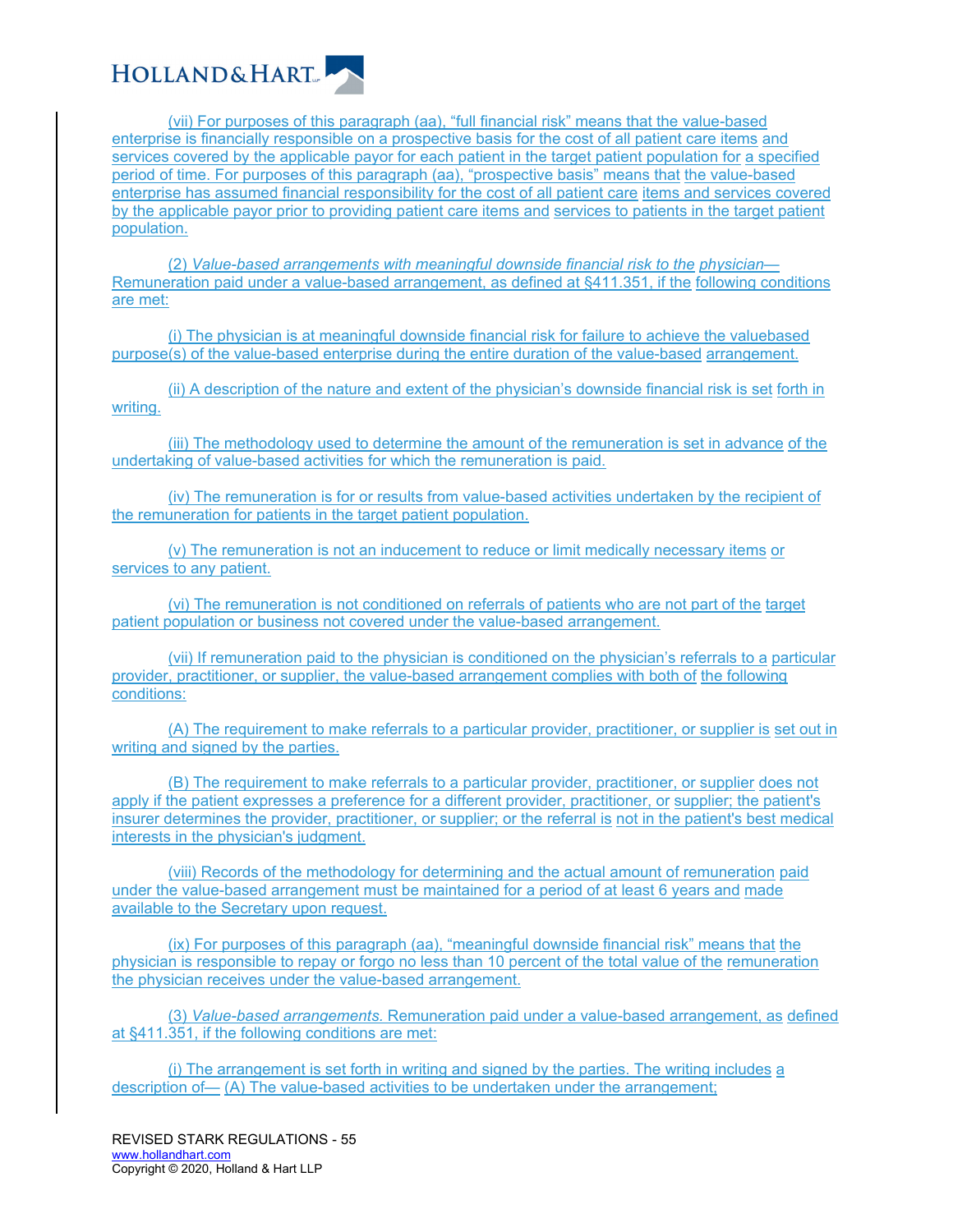## HOLLAND&HART

(B) How the value-based activities are expected to further the value-based purpose(s) of the value-based enterprise;

(C) The target patient population for the arrangement;

(D) The type or nature of the remuneration;

(E) The methodology used to determine the remuneration; and

(F) The outcome measures against which the recipient of the remuneration is assessed, if any.

(ii) The outcome measures against which the recipient of the remuneration is assessed, if any, are objective, measurable, and selected based on clinical evidence or credible medical support.

(iii) Any changes to the outcome measures against which the recipient of the remuneration will be assessed are made prospectively and set forth in writing.

(iv) The methodology used to determine the amount of the remuneration is set in advance of the undertaking of value-based activities for which the remuneration is paid.

(v) The remuneration is for or results from value-based activities undertaken by the recipient of the remuneration for patients in the target patient population.

(vi) The arrangement is commercially reasonable.

(vii)(A) No less frequently than annually, or at least once during the term of the arrangement if the arrangement has a duration of less than 1 year, the value-based enterprise or one or more of the parties monitor:

(1) Whether the parties have furnished the value-based activities required under the arrangement;

(2) Whether and how continuation of the value-based activities is expected to further the valuebased purpose(s) of the value-based enterprise; and

(3) Progress toward attainment of the outcome measure(s), if any, against which the recipient of the remuneration is assessed.

(B) If the monitoring indicates that a value-based activity is not expected to further the valuebased purpose(s) of the value-based enterprise, the parties must terminate the ineffective value-based activity. Following completion of monitoring that identifies an ineffective valuebased activity, the valuebased activity is deemed to be reasonably designed to achieve at least one value-based purpose of the value-based enterprise—

(1) For 30 consecutive calendar days after completion of the monitoring, if the parties terminate the arrangement; or

(2) For 90 consecutive calendar days after completion of the monitoring, if the parties modify the arrangement to terminate the ineffective value-based activity.

(C) If the monitoring indicates that an outcome measure is unattainable during the remaining term of the arrangement, the parties must terminate or replace the unattainable outcome measure within 90 consecutive calendar days after completion of the monitoring.

(viii) The remuneration is not an inducement to reduce or limit medically necessary items or services to any patient.

REVISED STARK REGULATIONS - 56 www.hollandhart.com Copyright © 2020, Holland & Hart LLP